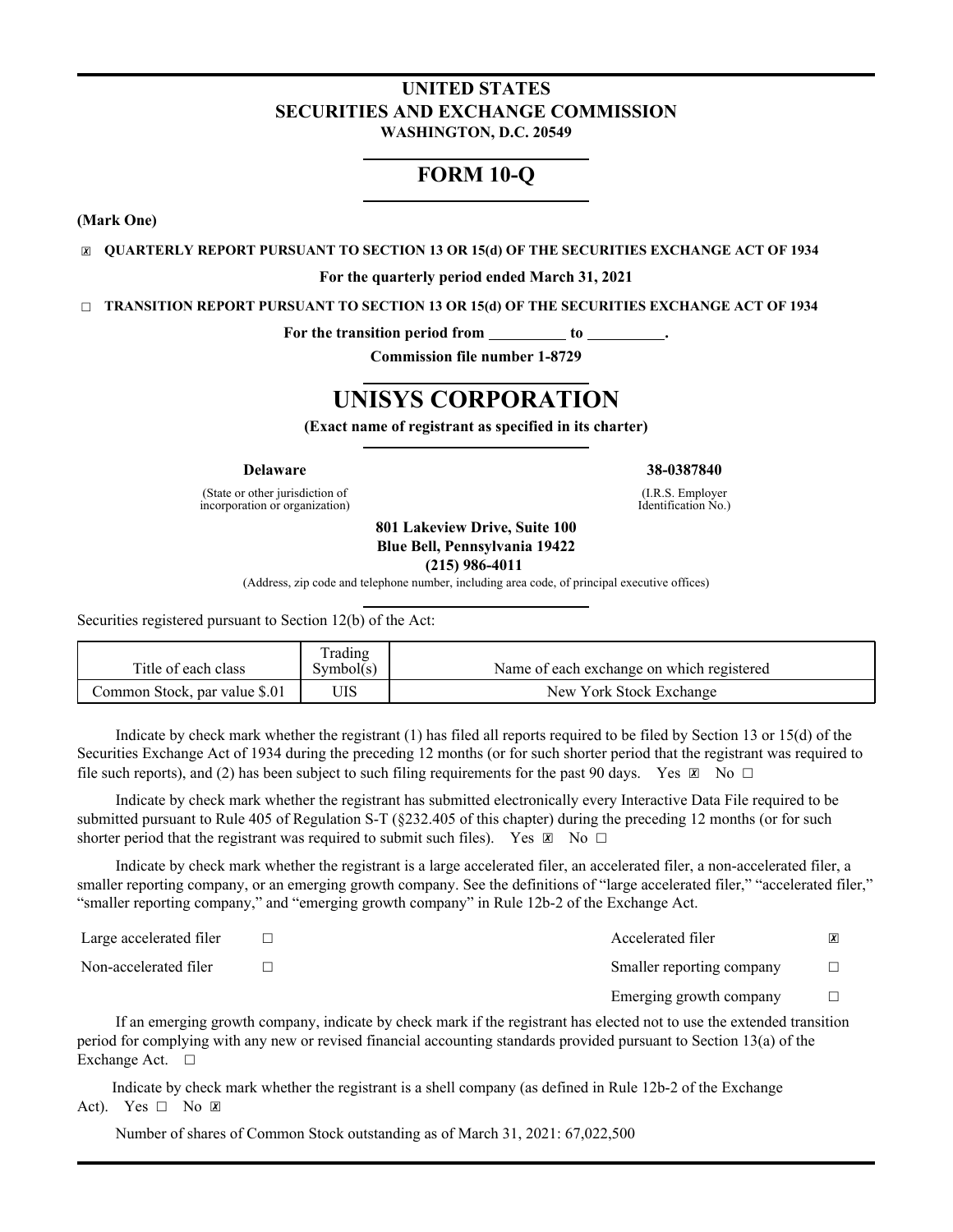# **UNISYS CORPORATION TABLE OF CONTENTS**

|               | <b>PART I - FINANCIAL INFORMATION</b>                                                 | Page<br><b>Number</b> |
|---------------|---------------------------------------------------------------------------------------|-----------------------|
| Item 1.       | Consolidated Financial Statements (Unaudited)                                         |                       |
|               | Consolidated Statements of Income (Loss)                                              | $\overline{2}$        |
|               | Consolidated Statements of Comprehensive Income (Loss)                                | $\overline{3}$        |
|               | <b>Consolidated Balance Sheets</b>                                                    | $\overline{4}$        |
|               | <b>Consolidated Statements of Cash Flows</b>                                          | $\overline{5}$        |
|               | Consolidated Statements of Deficit                                                    | $\underline{6}$       |
|               | Notes to Consolidated Financial Statements                                            | $\overline{1}$        |
| Item 2.       | Management's Discussion and Analysis of Financial Condition and Results of Operations | 23                    |
| Item 3.       | Quantitative and Qualitative Disclosures about Market Risk                            | 28                    |
| Item 4.       | Controls and Procedures                                                               | 28                    |
|               | <b>PART II - OTHER INFORMATION</b>                                                    |                       |
| Item 1.       | <b>Legal Proceedings</b>                                                              | 29                    |
| Item 1A.      | <b>Risk Factors</b>                                                                   | 29                    |
| Item 6.       | Exhibits                                                                              | 30                    |
|               |                                                                                       |                       |
| Exhibit Index |                                                                                       | 31                    |
| Signatures    |                                                                                       | 32                    |
|               |                                                                                       |                       |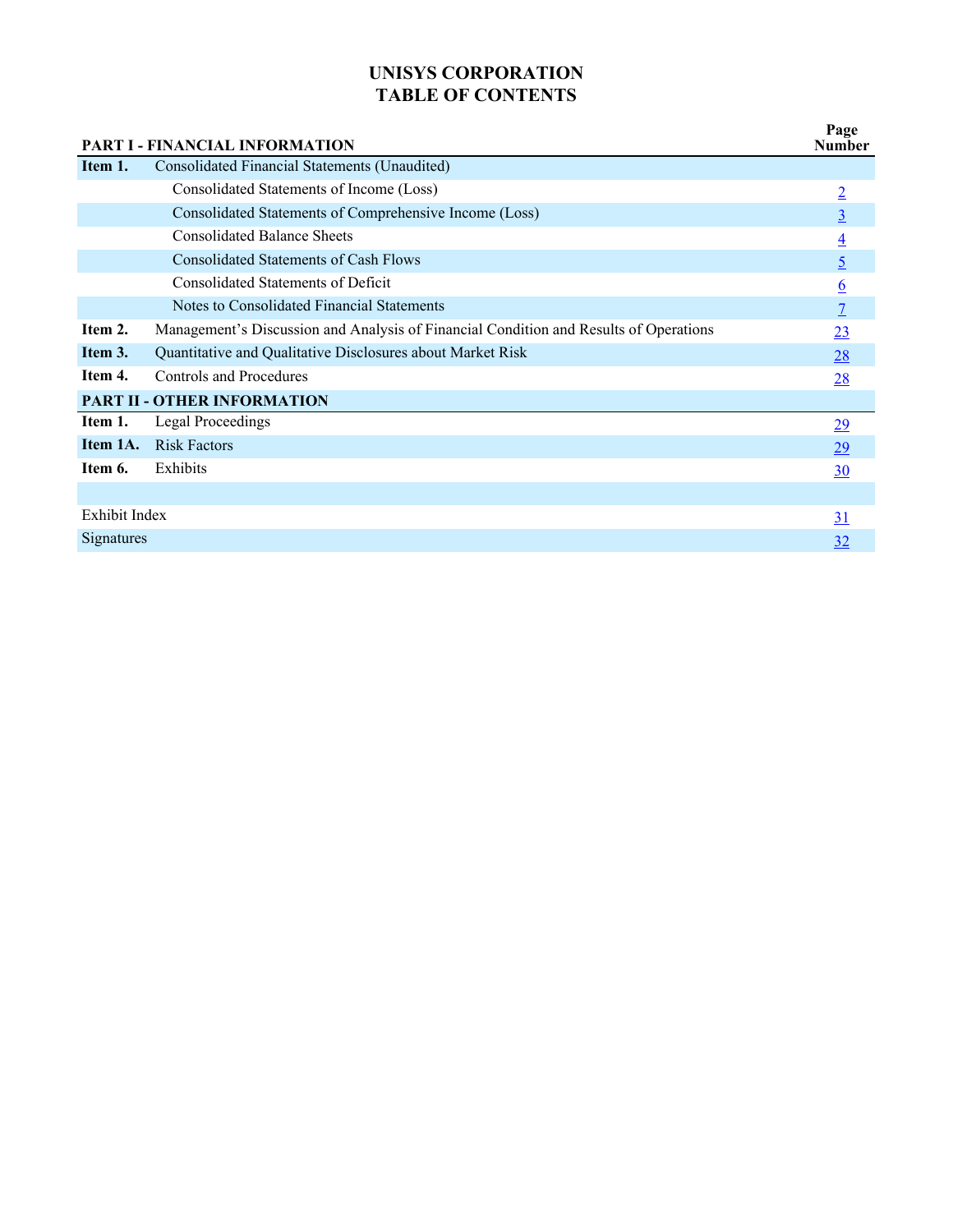# <span id="page-2-0"></span>**Part I - FINANCIAL INFORMATION Item 1. Financial Statements**

# **UNISYS CORPORATION CONSOLIDATED STATEMENTS OF INCOME (LOSS) (Unaudited) (Millions, except per share data)**

|                                                                        |                           | Three Months Ended<br>March 31. |               |           |
|------------------------------------------------------------------------|---------------------------|---------------------------------|---------------|-----------|
|                                                                        |                           | 2021                            |               | 2020      |
| Revenue                                                                |                           |                                 |               |           |
| Services                                                               | \$                        | 420.4                           | \$            | 425.9     |
| Technology                                                             |                           | 89.4                            |               | 89.5      |
|                                                                        |                           | 509.8                           |               | 515.4     |
| Costs and expenses                                                     |                           |                                 |               |           |
| Cost of revenue                                                        |                           |                                 |               |           |
| <b>Services</b>                                                        |                           | 338.7                           |               | 375.7     |
| Technology                                                             |                           | 31.9                            |               | 26.6      |
|                                                                        |                           | 370.6                           |               | 402.3     |
| Selling, general and administrative                                    |                           | 90.0                            |               | 86.8      |
| Research and development                                               |                           | 5.6                             |               | 6.2       |
|                                                                        |                           | 466.2                           |               | 495.3     |
| Operating income                                                       |                           | 43.6                            |               | 20.1      |
| Interest expense                                                       |                           | 10.1                            |               | 13.9      |
| Other (expense), net                                                   |                           | (182.6)                         |               | (48.1)    |
| Loss from continuing operations before income taxes                    |                           | (149.1)                         |               | (41.9)    |
| Provision for income taxes                                             |                           | 8.4                             |               | 10.8      |
| Consolidated net loss from continuing operations                       |                           | (157.5)                         |               | (52.7)    |
| Net income attributable to noncontrolling interests                    |                           | 0.3                             |               | 0.5       |
| Net loss from continuing operations attributable to Unisys Corporation |                           | (157.8)                         |               | (53.2)    |
| Income from discontinued operations, net of tax                        |                           |                                 |               | 1,068.5   |
| Net income (loss) attributable to Unisys Corporation                   |                           | \$ (157.8)                      |               | \$1,015.3 |
| Earnings (loss) per share attributable to Unisys Corporation           |                           |                                 |               |           |
| Basic                                                                  |                           |                                 |               |           |
| Continuing operations                                                  | \$                        | $(2.45)$ \$                     |               | (0.85)    |
| Discontinued operations                                                |                           |                                 |               | 17.06     |
| Total                                                                  | $\boldsymbol{\mathsf{S}}$ | $(2.45)$ \$                     |               | 16.21     |
| Diluted                                                                |                           |                                 |               |           |
| Continuing operations                                                  | \$                        | $(2.45)$ \$                     |               | (0.85)    |
| Discontinued operations                                                |                           |                                 |               | 17.06     |
| Total                                                                  | $\boldsymbol{\mathsf{S}}$ | (2.45)                          | $\mathcal{S}$ | 16.21     |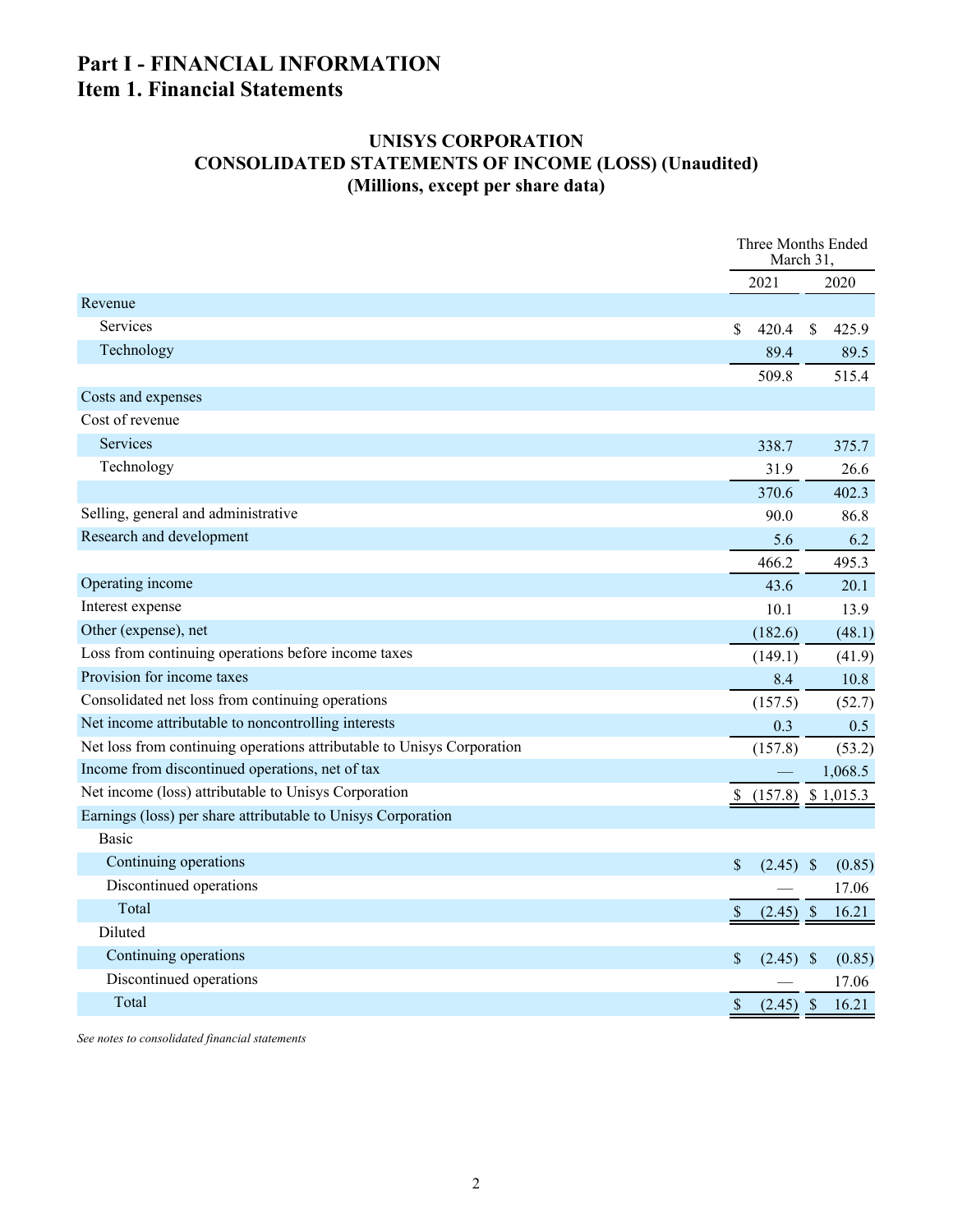# <span id="page-3-0"></span>**UNISYS CORPORATION CONSOLIDATED STATEMENTS OF COMPREHENSIVE INCOME (LOSS) (Unaudited) (Millions)**

|                                                                            | Three Months Ended<br>March 31, |           |
|----------------------------------------------------------------------------|---------------------------------|-----------|
|                                                                            | 2021                            | 2020      |
| Consolidated net loss from continuing operations                           | \$ (157.5) \$                   | (52.7)    |
| Income from discontinued operations, net of tax                            |                                 | 1,068.5   |
| Total                                                                      | (157.5)                         | 1,015.8   |
| Other comprehensive income                                                 |                                 |           |
| Foreign currency translation                                               | (17.1)                          | (87.6)    |
| Postretirement adjustments, net of tax of \$3.1 in 2021 and \$13.9 in 2020 | 202.2                           | 91.2      |
| Total other comprehensive income                                           | 185.1                           | 3.6       |
| Comprehensive income                                                       | 27.6                            | 1,019.4   |
| Less comprehensive income (loss) attributable to noncontrolling interests  | 1.1                             | (1.8)     |
| Comprehensive income attributable to Unisys Corporation                    | 26.5                            | \$1,021.2 |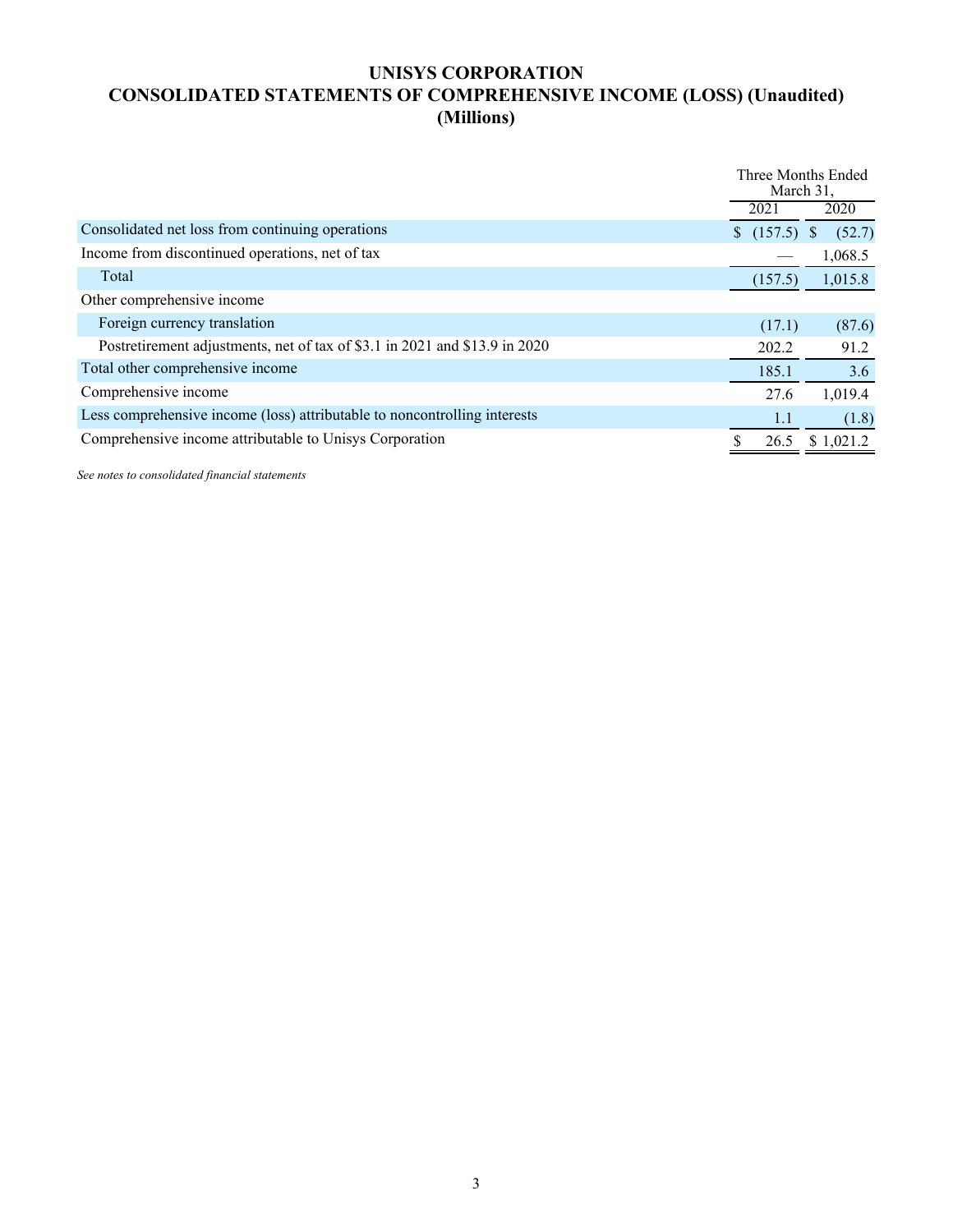# **UNISYS CORPORATION CONSOLIDATED BALANCE SHEETS (Unaudited) (Millions)**

<span id="page-4-0"></span>

|                                                      |                 | March 31,<br>2021 |                           | December 31,<br>2020 |
|------------------------------------------------------|-----------------|-------------------|---------------------------|----------------------|
| <b>Assets</b>                                        |                 |                   |                           |                      |
| Current assets:                                      |                 |                   |                           |                      |
| Cash and cash equivalents                            | \$              | 716.6             | $\mathbb{S}$              | 898.5                |
| Accounts receivable, net                             |                 | 410.3             |                           | 460.5                |
| Contract assets                                      |                 | 45.1              |                           | 44.3                 |
| Inventories                                          |                 | 9.6               |                           | 13.4                 |
| Prepaid expenses and other current assets            |                 | 99.0              |                           | 89.3                 |
| Total current assets                                 |                 | 1,280.6           |                           | 1,506.0              |
| Properties                                           |                 | 704.6             |                           | 727.0                |
| Less-accumulated depreciation and amortization       |                 | 597.7             |                           | 616.5                |
| Properties, net                                      |                 | 106.9             |                           | 110.5                |
| Outsourcing assets, net                              |                 | 163.6             |                           | 173.9                |
| Marketable software, net                             |                 | 195.5             |                           | 193.6                |
| Operating lease right-of-use assets                  |                 | 70.8              |                           | 79.3                 |
| Prepaid postretirement assets                        |                 | 188.2             |                           | 187.5                |
| Deferred income taxes                                |                 | 134.1             |                           | 136.2                |
| Goodwill                                             |                 | 108.6             |                           | 108.6                |
| Restricted cash                                      |                 | 9.9               |                           | 8.2                  |
| Other long-term assets                               |                 | 198.5             |                           | 204.1                |
| <b>Total</b> assets                                  | $\mathcal{S}$   | 2,456.7           | $\boldsymbol{\mathsf{S}}$ | 2,707.9              |
| <b>Liabilities and deficit</b>                       |                 |                   |                           |                      |
| Current liabilities:                                 |                 |                   |                           |                      |
| Current maturities of long-term-debt                 | \$              | 19.9              | $\boldsymbol{\mathsf{S}}$ | 102.8                |
| Accounts payable                                     |                 | 172.7             |                           | 223.2                |
| Deferred revenue                                     |                 | 248.0             |                           | 257.1                |
| Other accrued liabilities                            |                 | 289.3             |                           | 352.0                |
| Total current liabilities                            |                 | 729.9             |                           | 935.1                |
| Long-term debt                                       |                 | 521.2             |                           | 527.1                |
| Long-term postretirement liabilities                 |                 | 1,230.0           |                           | 1,286.1              |
| Long-term deferred revenue                           |                 | 138.3             |                           | 137.9                |
| Long-term operating lease liabilities                |                 | 57.5              |                           | 62.4                 |
| Other long-term liabilities                          |                 | 65.6              |                           | 71.4                 |
| Commitments and contingencies (see note 14)          |                 |                   |                           |                      |
| Deficit:                                             |                 |                   |                           |                      |
| Common stock, shares issued: 2021; 72.3, 2020; 66.8  |                 | 0.7               |                           | 0.7                  |
| Accumulated deficit                                  |                 | (1, 118.3)        |                           | (960.5)              |
| Treasury stock, shares at cost: 2021; 5.3, 2020; 3.8 |                 | (151.9)           |                           | (114.4)              |
| Paid-in capital                                      |                 | 4,693.1           |                           | 4,656.9              |
| Accumulated other comprehensive loss                 |                 | (3,755.2)         |                           | (3,939.5)            |
| Total Unisys Corporation stockholders' deficit       |                 | (331.6)           |                           | (356.8)              |
| Noncontrolling interests                             |                 | 45.8              |                           | 44.7                 |
| Total deficit                                        |                 | (285.8)           |                           | (312.1)              |
| Total liabilities and deficit                        | $\overline{\$}$ | $2,456.7$ \$      |                           | 2,707.9              |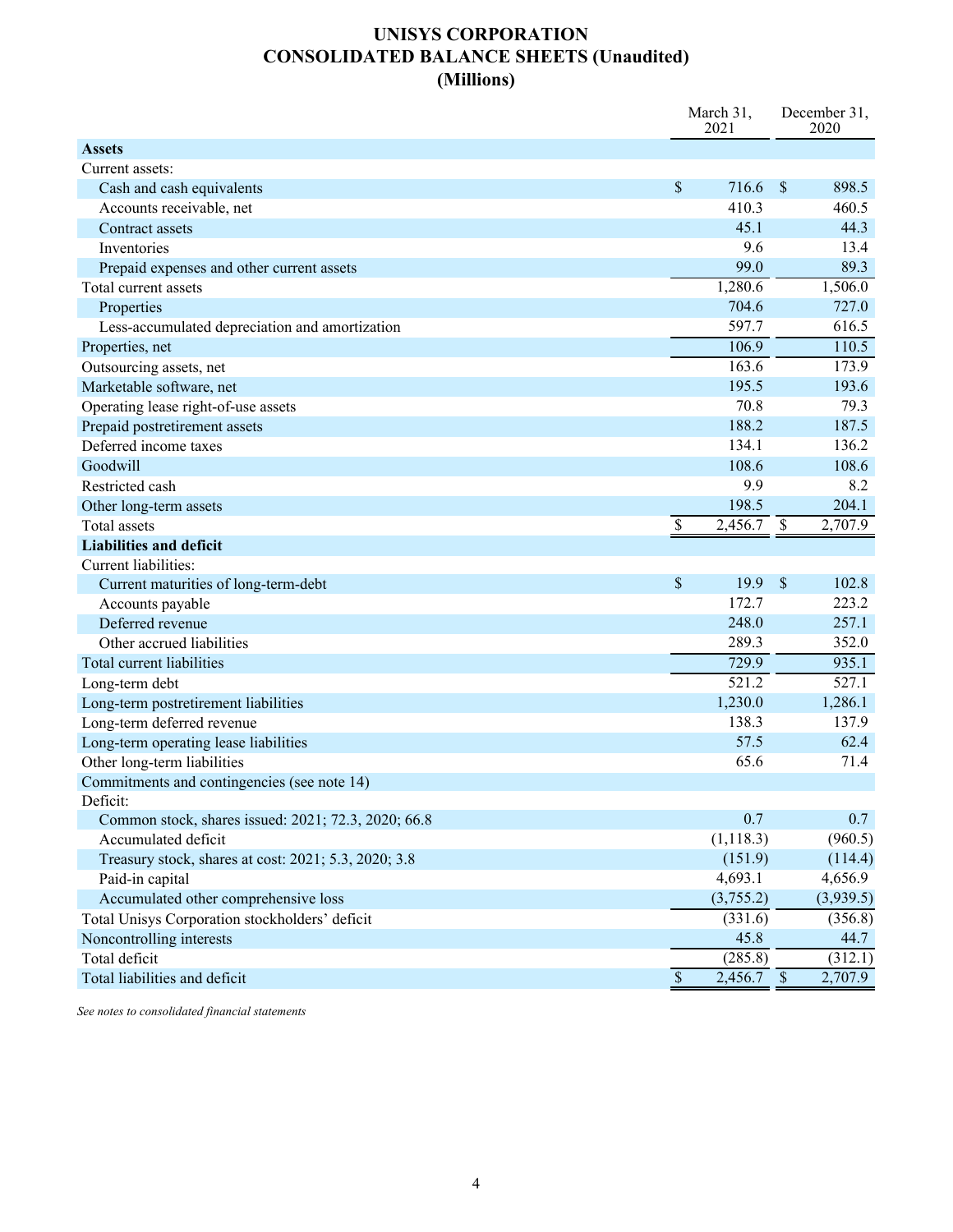# **UNISYS CORPORATION CONSOLIDATED STATEMENTS OF CASH FLOWS (Unaudited) (Millions)**

<span id="page-5-0"></span>

|                                                                                           |                           | Three Months Ended<br>March 31, |                        |
|-------------------------------------------------------------------------------------------|---------------------------|---------------------------------|------------------------|
|                                                                                           |                           | 2021                            | 2020                   |
| <b>Cash flows from operating activities</b>                                               |                           |                                 |                        |
| Consolidated net loss from continuing operations                                          | \$                        | $(157.5)$ \$                    | (52.7)                 |
| Income from discontinued operations, net of tax                                           |                           |                                 | 1,068.5                |
| Adjustments to reconcile consolidated net loss to net cash used for operating activities: |                           |                                 |                        |
| Gain on sale of U.S. Federal business                                                     |                           |                                 | (1,059.5)              |
| Foreign currency translation losses                                                       |                           | 2.9                             | 15.8                   |
| Non-cash interest expense                                                                 |                           | 0.9                             | 1.5                    |
| Employee stock compensation                                                               |                           | 3.3                             | 5.1                    |
| Depreciation and amortization of properties                                               |                           | 7.6                             | 8.2                    |
| Depreciation and amortization of outsourcing assets                                       |                           | 16.1                            | 16.0                   |
| Amortization of marketable software                                                       |                           | 15.5                            | 13.6                   |
| Other non-cash operating activities                                                       |                           | (0.6)                           | 0.2                    |
| Loss on disposal of capital assets                                                        |                           | 0.8                             | 0.8                    |
| Postretirement contributions                                                              |                           | (21.6)                          | (327.7)                |
| Postretirement expense                                                                    |                           | 169.0                           | 23.5                   |
| Deferred income taxes, net                                                                |                           | (2.0)                           | (5.6)                  |
| Changes in operating assets and liabilities                                               |                           |                                 |                        |
| Receivables, net and contract assets                                                      |                           | 48.8                            | (18.6)                 |
| Inventories                                                                               |                           | 3.7                             | 5.6                    |
| Other assets                                                                              |                           | (15.2)                          | (14.2)                 |
| Accounts payable and current liabilities                                                  |                           | (124.8)                         | (58.0)                 |
| Other liabilities                                                                         |                           | 10.2                            | (0.4)                  |
| Net cash used for operating activities                                                    |                           | (42.9)                          | (377.9)                |
| Cash flows from investing activities                                                      |                           |                                 |                        |
| Net proceeds from sale of U.S. Federal business                                           |                           |                                 | 1,164.7                |
| Proceeds from investments                                                                 |                           | 1,229.5                         | 828.8                  |
| Purchases of investments                                                                  |                           | (1,235.5)                       | (870.5)                |
| Investment in marketable software                                                         |                           | (17.4)                          | (17.3)                 |
| Capital additions of properties                                                           |                           | (5.1)                           | (5.6)                  |
| Capital additions of outsourcing assets                                                   |                           | (5.0)                           | (4.8)                  |
| Other                                                                                     |                           | (0.4)                           | (1.5)                  |
| Net cash (used for) provided by investing activities                                      |                           | (33.9)                          | 1,093.8                |
| <b>Cash flows from financing activities</b>                                               |                           |                                 |                        |
| Net proceeds from short-term borrowings                                                   |                           |                                 | 59.5                   |
| Proceeds from issuance of long-term debt                                                  |                           | 1.5                             | 2.1                    |
| Payments of long-term debt                                                                |                           | (91.6)                          | (6.1)                  |
| Proceeds from exercise of stock options                                                   |                           | 2.7                             |                        |
| Other                                                                                     |                           | (7.4)                           | (4.7)                  |
| Net cash (used for) provided by financing activities                                      |                           | (94.8)                          | 50.8                   |
| Effect of exchange rate changes on cash, cash equivalents and restricted cash             |                           | (8.6)                           | (31.0)                 |
| Increase (decrease) in cash, cash equivalents and restricted cash                         |                           | (180.2)                         | 735.7                  |
| Cash, cash equivalents and restricted cash, beginning of period                           |                           | 906.7                           | 551.8                  |
| Cash, cash equivalents and restricted cash, end of period                                 | $\boldsymbol{\mathsf{S}}$ | 726.5                           | $\overline{3}$ 1,287.5 |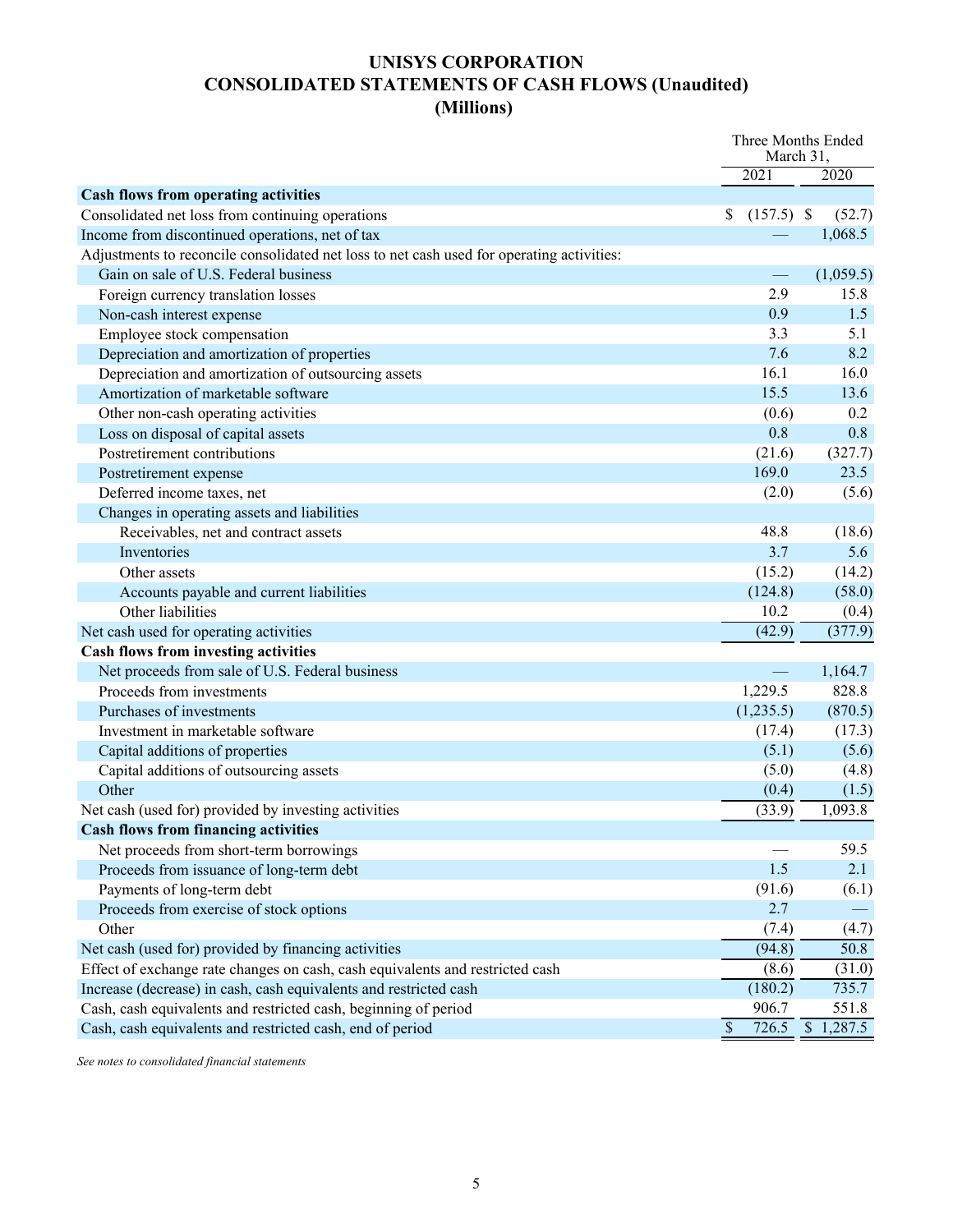# **UNISYS CORPORATION CONSOLIDATED STATEMENTS OF DEFICIT (Unaudited) (Millions)**

<span id="page-6-0"></span>

|                                     |    |         | Unisys Corporation |                                |  |                                     |  |                             |   |                              |                    |      |                                                         |                                  |
|-------------------------------------|----|---------|--------------------|--------------------------------|--|-------------------------------------|--|-----------------------------|---|------------------------------|--------------------|------|---------------------------------------------------------|----------------------------------|
|                                     |    | Total   |                    | Total<br>Unisys<br>Corporation |  | Common<br><b>Stock Par</b><br>Value |  | Accumu-<br>lated<br>Deficit |   | Treasury<br>Stock At<br>Cost | Paid-in<br>Capital |      | Accumu-<br>lated<br>Other<br>Compre-<br>hensive<br>Loss | Non-<br>controlling<br>Interests |
| <b>Balance at December 31, 2020</b> | S. | (312.1) | S                  | $(356.8)$ \$                   |  | 0.7                                 |  | (960.5)                     | S | (114.4)                      | \$4,656.9          |      | $$ (3,939.5) \$                                         | 44.7                             |
| Consolidated net income             |    | (157.5) |                    | (157.8)                        |  |                                     |  | (157.8)                     |   |                              |                    |      |                                                         | 0.3                              |
| Capped call on conversion of notes  |    |         |                    |                                |  |                                     |  |                             |   | (30.8)                       |                    | 30.8 |                                                         |                                  |
| Stock-based activity                |    | (1.3)   |                    | (1.3)                          |  |                                     |  |                             |   | (6.7)                        |                    | 5.4  |                                                         |                                  |
| Translation adjustments             |    | (17.1)  |                    | (17.9)                         |  |                                     |  |                             |   |                              |                    |      | (17.9)                                                  | 0.8                              |
| Postretirement plans                |    | 202.2   |                    | 202.2                          |  |                                     |  |                             |   |                              |                    |      | 202.2                                                   |                                  |
| <b>Balance at March 31, 2021</b>    |    | (285.8) |                    | (331.6)                        |  | 0.7                                 |  | \$(1,118.3)                 |   | (151.9)                      | \$4,693.1          |      | \$ (3,755.2)                                            | 45.8                             |

|                                     |           |   | Unisys Corporation             |                                     |  |                             |  |                              |                    |                                                         |  |                                  |
|-------------------------------------|-----------|---|--------------------------------|-------------------------------------|--|-----------------------------|--|------------------------------|--------------------|---------------------------------------------------------|--|----------------------------------|
|                                     | Total     |   | Total<br>Unisys<br>Corporation | Common<br><b>Stock Par</b><br>Value |  | Accumu-<br>lated<br>Deficit |  | Treasury<br>Stock At<br>Cost | Paid-in<br>Capital | Accumu-<br>lated<br>Other<br>Compre-<br>hensive<br>Loss |  | Non-<br>controlling<br>Interests |
| <b>Balance at December 31, 2019</b> | (1,228.3) | S | $(1,265.4)$ \$                 | 0.7                                 |  | \$(1,711.2)                 |  | (109.6)                      | \$4,643.3          | $$(4,088.6)$ \;                                         |  | 37.1                             |
| Consolidated net income             | 1,015.8   |   | 1,015.3                        |                                     |  | 1,015.3                     |  |                              |                    |                                                         |  | 0.5                              |
| Stock-based activity                | (0.5)     |   | (0.5)                          |                                     |  |                             |  | (4.6)                        | 4.1                |                                                         |  |                                  |
| Translation adjustments             | (87.6)    |   | (81.6)                         |                                     |  |                             |  |                              |                    | (81.6)                                                  |  | (6.0)                            |
| Postretirement plans                | 91.2      |   | 87.5                           |                                     |  |                             |  |                              |                    | 87.5                                                    |  | 3.7                              |
| Balance at March 31, 2020           | (209.4)   |   | $(244.7)$ \$                   | 0.7                                 |  | (695.9)<br>ъ                |  | (114.2)                      | \$4,647.4          | \$(4,082.7)                                             |  | 35.3                             |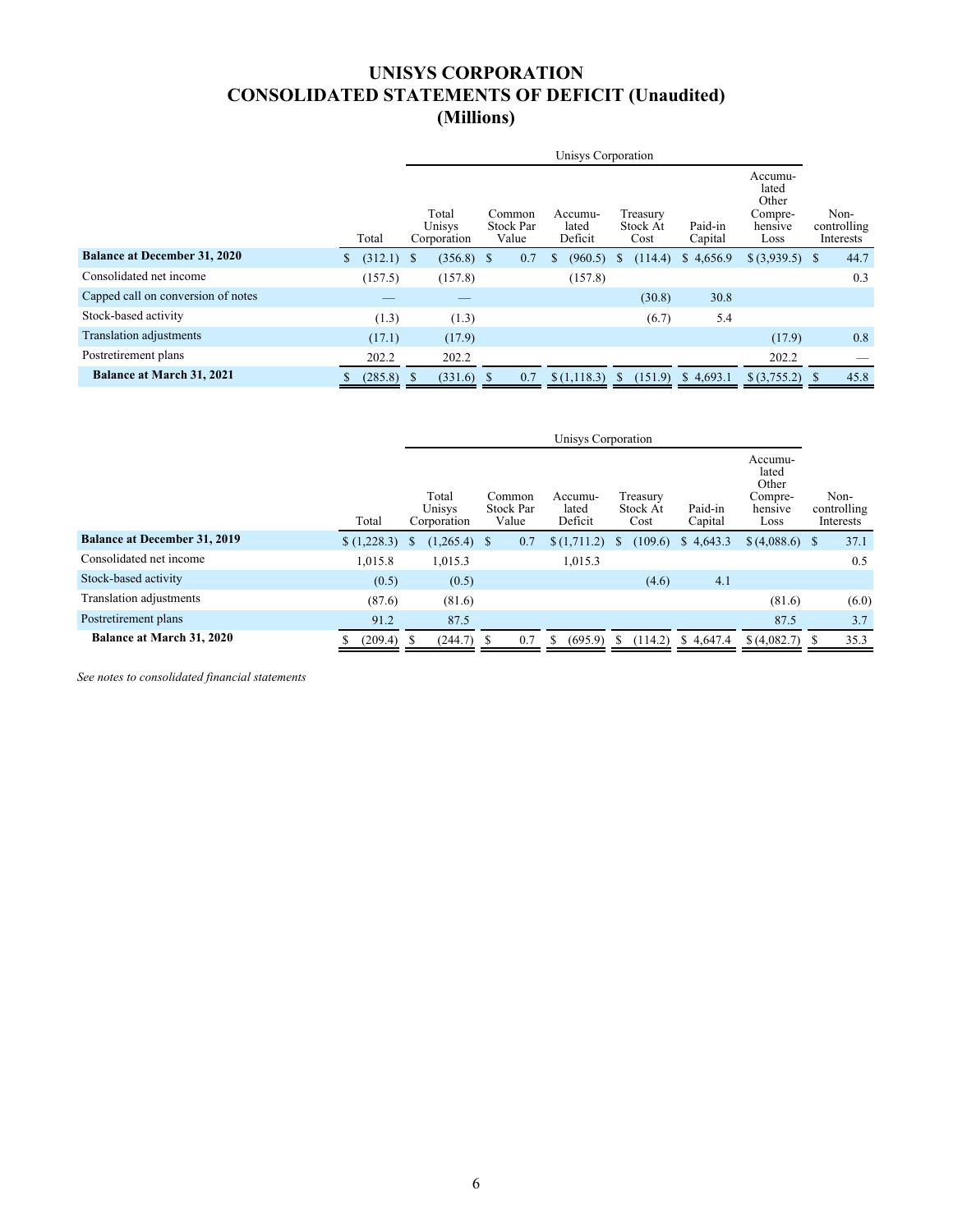# <span id="page-7-0"></span>**UNISYS CORPORATION NOTES TO CONSOLIDATED FINANCIAL STATEMENTS (Unaudited) (Dollars in millions, except share and per share amounts)**

### **Note 1 - Basis of Presentation**

The accompanying consolidated financial statements and footnotes of Unisys Corporation have been prepared in accordance with generally accepted accounting principles in the United States of America (GAAP). The financial statements and footnotes are unaudited. In the opinion of management, the financial information furnished herein reflects all adjustments necessary for a fair statement of the results of operations, comprehensive income, financial position, cash flows and deficit for the interim periods specified. These adjustments consist only of normal recurring accruals except as disclosed herein. Because of seasonal and other factors, results for interim periods are not necessarily indicative of the results to be expected for the full year.

The preparation of financial statements in conformity with GAAP requires management to make estimates and assumptions about future events. These estimates and assumptions affect the amounts of assets and liabilities reported, disclosures about contingent assets and liabilities and the reported amounts of revenue and expenses. Such estimates include the valuation of estimated credit losses, contract assets, operating lease right-of-use assets, outsourcing assets, marketable software, goodwill and other long-lived assets, legal contingencies, assumptions used in the calculation for systems integration projects, income taxes and retirement and other post-employment benefits, among others. These estimates and assumptions are based on management's best estimates and judgment. Management evaluates its estimates and assumptions on an ongoing basis using historical experience and other factors, including the current economic environment, which management believes to be reasonable under the circumstances. Management adjusts such estimates and assumptions when facts and circumstances dictate. As future events and their effects cannot be determined with precision, actual results could differ materially from these estimates. Changes in those estimates resulting from continuing changes in the economic environment will be reflected in the financial statements in future periods.

The company assessed certain accounting matters that generally require consideration of forecasted financial information in context with the information reasonably available to us and the unknown future impacts of COVID-19 as of March 31, 2021 and through the date of this report. The accounting matters assessed included, but were not limited to the valuation of estimated credit losses, contract assets, outsourcing assets, marketable software, goodwill and other long-lived assets, and retirement and other post-employment benefits. While there was not a material impact to our consolidated financial position as of March 31, 2021 resulting from our assessments, our future assessment of our current expectations at that time of the magnitude and duration of COVID-19, as well as other factors, could result in material impacts to our consolidated financial position in future reporting periods.

The company's accounting policies are set forth in detail in Note 1 of the Notes to Consolidated Financial Statements in the company's Annual Report on Form 10-K for the year ended December 31, 2020 filed with the Securities and Exchange Commission. Such Annual Report also contains a discussion of the company's critical accounting policies and estimates. The company believes that these critical accounting policies and estimates affect its more significant estimates and judgments used in the preparation of the company's consolidated financial statements.

# **Note 2 - Discontinued Operations**

On March 13, 2020, the company completed the sale of its U.S. Federal business to Science Applications International Corporation for cash of \$1.2 billion. Net cash proceeds of the sale was \$1,164.7 million (net of working capital adjustments and transaction costs).

The results of the U.S. Federal business discontinued operations were as follows:

| Three Months Ended<br>March 31, 2020* |
|---------------------------------------|
| 149.5                                 |
|                                       |
| 9.0                                   |
| 1,061.7                               |
| 1,070.7                               |
| 2.2                                   |
| 1,068.5                               |
|                                       |

\* Includes results of operations through the March 13, 2020 closing date.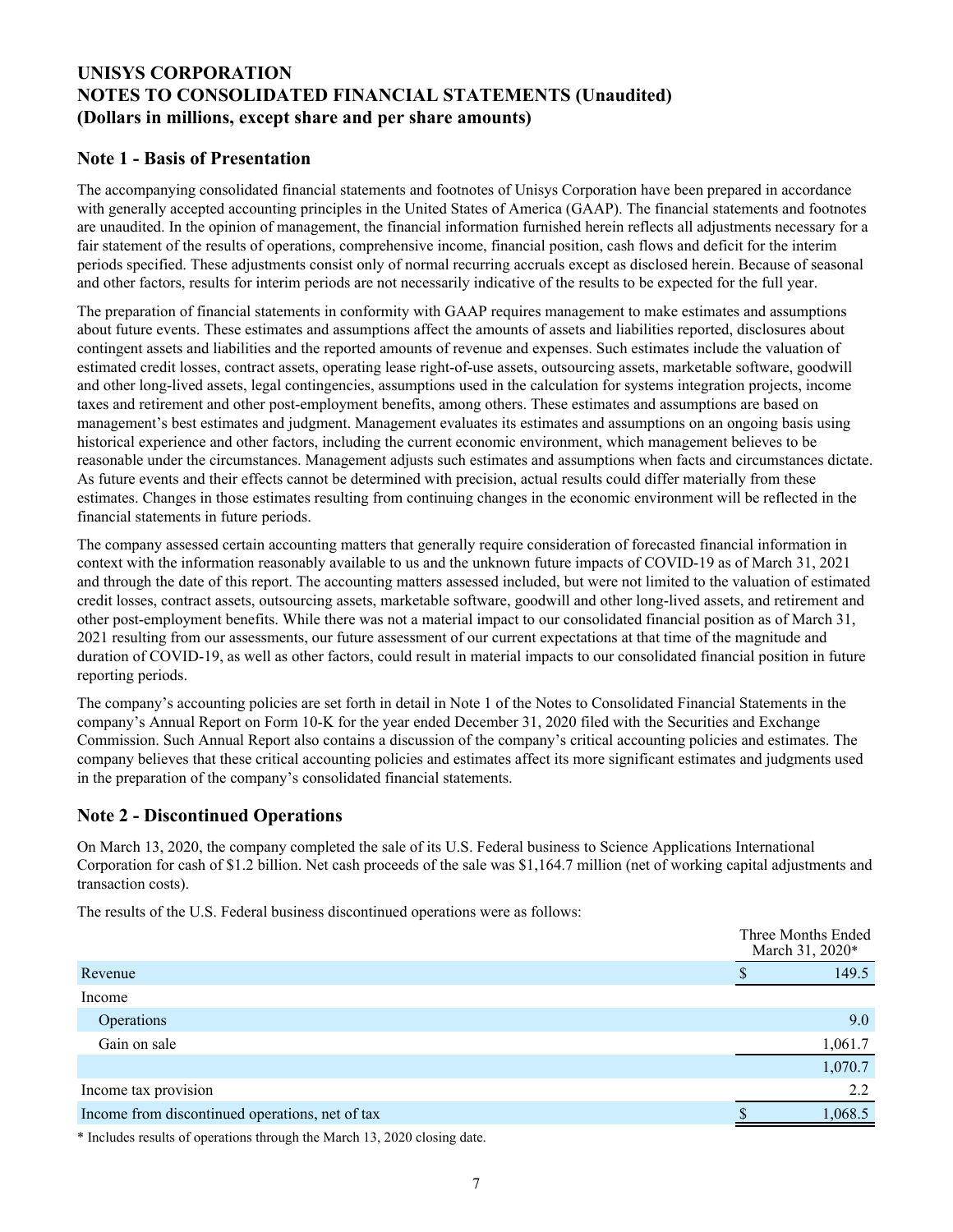### **Note 3 - Cost-Reduction Actions**

During the three months ended March 31, 2021, the company recognized cost-reduction charges and other costs of \$8.5 million. The charges (credits) related to work-force reductions were \$(1.6) million, principally related to severance costs, and were comprised of: (a) a charge of \$2.9 million and (b) a credit of \$(4.5) million for changes in estimates. In addition, the company recorded charges of \$10.1 million comprised of \$2.3 million for foreign currency losses related to exiting foreign countries, \$2.4 million for asset impairments and \$5.4 million of other expenses related to the cost-reduction effort.

During the three months ended March 31, 2020, the company recognized cost-reduction charges and other costs of \$27.5 million. The charges related to work-force reductions were \$8.5 million, principally related to severance costs, and were comprised of: (a) a charge of \$9.7 million and (b) a credit of \$(1.2) million for changes in estimates. In addition, the company recorded charges of \$19.0 million for net foreign currency losses related to exiting foreign countries.

The charges (credits) were recorded in the following statement of income classifications:

|                                     | Three Months Ended | March 31. |      |
|-------------------------------------|--------------------|-----------|------|
|                                     | 2021               |           | 2020 |
| Cost of revenue                     | (1.7)              | - \$      | 5.9  |
| Selling, general and administrative | 6.2                |           | 2.5  |
| Research and development            | 1.7                |           | 0.1  |
| Other (expense), net                | 2.3                |           | 19.0 |
| Total                               | 8.5                |           | 27.5 |

Liabilities and expected future payments related to the company's work-force reduction actions are as follows:

|                                                           |    | Total  |     | U.S.  |    | International |
|-----------------------------------------------------------|----|--------|-----|-------|----|---------------|
| Balance at December 31, 2020                              | S  | 55.9   | S   | 13.1  | S  | 42.8          |
| Additional provisions                                     |    | 2.9    |     | 2.8   |    | 0.1           |
| Payments                                                  |    | (12.0) |     | (5.2) |    | (6.8)         |
| Changes in estimates                                      |    | (4.5)  |     | (0.5) |    | (4.0)         |
| Translation adjustments                                   |    | (1.3)  |     |       |    | (1.3)         |
| Balance at March 31, 2021                                 |    | 41.0   |     | 10.2  |    | 30.8          |
| Expected future utilization on balance at March 31, 2021: |    |        |     |       |    |               |
| Short-term                                                | \$ | 31.2   | - S | 9.9   | -S | 21.3          |
| Long-term                                                 | S  | 9.8    | -S  | 0.3   |    | 9.5           |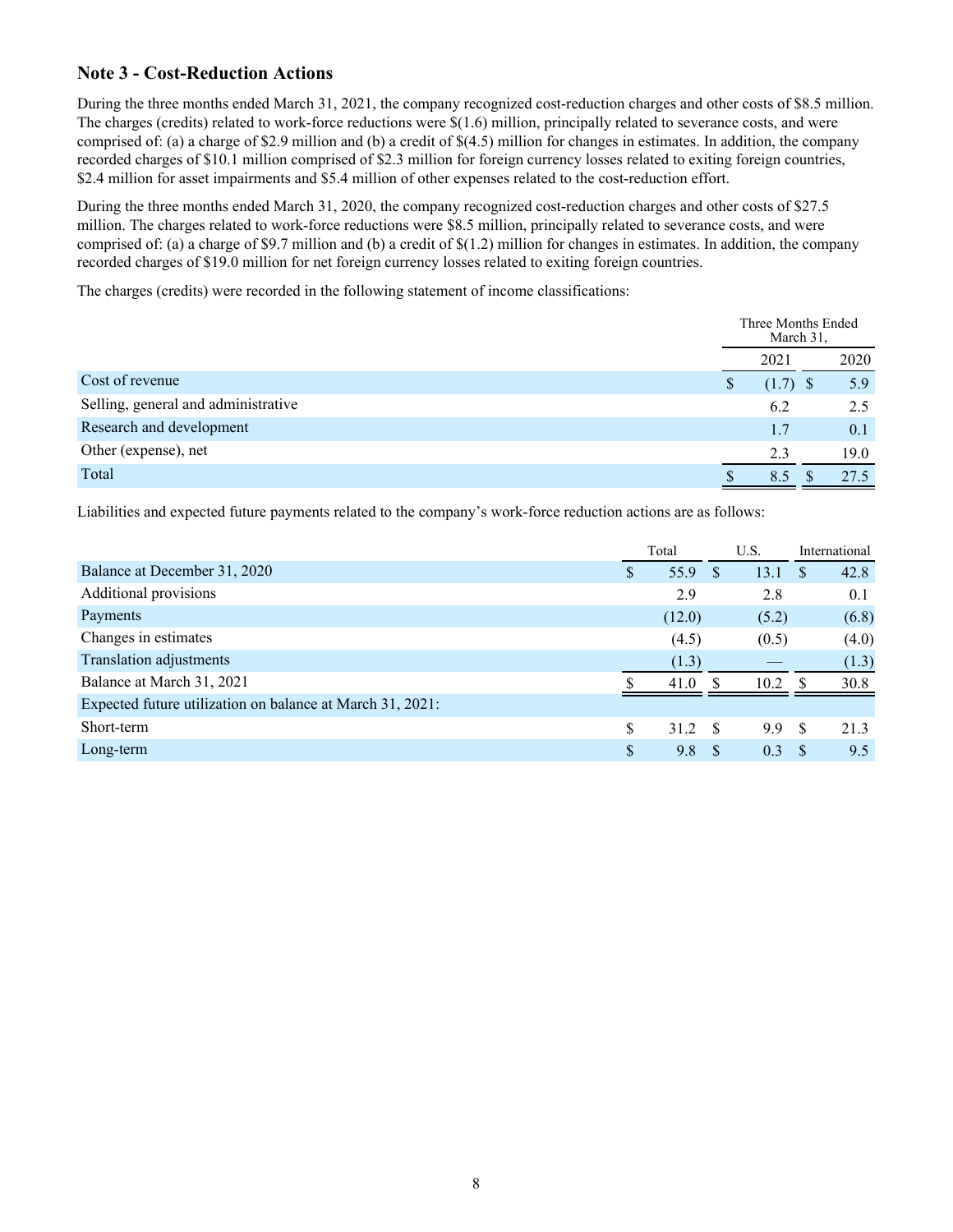### **Note 4 - Pension and Postretirement Benefits**

Net periodic pension expense is presented below:

|                                       | Three Months Ended<br>March 31, 2021 |        |      |               |                        |        |
|---------------------------------------|--------------------------------------|--------|------|---------------|------------------------|--------|
|                                       | Total                                |        |      | U.S.<br>Plans | International<br>Plans |        |
| Service $cost^{(i)}$                  | S.                                   | 1.2    | - \$ |               | <sup>S</sup>           | 1.2    |
| Interest cost                         |                                      | 39.6   |      | 29.4          |                        | 10.2   |
| Expected return on plan assets        |                                      | (74.1) |      | (51.4)        |                        | (22.7) |
| Amortization of prior service benefit |                                      | (1.3)  |      | (0.6)         |                        | (0.7)  |
| Recognized net actuarial loss         |                                      | 46.2   |      | 33.2          |                        | 13.0   |
| Settlement loss                       |                                      | 158.0  |      | 158.0         |                        |        |
| Net periodic pension expense          |                                      | 169.6  |      | 168.6         |                        | 1.0    |

|                                       | Three Months Ended<br>March 31, 2020 |        |               |                               |    |                        |
|---------------------------------------|--------------------------------------|--------|---------------|-------------------------------|----|------------------------|
|                                       |                                      | Total  | U.S.<br>Plans |                               |    | International<br>Plans |
| Service cost <sup>(i)</sup>           | S                                    | 0.7    | S             | $\overbrace{\phantom{13333}}$ | -S | 0.7                    |
| Interest cost                         |                                      | 53.8   |               | 40.4                          |    | 13.4                   |
| Expected return on plan assets        |                                      | (75.1) |               | (52.3)                        |    | (22.8)                 |
| Amortization of prior service benefit |                                      | (1.2)  |               | (0.6)                         |    | (0.6)                  |
| Recognized net actuarial loss         |                                      | 44.3   |               | 33.5                          |    | 10.8                   |
| Net periodic pension expense          |                                      | 22.5   |               | 21.0                          |    | 1.5                    |

 $^{(i)}$ Service cost is reported in selling, general and administrative expense. All other components of net periodic pension expense are reported in other expense, net in the consolidated statements of income (loss).

In January of 2021, the company purchased a group annuity contract for \$279 million to transfer projected benefit obligations related to approximately 11,600 retirees of the company's U.S. defined benefit pension plans. This action resulted in a first quarter 2021 settlement loss of \$158.0 million.

The American Rescue Plan Act, which was signed into law on March 11, 2021, includes a provision for pension relief that extends the amortization period for required contributions from 7 to 15 years and provides for the stabilization of interest rates used to calculate future required contributions. As a result, based on year-end 2020 pension data and assumptions, current projections indicate that the company will not be required to make future cash contributions to its U.S. qualified defined benefit pension plans and the company has determined that it will not make the previously-contemplated voluntary \$200 million contribution to its U.S. pension plans in 2021.

Any future material deterioration in the value of the company's U.S. qualified defined benefit pension plan assets, as well as changes in pension legislation, discount rate changes, asset return changes, or changes in economic or demographic trends, could require the company to make cash contributions to its U.S. defined benefit pension plans.

In 2021, the company expects to make cash contributions of approximately \$50.3 million primarily for the company's international defined benefit pension plans. In 2020, the company made cash contributions of \$826.2 million to its worldwide defined benefit pension plans. For the three months ended March 31, 2021 and 2020, the company made cash contributions of \$20.2 million and \$325.6 million, respectively.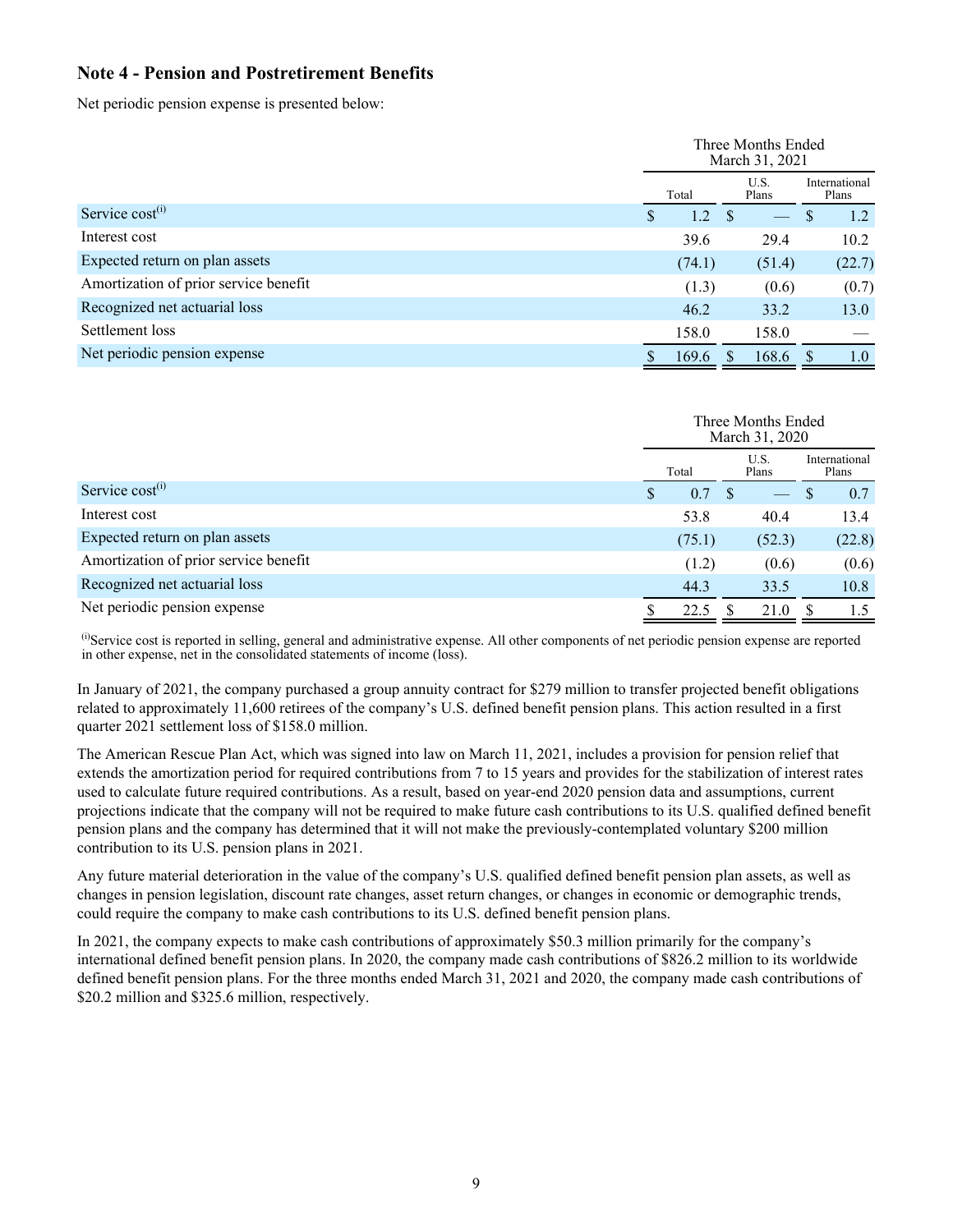Net periodic postretirement benefit (income) expense is presented below:

|                                                      |       | Three Months Ended<br>March 31, |  |
|------------------------------------------------------|-------|---------------------------------|--|
|                                                      | 2021  | 2020                            |  |
| Service cost <sup>(i)</sup>                          | 0.1   | 0.1                             |  |
| Interest cost                                        | 0.4   |                                 |  |
| Expected return on assets                            | (0.1) | (0.1)                           |  |
| Recognized net actuarial (gain) loss                 | (0.6) | 0.3                             |  |
| Amortization of prior service cost                   | (0.4) | (0.4)                           |  |
| Net periodic postretirement benefit (income) expense | (0.6) | 1.0                             |  |

(i)Service cost is reported in selling, general and administrative expense. All other components of net periodic postretirement benefit expense are reported in other expense, net in the consolidated statements of income (loss).

The company expects to make cash contributions of approximately \$5.0 million to its postretirement benefit plan in 2021 compared to \$6.0 million in 2020. For the three months ended March 31, 2021 and 2020, the company made cash contributions of \$1.4 million and \$2.1 million, respectively.

### **Note 5 - Stock Compensation**

Under stockholder approved stock-based plans, stock options, stock appreciation rights, restricted stock and restricted stock units may be granted to officers, directors and other key employees.

As of March 31, 2021, the company has granted non-qualified stock options and restricted stock units under these plans. The company recognizes compensation cost, net of a forfeiture rate, in selling, general and administrative expense, and recognizes compensation cost only for those awards expected to vest. The company estimates the forfeiture rate based on its historical experience and its expectations about future forfeitures.

During the three months ended March 31, 2021 and 2020, the company recorded \$3.3 million and \$5.1 million of share-based restricted stock unit compensation expense, respectively.

Restricted stock unit awards may contain time-based units, performance-based units, total shareholder return market-based units, or a combination of these units. Each performance-based and market-based unit will vest into zero to two shares depending on the degree to which the performance or market conditions are met. Compensation expense for performance-based awards is recognized as expense ratably for each installment from the date of grant until the date the restrictions lapse and is based on the fair market value at the date of grant and the probability of achievement of the specific performance-related goals. Compensation expense for market-related awards is recognized as expense ratably over the measurement period, regardless of the actual level of achievement, provided the service requirement is met. Restricted stock unit grants for the company's directors vest upon award and compensation expense for such awards is recognized upon grant.

A summary of restricted stock unit activity for the three months ended March 31, 2021 follows (shares in thousands):

|                                  | Restricted<br><b>Stock</b><br>Units | Weighted-<br>Average<br>Grant-Date<br>Fair Value |
|----------------------------------|-------------------------------------|--------------------------------------------------|
| Outstanding at December 31, 2020 | 1,726                               | 17.87<br>S                                       |
| Granted                          | 963                                 | 28.32                                            |
| Vested                           | (839)                               | 16.75                                            |
| Forfeited and expired            | (73)                                | 18.18                                            |
| Outstanding at March 31, 2021    | 1,777                               | 22.38                                            |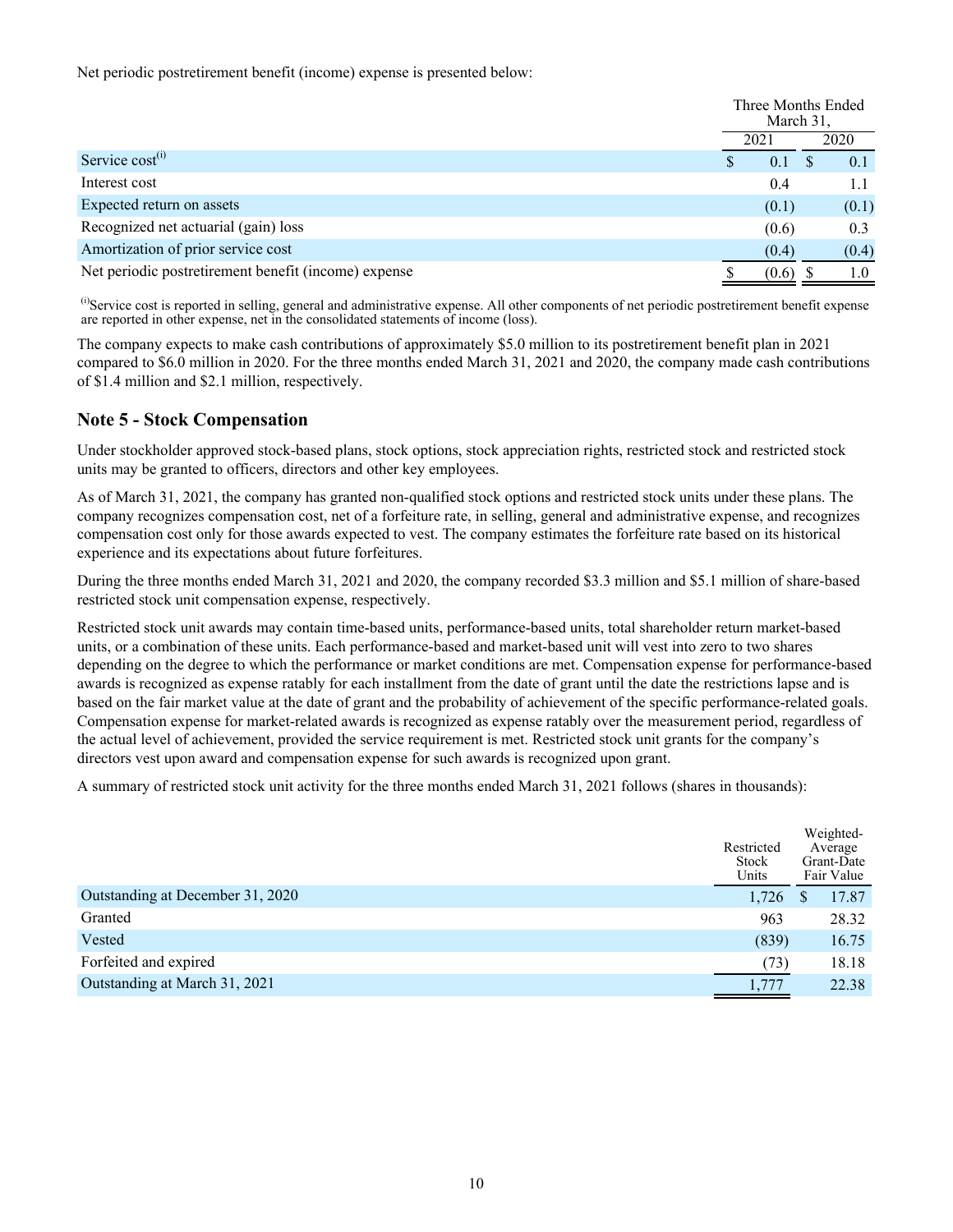The aggregate weighted-average grant-date fair value of restricted stock units granted during the three months ended March 31, 2021 and 2020 was \$24.1 million and \$16.4 million, respectively. The fair value of restricted stock units with time and performance conditions was determined based on the trading price of the company's common shares on the date of grant. The fair value of awards with market conditions was estimated using a Monte Carlo simulation with the following weighted-average assumptions:

|                                                                   | Three Months Ended<br>March 31. |           |
|-------------------------------------------------------------------|---------------------------------|-----------|
|                                                                   | 2021                            | 2020      |
| Weighted-average fair value of grant                              | \$40.02                         | \$28.33   |
| Risk-free interest rate $^{(i)}$                                  | $0.27 \%$                       | $1.35 \%$ |
| Expected volatility <sup>(ii)</sup>                               | 57.08 %                         | 51.81 %   |
| Expected life of restricted stock units in years <sup>(iii)</sup> | 2.84                            | 2.86      |
| Expected dividend yield                                           | $- \frac{9}{6}$                 | $-$ %     |

 $^{(i)}$ Represents the continuously compounded semi-annual zero-coupon U.S. treasury rate commensurate with the remaining performance period

 $^{(ii)}$ Based on historical volatility for the company that is commensurate with the length of the performance period

(iii)Represents the remaining life of the longest performance period

As of March 31, 2021, there was \$29.8 million of total unrecognized compensation cost related to outstanding restricted stock units granted under the company's plans. That cost is expected to be recognized over a weighted-average period of 2.6 years. The aggregate weighted-average grant-date fair value of restricted stock units vested during the three months ended March 31, 2021 and 2020 was \$14.0 million and \$11.8 million, respectively.

Common stock issued upon the lapse of restrictions on restricted stock units are newly issued shares. In light of its tax position, the company is currently not recognizing any tax benefits from the issuance of stock upon lapse of restrictions on restricted stock units.

### **Note 6 - Other (expense), net**

Other (expense), net is comprised of the following:

|                                    |                    | Three Months Ended<br>March 31, |
|------------------------------------|--------------------|---------------------------------|
|                                    | 2021               | 2020                            |
| Postretirement expense*            | $(167.7)$ \$<br>S. | (22.7)                          |
| Foreign exchange losses**          | (2.9)              | (15.6)                          |
| Environmental costs and other, net | (12.0)             | (9.8)                           |
| Total other expense, net           | (182.6)            | (48.1)                          |

\*Includes \$158.0 million settlement loss in 2021 related to the U.S. defined benefit pension plans.

\*\*Includes \$2.3 million and \$19.0 million for foreign currency losses in 2021 and 2020, respectively, related to substantial completion of liquidation of foreign subsidiaries.

### **Note 7 - Income Taxes**

Accounting rules governing income taxes require that deferred tax assets and liabilities be recognized using enacted tax rates for the effect of temporary differences between the book and tax bases of recorded assets and liabilities. These rules also require that deferred tax assets be reduced by a valuation allowance if it is more likely than not that some portion or the entire deferred tax asset will not be realized.

The company evaluates the realizability of its deferred tax assets by assessing its valuation allowance and by adjusting the amount of such allowance, if necessary. The factors used to assess the likelihood of realization are the company's historical profitability, forecast of future taxable income and available tax-planning strategies that could be implemented to realize the net deferred tax assets. The company uses tax-planning strategies to realize or renew net deferred tax assets to avoid the potential loss of future tax benefits.

A full valuation allowance is currently maintained for all U.S. and certain foreign deferred tax assets in excess of deferred tax liabilities. The company will record a tax provision or benefit for those international subsidiaries that do not have a full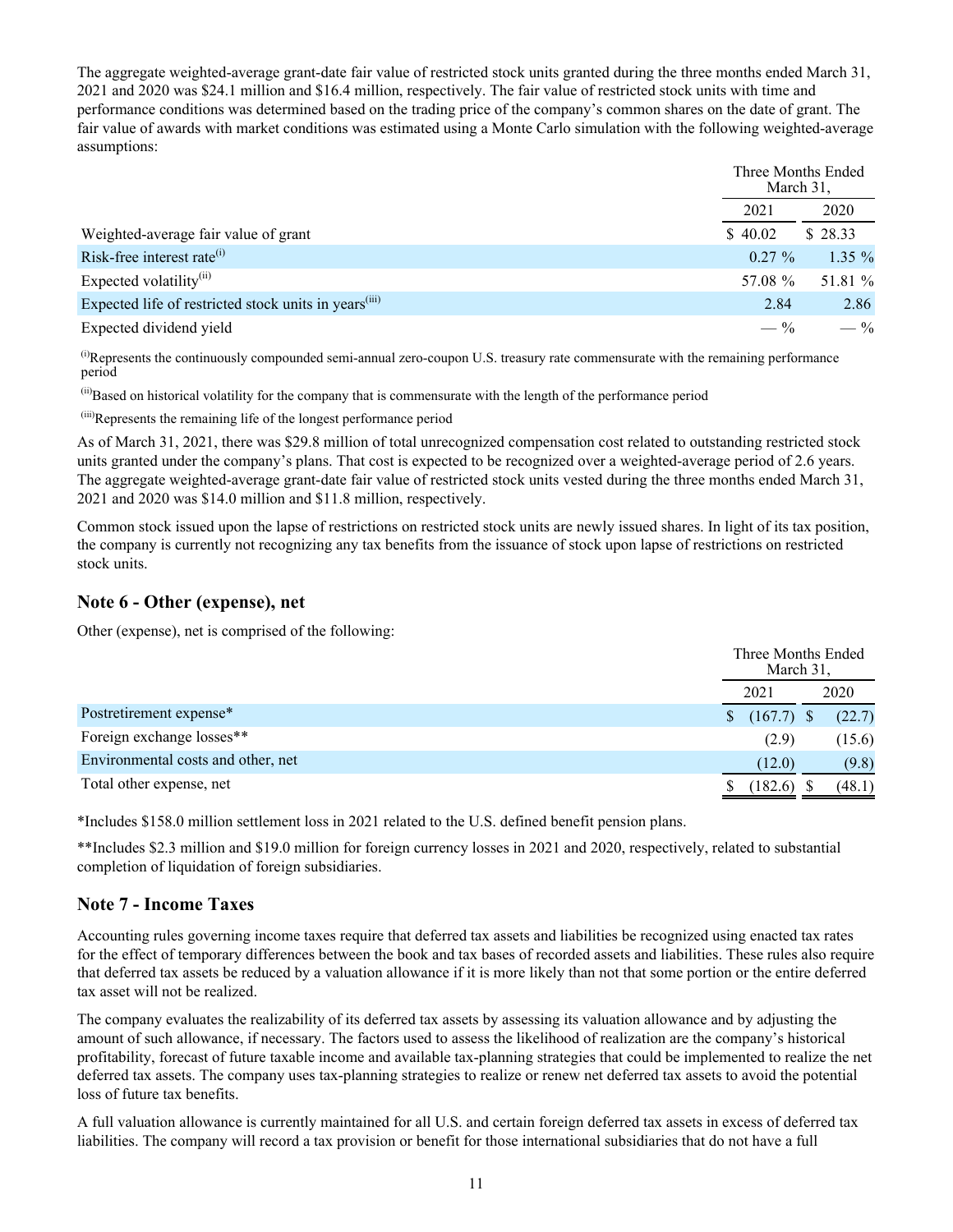valuation allowance against their net deferred tax assets. Any profit or loss recorded for the company's U.S. operations will have no provision or benefit associated with it due to such valuation allowance, except with respect to withholding taxes not creditable against future taxable income. As a result, the company's provision or benefit for taxes may vary significantly depending on the geographic distribution of income.

A corporation's ability to deduct its federal NOL carryforwards and utilize certain other available tax attributes can be substantially constrained under the general annual limitation rules of Section 382 of the Code (Section 382) if it undergoes an "ownership change" as defined in Section 382 (generally where cumulative stock ownership changes among material shareholders exceed 50 percent during a rolling three-year period). Similar rules may apply under state tax laws. A future tax "ownership change" pursuant to Section 382, may severely limit or effectively eliminate the company's ability to utilize its NOL carryforwards and other tax attributes.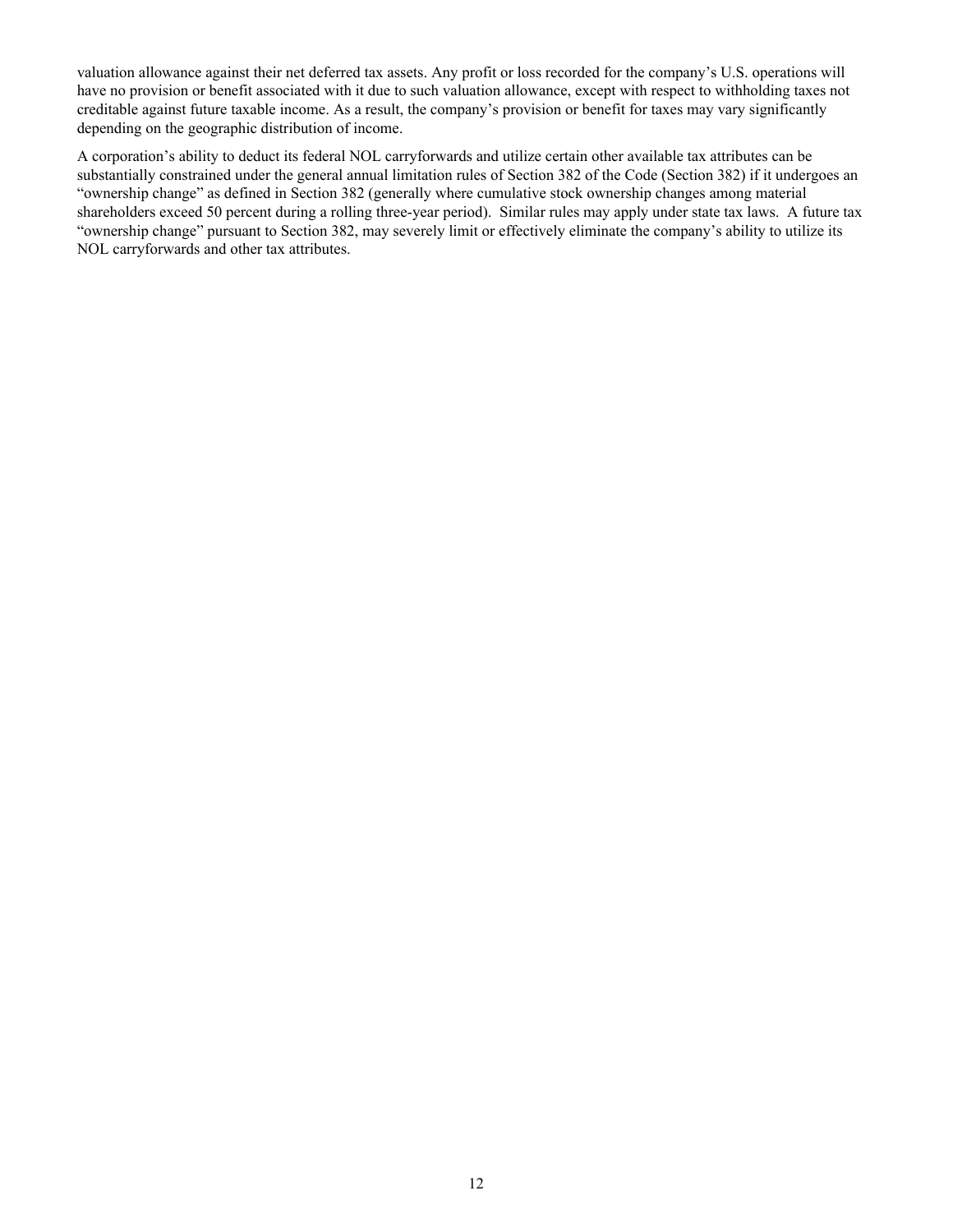# **Note 8 - Earnings Per Share**

The following table shows how earnings (loss) per share attributable to Unisys Corporation was computed (shares in thousands):

|                                                                                                                               |                     | Three Months Ended<br>March 31, |         |
|-------------------------------------------------------------------------------------------------------------------------------|---------------------|---------------------------------|---------|
|                                                                                                                               | 2021                |                                 | 2020    |
| Basic earnings (loss) per common share computation:                                                                           |                     |                                 |         |
| Net loss from continuing operations attributable to Unisys Corporation                                                        |                     |                                 | (53.2)  |
| Income from discontinued operations, net of tax                                                                               |                     |                                 | 1,068.5 |
| Net income (loss) attributable to Unisys Corporation                                                                          | \$(157.8) \$1,015.3 |                                 |         |
|                                                                                                                               |                     |                                 |         |
| Weighted average shares                                                                                                       | 64,423              |                                 | 62,650  |
|                                                                                                                               |                     |                                 |         |
| Basic earnings (loss) per share attributable to Unisys Corporation                                                            |                     |                                 |         |
| Continuing operations                                                                                                         | \$<br>$(2.45)$ \$   |                                 | (0.85)  |
| Discontinued operations                                                                                                       |                     |                                 | 17.06   |
| Total                                                                                                                         | \$<br>$(2.45)$ \$   |                                 | 16.21   |
|                                                                                                                               |                     |                                 |         |
| Diluted earnings (loss) per common share computation:                                                                         |                     |                                 |         |
| Net loss from continuing operations attributable to Unisys Corporation                                                        |                     |                                 | (53.2)  |
| Add interest expense on convertible senior notes, net of tax of zero                                                          |                     |                                 |         |
| Net loss from continuing operations attributable to Unisys Corporation for diluted earnings per share                         | (157.8)             |                                 | (53.2)  |
| Income from discontinued operations, net of tax                                                                               |                     |                                 | 1,068.5 |
| Net income (loss) attributable to Unisys Corporation for diluted earnings per share                                           | \$(157.8) \$1,015.3 |                                 |         |
|                                                                                                                               |                     |                                 |         |
| Weighted average shares                                                                                                       | 64,423              |                                 | 62,650  |
| Plus incremental shares from assumed conversions:                                                                             |                     |                                 |         |
| Employee stock plans                                                                                                          |                     |                                 |         |
| Convertible senior notes                                                                                                      |                     |                                 |         |
| Adjusted weighted average shares                                                                                              | 64.423              |                                 | 62.650  |
|                                                                                                                               |                     |                                 |         |
| Diluted earnings (loss) per share attributable to Unisys Corporation                                                          |                     |                                 |         |
| Continuing operations                                                                                                         | \$<br>$(2.45)$ \$   |                                 | (0.85)  |
| Discontinued operations                                                                                                       |                     |                                 | 17.06   |
| Total                                                                                                                         | \$<br>$(2.45)$ \$   |                                 | 16.21   |
|                                                                                                                               |                     |                                 |         |
| Anti-dilutive weighted-average stock options and restricted stock units <sup>(i)</sup>                                        | 1,067               |                                 | 875     |
| Anti-dilutive weighted-average common shares issuable upon conversion of the 5.50% convertible<br>senior notes <sup>(i)</sup> | 2,227               |                                 | 8,625   |

 $\dot{a}$ ) Amounts represent shares excluded from the computation of diluted earnings per share, as their effect, if included, would have been antidilutive for the periods presented.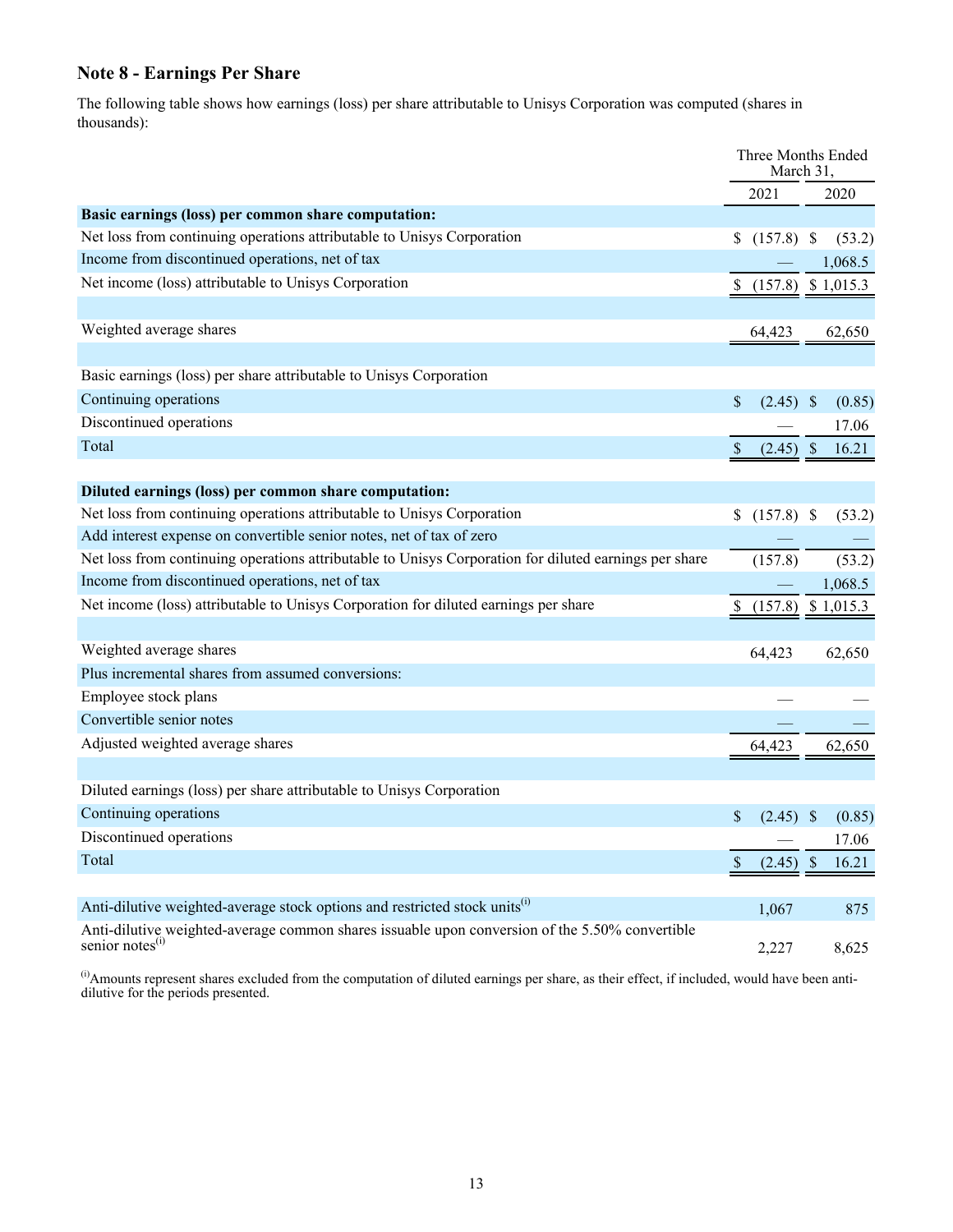### **Note 9 - Contract Assets and Deferred Revenue**

Contract assets represent rights to consideration in exchange for goods or services transferred to a customer when that right is conditional on something other than the passage of time. Deferred revenue represents contract liabilities.

Net contract assets (liabilities) are as follows:

|                                              | March 31.<br>2021 |  | December 31.<br>2020 |
|----------------------------------------------|-------------------|--|----------------------|
| Contract assets - current                    | 45.1              |  | 44.3                 |
| Contract assets - $long-term$ <sup>(1)</sup> | 18.8              |  | 20.7                 |
| Deferred revenue - current                   | (248.0)           |  | (257.1)              |
| Deferred revenue - long-term                 | (138.3)           |  | (137.9)              |

 $<sup>(i)</sup>$ Reported in other long-term assets on the company's consolidated balance sheets</sup>

Significant changes in the above contract asset and liability balances were as follows:

|                                                                                         | Three Months Ended<br>March 31. |      |
|-----------------------------------------------------------------------------------------|---------------------------------|------|
|                                                                                         | 2021                            | 2020 |
| Revenue recognized that was included in deferred revenue at the beginning of the period | 99 1 S                          | 81.0 |

### **Note 10 - Capitalized Contract Costs**

The company's incremental direct costs of obtaining a contract consist of sales commissions which are deferred and amortized ratably over the initial contract life. These costs are classified as current or noncurrent based on the timing of when the company expects to recognize the expense. The current and noncurrent portions of deferred commissions are included in prepaid expenses and other current assets and in other long-term assets, respectively, in the company's consolidated balance sheets. At March 31, 2021 and December 31, 2020, the company had \$7.9 million and \$8.7 million, respectively, of deferred commissions.

Amortization expense related to deferred commissions was as follows:

|                                                            | Three Months Ended<br>March 31, |      |
|------------------------------------------------------------|---------------------------------|------|
|                                                            | 2021                            | 2020 |
| Deferred commissions - amortization expense <sup>(i)</sup> | 0.8 <sup>8</sup>                |      |

 $^{(i)}$ Reported in selling, general and administrative expense in the company's consolidated statements of income (loss)

Costs on outsourcing contracts are generally expensed as incurred. However, certain costs incurred upon initiation of an outsourcing contract (costs to fulfill a contract), principally initial customer setup, are capitalized and expensed over the initial contract life. These costs are included in outsourcing assets, net in the company's consolidated balance sheets. The amount of such costs at March 31, 2021 and December 31, 2020 was \$70.5 million and \$74.4 million, respectively. These costs are amortized over the initial contract life and reported in cost of revenue.

Amortization expense related to costs to fulfill a contract was as follows:

|                                                    | Three Months Ended<br>March 31. |  |      |
|----------------------------------------------------|---------------------------------|--|------|
|                                                    | 2021                            |  | 2020 |
| Costs to fulfill a contract - amortization expense | 59 S                            |  | 6.4  |

The remaining balance of outsourcing assets, net is comprised of fixed assets and software used in connection with outsourcing contracts. These costs are capitalized and depreciated over the shorter of the initial contract life or in accordance with the company's fixed asset policy.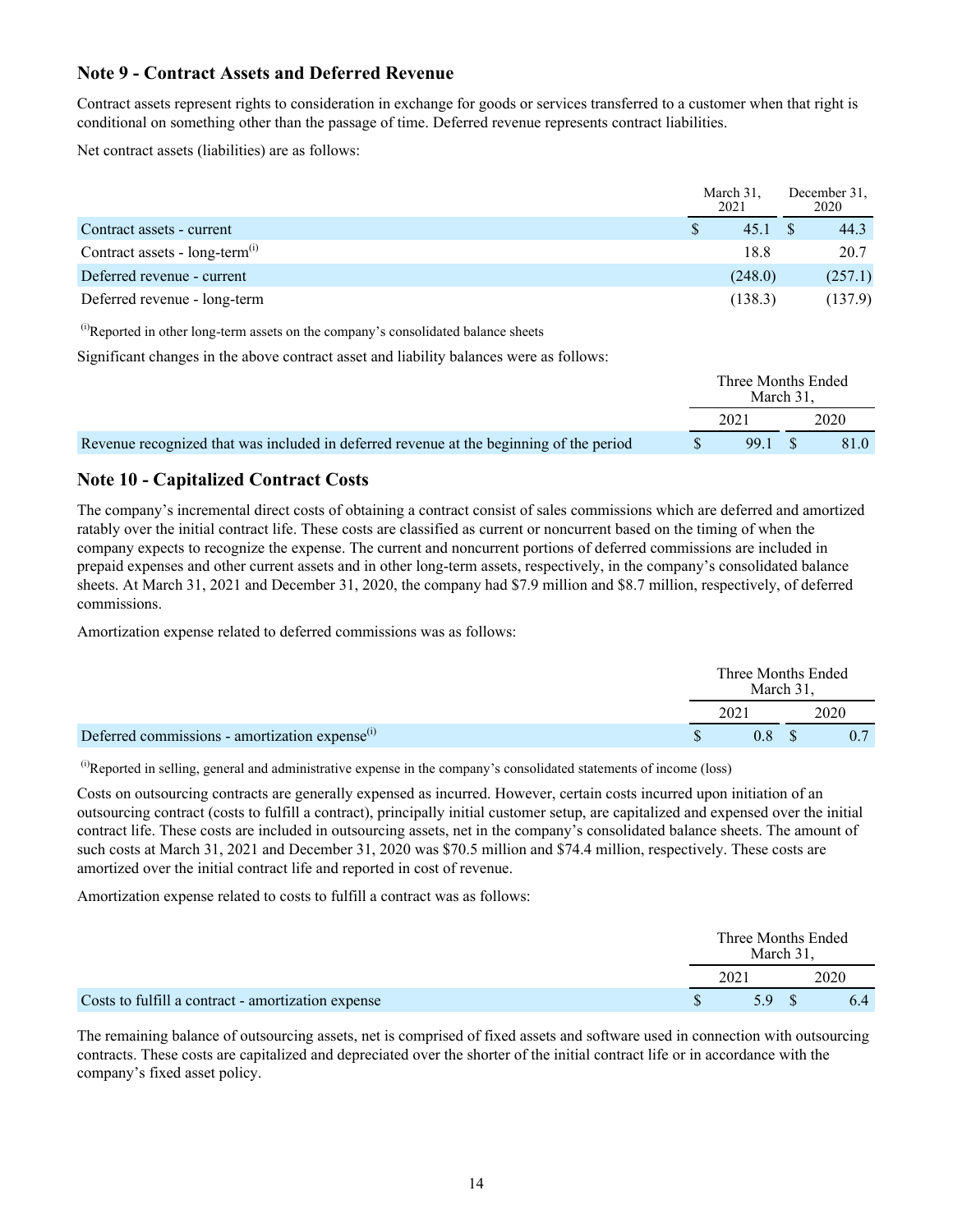### **Note 11 - Financial Instruments and Fair Value Measurements**

Due to its foreign operations, the company is exposed to the effects of foreign currency exchange rate fluctuations on the U.S. dollar, principally related to intercompany account balances. The company uses derivative financial instruments to reduce its exposure to market risks from changes in foreign currency exchange rates on such balances. The company enters into foreign exchange forward contracts, generally having maturities of three months or less, which have not been designated as hedging instruments. At March 31, 2021 and December 31, 2020, the notional amount of these contracts was \$500.9 million and \$588.5 million, respectively. The fair value of these forward contracts is based on quoted prices for similar but not identical financial instruments; as such, the inputs are considered Level 2 inputs.

The following table summarizes the fair value of the company's foreign exchange forward contracts.

|                                           | March 31.<br>2021 |               | December 31,<br>2020 |     |  |
|-------------------------------------------|-------------------|---------------|----------------------|-----|--|
| <b>Balance Sheet Location</b>             |                   |               |                      |     |  |
| Prepaid expenses and other current assets | <sup>\$</sup>     | $0.4^{\circ}$ | $^{\circ}$ S         | 1.4 |  |
| Other accrued liabilities                 |                   | 2.8           |                      | 10  |  |
| Total fair value                          |                   | (2.4)         |                      | 0.4 |  |

The following table summarizes the location and amount of gains and losses recognized on foreign exchange forward contracts.

|                                     |               | Three Months Ended<br>March 31, |        |
|-------------------------------------|---------------|---------------------------------|--------|
|                                     |               | 2021                            |        |
| <b>Statement of Income Location</b> |               |                                 |        |
| Other (expense), net                | <sup>\$</sup> | $(8.8)$ \$                      | (28.5) |

Financial assets with carrying values approximating fair value include cash and cash equivalents and accounts receivable. Financial liabilities with carrying values approximating fair value include accounts payable and other liabilities. The carrying amounts of these financial assets and liabilities approximate fair value due to their short maturities. Such financial instruments are not included in the following table that provides information about the estimated fair values of other financial instruments that are not measured at fair value in the consolidated balance sheets as of March 31, 2021 and December 31, 2020.

|                                                  | March 31, 2021     |  |  |                                                |  | December 31, 2020 |  |       |  |  |  |  |  |  |  |               |  |                    |  |               |
|--------------------------------------------------|--------------------|--|--|------------------------------------------------|--|-------------------|--|-------|--|--|--|--|--|--|--|---------------|--|--------------------|--|---------------|
|                                                  | Carrying<br>Amount |  |  |                                                |  |                   |  |       |  |  |  |  |  |  |  | Fair<br>Value |  | Carrying<br>Amount |  | Fair<br>Value |
| Long-term debt:                                  |                    |  |  |                                                |  |                   |  |       |  |  |  |  |  |  |  |               |  |                    |  |               |
| 6.875% senior secured notes due November 1, 2027 |                    |  |  | $\frac{1}{2}$ 477.2 \$ 531.9 \$ 476.9 \$ 532.3 |  |                   |  |       |  |  |  |  |  |  |  |               |  |                    |  |               |
| 5.50% convertible senior notes due March 1, 2021 |                    |  |  |                                                |  | 83.6              |  | 169.8 |  |  |  |  |  |  |  |               |  |                    |  |               |

Long-term debt is carried at amortized cost and its estimated fair value is based on market prices classified as Level 2 in the fair value hierarchy.

#### **Note 12 - Goodwill**

In January 2021, the company changed its organizational structure to more effectively address evolving client needs. With these changes, the company changed its reportable segments, operating segments and reporting units. The realignment and change in operating segments was deemed a triggering event, resulting in the company performing an interim goodwill analysis on the reporting units impacted by this segment change as of immediately before and immediately after the change. There were no impairment charges resulting from this analysis. See Note 17, Segment Information, for additional information on the company's operating and reportable segments.

As a result of the realignment, goodwill totaling \$108.6 million was reallocated to reporting units on a relative fair value basis. The amount of goodwill at March 31, 2021 and December 31, 2020 was as follows: ClearPath Forward, \$98.3 million and Other, \$10.3 million. At March 31, 2021, the amount of goodwill allocated to reporting units with negative net assets within Other was \$10.3 million.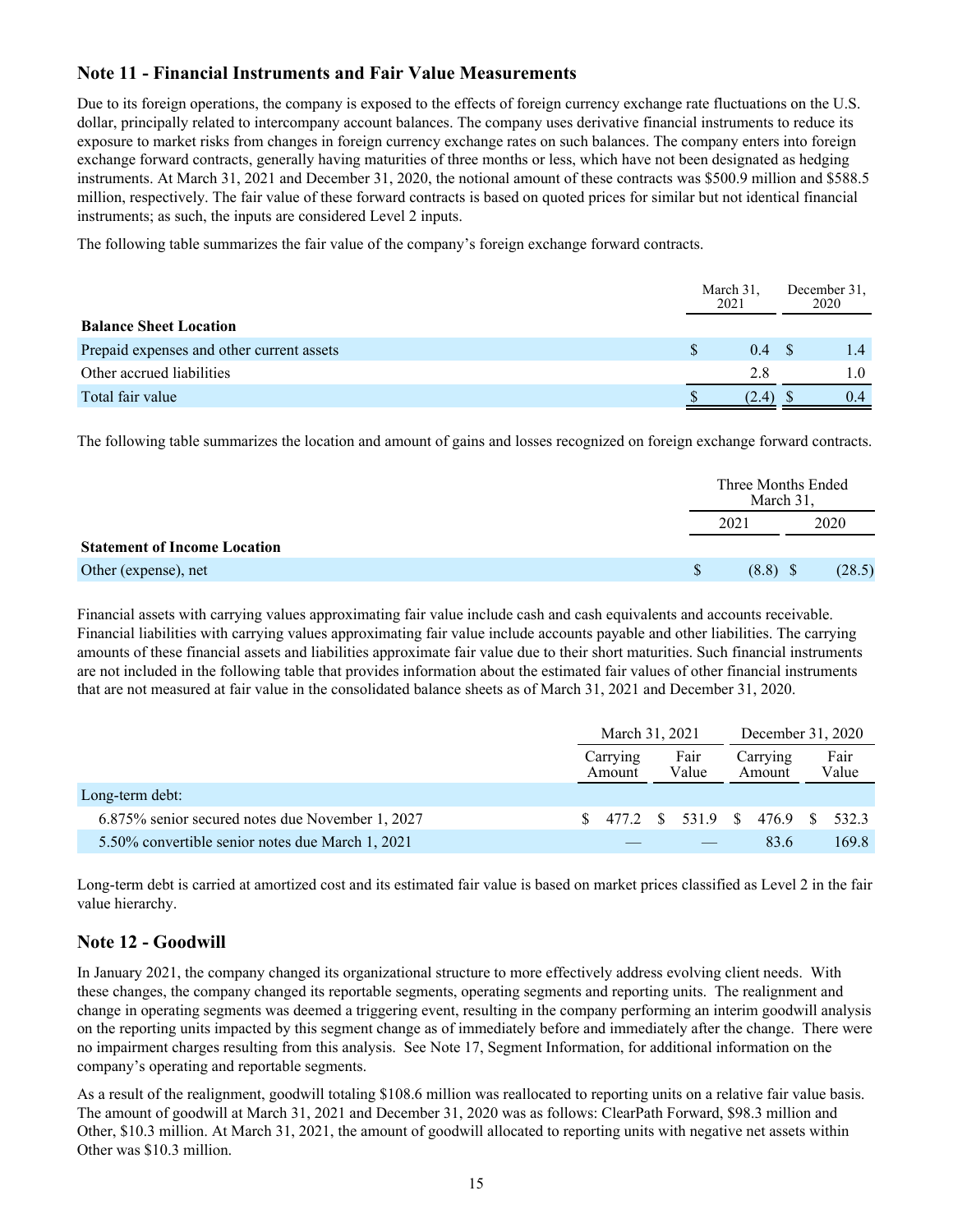### **Note 13 - Debt**

Long-term debt is comprised of the following:

|                                                                                                                                                                                              | March 31.<br>2021 |          | December 31.<br>2020 |
|----------------------------------------------------------------------------------------------------------------------------------------------------------------------------------------------|-------------------|----------|----------------------|
| 6.875% senior secured notes due November 1, 2027 (Face value of \$485.0 million less<br>unamortized issuance costs of \$7.8 and \$8.1 million at March 31, 2021 and at December 31,<br>2020) | \$                | 477.2 \$ | 476.9                |
| 5.50% convertible senior notes (Face value of \$84.2 million less unamortized discount and<br>fees of \$0.6 million at December 31, 2020)                                                    |                   |          | 83.6                 |
| Finance leases                                                                                                                                                                               |                   | 4.7      | 5.5                  |
| Other debt                                                                                                                                                                                   |                   | 59.2     | 63.9                 |
| Total                                                                                                                                                                                        |                   | 541.1    | 629.9                |
| Less – current maturities                                                                                                                                                                    |                   | 19.9     | 102.8                |
| Total long-term debt                                                                                                                                                                         |                   | 521.2    | 527.1                |

See Note 11 for the fair value of the notes.

#### *Senior Secured Notes due 2027*

On October 29, 2020, the company issued \$485.0 million aggregate principal amount of its 6.875% Senior Secured Notes due 2027 (the 2027 Notes). The 2027 Notes will pay interest semiannually on May 1 and November 1, commencing on May 1, 2021, and will mature on November 1, 2027, unless earlier repurchased or redeemed. The 2027 Notes are fully and unconditionally guaranteed on a senior secured basis by Unisys Holding Corporation, Unisys NPL, Inc., and Unisys AP Investment Company I, each a Delaware corporation that is directly or indirectly owned by the company (the subsidiary guarantors).

The 2027 Notes and the related guarantees rank equally in right of payment with all of the existing and future senior debt of the company and its subsidiary guarantors and senior in right of payment to any future subordinated debt of the company and its subsidiary guarantors. The 2027 Notes and the related guarantees are structurally subordinated to all existing and future liabilities (including preferred stock, trade payables and pension liabilities) of the subsidiaries of the company that are not subsidiary guarantors. The 2027 Notes and the guarantees will be secured by liens on substantially all assets of the company and the subsidiary guarantors, other than certain excluded assets (the collateral). The liens securing the 2027 Notes on certain ABL collateral will be subordinated to the liens on ABL collateral in favor of the ABL secured parties and, in the future, the liens securing the 2027 Notes may be subordinated to liens on the collateral securing certain permitted first lien debt, subject to certain limitations and permitted liens.

Prior to November 1, 2023 the company may, at its option, redeem some or all of the 2027 Notes at any time, at a price equal to 100% of the principal amount of the 2027 Notes redeemed plus a "make-whole" premium, plus accrued and unpaid interest, if any. The company may also redeem, at its option, up to 40% of the 2027 Notes at any time prior to November 1, 2023, using the proceeds of certain equity offerings at a redemption price of 106.875% of the principal amount thereof, plus accrued and unpaid interest, if any. On or after November 1, 2023, the company may, on any one or more occasions, redeem all or a part of the 2027 Notes at specified redemption premiums, declining to par for any redemptions on or after November 1, 2025.

The indenture contains covenants that limit the ability of the company and its restricted subsidiaries to, among other things: (i) incur additional indebtedness and guarantee indebtedness; (ii) pay dividends or make other distributions or repurchase or redeem its capital stock; (iii) prepay, redeem or repurchase certain debt; (iv) make certain prepayments in respect of pension obligations; (v) issue certain preferred stock or similar equity securities; (vi) make loans and investments (including investments by the company and subsidiary guarantors in subsidiaries that are not guarantors); (vii) sell assets; (viii) create or incur liens; (ix) enter into transactions with affiliates; (x) enter into agreements restricting its subsidiaries' ability to pay dividends; and (xi) consolidate, merge or sell all or substantially all of its assets. These covenants are subject to several important limitations and exceptions.

If the company experiences certain kinds of changes of control (as defined in the indenture), it will be required to offer to repurchase the 2027 Notes at 101% of the principal amount of the 2027 Notes, plus accrued and unpaid interest as of the repurchase date, if any. In addition, if the company sells assets, under certain circumstances it must apply the proceeds towards an offer to repurchase the 2027 Notes at a price equal to par plus accrued and unpaid interest, if any.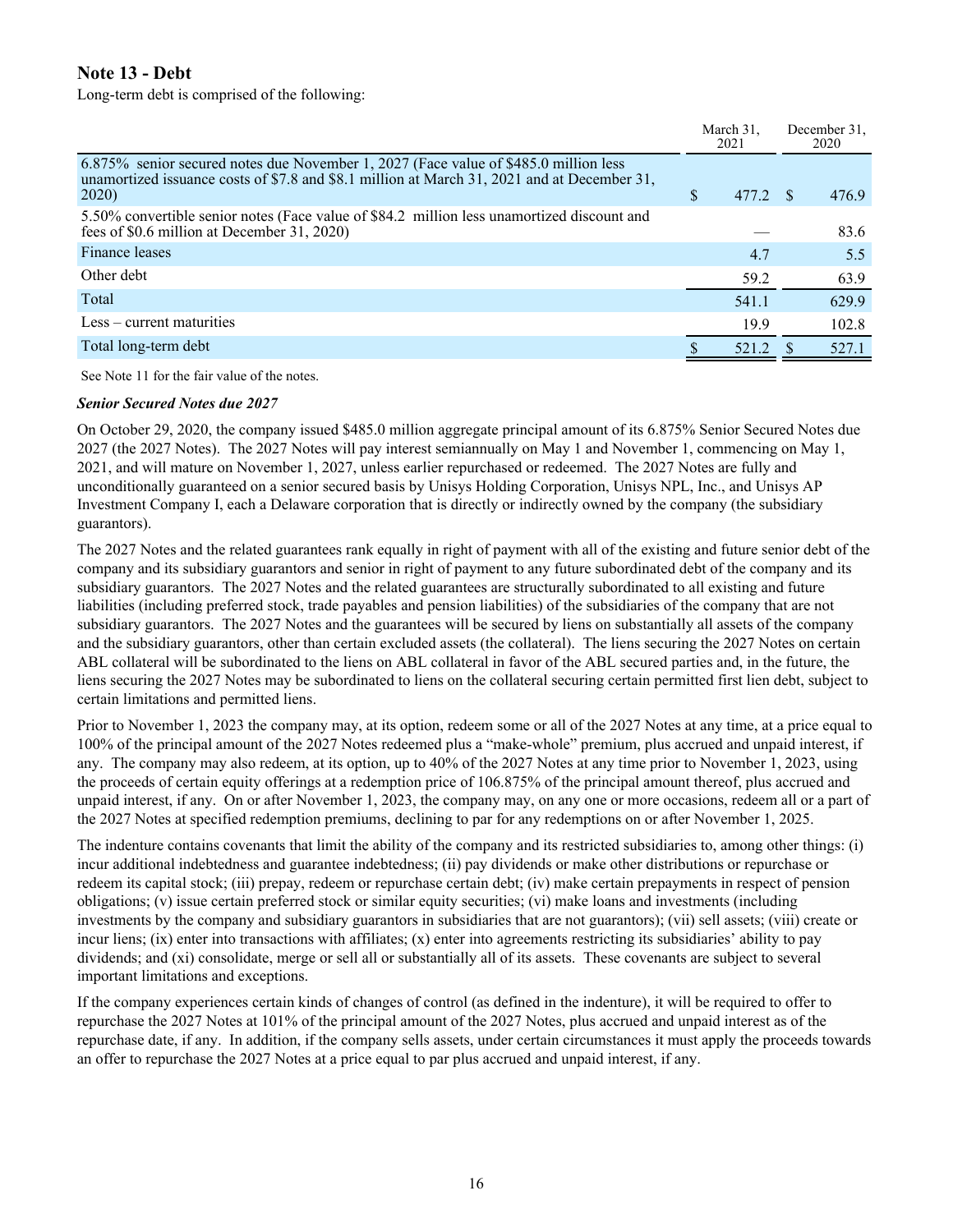The indenture also provides for events of default, which, if any of them occur, would permit or require the principal, premium, if any, interest and any other monetary obligations on all the then outstanding 2027 Notes to be due and payable immediately.

Interest expense related to the 2027 Notes is comprised of the following:

|                                | Three Months Ended<br>March 31, 2021 |  |  |
|--------------------------------|--------------------------------------|--|--|
| Contractual interest coupon    |                                      |  |  |
| Amortization of issuance costs |                                      |  |  |
| Total                          |                                      |  |  |

#### *Senior Secured Notes Due 2022*

On April 15, 2020, the company redeemed all \$440.0 million in aggregate principal amount of its outstanding 10.75% Senior Secured Notes due 2022 (the 2022 Notes) for a redemption price equal to 105.375% of the aggregate principal amount of the 2022 Notes redeemed plus accrued but unpaid interest to, but not including, the redemption date. The redemption price paid was \$487.3 million and is made up of the following: \$440.0 million of principal amount due, \$23.65 million of call premium and \$23.65 million of accrued interest through April 14, 2020. In the second quarter of 2020, the company recorded a loss on debt extinguishment in other (expense), net of \$28.5 million consisting of the premium of \$23.65 million and write off of \$4.8 million of unamortized discount and fees related to the issuance of the 2022 Notes.

Interest expense related to the 2022 Notes was as follows:

|                                | Three Months Ended<br>March 31, 2020 |               |  |  |  |
|--------------------------------|--------------------------------------|---------------|--|--|--|
| Contractual interest coupon    |                                      |               |  |  |  |
| Amortization of issuance costs |                                      | $0.6^{\circ}$ |  |  |  |
| Total                          |                                      |               |  |  |  |

#### *Convertible Senior Notes Due 2021*

In 2016, the company issued \$213.5 million aggregate principal amount of Convertible Senior Notes due 2021 (the 2021 Notes). Following the completion of separate, privately negotiated exchange agreements in 2019, \$84.2 million aggregate principal amount of 2021 Notes remained outstanding.

On March 3, 2021, the company completed the conversion of \$84.2 million aggregate principal amount of the 2021 Notes that remained outstanding for a combination of cash and shares of the company's common stock. As a result of the conversion of the outstanding 2021 Notes, the company delivered to the holders (i) aggregate cash payments totaling approximately \$86.5 million, which included an aggregate cash payment for outstanding principal of approximately \$84.2 million, an aggregate cash payment for accrued interest of approximately \$2.3 million and a nominal cash payment in lieu of fractional shares, and (ii) the issuance of 4,537,123 shares of the company's common stock. The issuance of the common stock was made in exchange for the 2021 Notes pursuant to an exemption from the registration requirements provided by Section 3(a)(9) of the Securities Act of 1933, as amended.

The company also received 1,251,460 shares of its common stock, now held in treasury stock, from the settlement of the capped call transactions that the company had entered into with the initial purchasers and/or affiliates of the initial purchasers of the 2021 Notes in connection with the issuance of the 2021 Notes. As a result, the net number of outstanding shares of the company's common stock following the conversion of the 2021 Notes increased by 3,285,663 shares.

Interest expense related to the 2021 Notes was as follows:

|                                     |      | Three Months Ended<br>March 31, |      |
|-------------------------------------|------|---------------------------------|------|
|                                     | 2021 |                                 | 2020 |
| Contractual interest coupon         |      | 0.8                             |      |
| Amortization of debt discount       |      | 0.5                             | 0.8  |
| Amortization of debt issuance costs |      | 0.1                             | 0.1  |
| Total                               |      | . 4                             |      |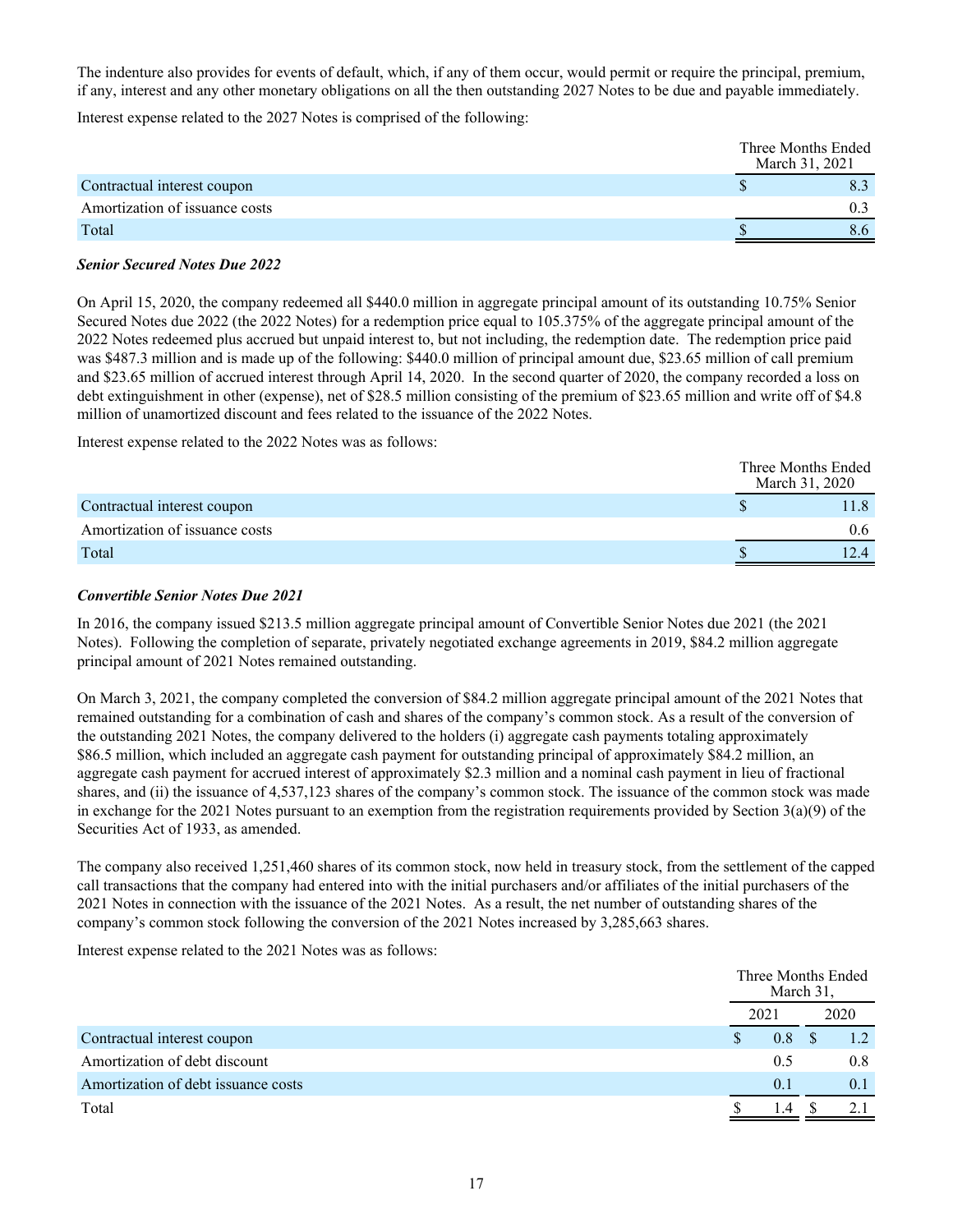#### *Other Debt*

In 2019, the company entered into a \$27.7 million Installment Payment Agreement (IPA) maturing on December 20, 2023 with a syndicate of financial institutions to finance the acquisition of certain software licenses necessary for the provision of services to a client. Interest accrues at an annual rate of 7.0% and the company is required to make monthly principal and interest payments on each agreement in arrears. At March 31, 2021, \$6.6 million was reported in current maturities of long-term debt.

In 2019, the company entered into a vendor agreement in the amount of \$19.3 million to finance the acquisition of certain software licenses used to provide services to our clients and for its own internal use. Interest accrues at an annual rate of 5.47% and the company is required to make annual principal and interest payments in advance with the last payment due on March 1, 2024. At March 31, 2021, \$3.8 million was reported in current maturities of long-term debt.

#### *ABL Credit Facility*

Contemporaneously with the issuance of the 2027 Notes, the company and the subsidiary guarantors entered into an amendment and restatement of the company's secured revolving credit facility (the Amended and Restated ABL Credit Facility) that provides for revolving loans and letters of credit up to an aggregate amount of \$145.0 million (with a limit on letters of credit of \$40.0 million), with an accordion feature provision allowing for an increase in credit facility up to \$175.0 million upon the satisfaction of certain conditions specified in the Amended and Restated ABL Credit Facility. The amendment and restatement extended the maturity from October 2022 to October 29, 2025 and modified certain other terms and covenants. Availability under the credit facility is subject to a borrowing base calculated by reference to the company's receivables. At March 31, 2021, the company had no borrowings and \$5.7 million of letters of credit outstanding, and availability under the facility was \$123.4 million net of letters of credit issued.

The Amended and Restated ABL Credit Facility is subject to a springing maturity, under which the Amended and Restated ABL Credit Facility will immediately mature 91 days prior to any date on which contributions to pension funds in the United States in an amount in excess of \$100.0 million are required to be paid unless the company is able to meet certain conditions, including that the company has the liquidity (as defined in the Amended and Restarted ABL Credit Facility) to cash settle the amount of such pension payments, no default or event of default has occurred under the Amended and Restated ABL Credit Facility, the company's liquidity is above \$130.0 million and the company is in compliance with the then applicable fixed charge coverage ratio on a pro forma basis.

The Amended and Restated ABL Credit Facility is guaranteed by the subsidiary guarantors and any future material domestic subsidiaries. The facility is secured by the assets of the company and the subsidiary guarantors, other than certain excluded assets, under a security agreement entered into by the company and the subsidiary guarantors in favor of JPMorgan Chase Bank, N.A., as agent for the lenders under the credit facility.

The company is required to maintain a minimum fixed charge coverage ratio if the availability under the Amended and Restated ABL Credit Facility falls below the greater of 10% of the lenders' commitments under the facility and \$14.5 million.

The Amended and Restated ABL Credit Facility contains customary representations and warranties, including, but not limited to, that there has been no material adverse change in the company's business, properties, operations or financial condition. The Amended and Restated ABL Credit Facility includes restrictions on the ability of the company and its subsidiaries to, among other things, incur other debt or liens, dispose of assets and make acquisitions, loans and investments, repurchase its equity, and prepay other debt. These restrictions are subject to several important limitations and exceptions. Events of default include nonpayment, failure to comply with covenants, materially incorrect representations and warranties, change of control and default under other debt aggregating at least \$50.0 million, subject to relevant cure periods, as applicable.

At March 31, 2021, the company has met all covenants and conditions under its various lending and funding agreements. For at least the next twelve months, the company expects to continue to meet these covenants and conditions.

#### **Note 14 - Litigation and Contingencies**

There are various lawsuits, claims, investigations and proceedings that have been brought or asserted against the company, which arise in the ordinary course of business, including actions with respect to commercial and government contracts, labor and employment, employee benefits, environmental matters, intellectual property and non-income tax matters. The company records a provision for these matters when it is both probable that a liability has been incurred and the amount of the loss can be reasonably estimated. Any provisions are reviewed at least quarterly and are adjusted to reflect the impact and status of settlements, rulings, advice of counsel and other information and events pertinent to a particular matter.

The company believes that it has valid defenses with respect to legal matters pending against it. Based on its experience, the company also believes that the damage amounts claimed in the lawsuits disclosed below are not a meaningful indicator of the company's potential liability. Litigation is inherently unpredictable, however, and it is possible that the company's results of operations or cash flow could be materially affected in any particular period by the resolution of one or more of the legal matters pending against it.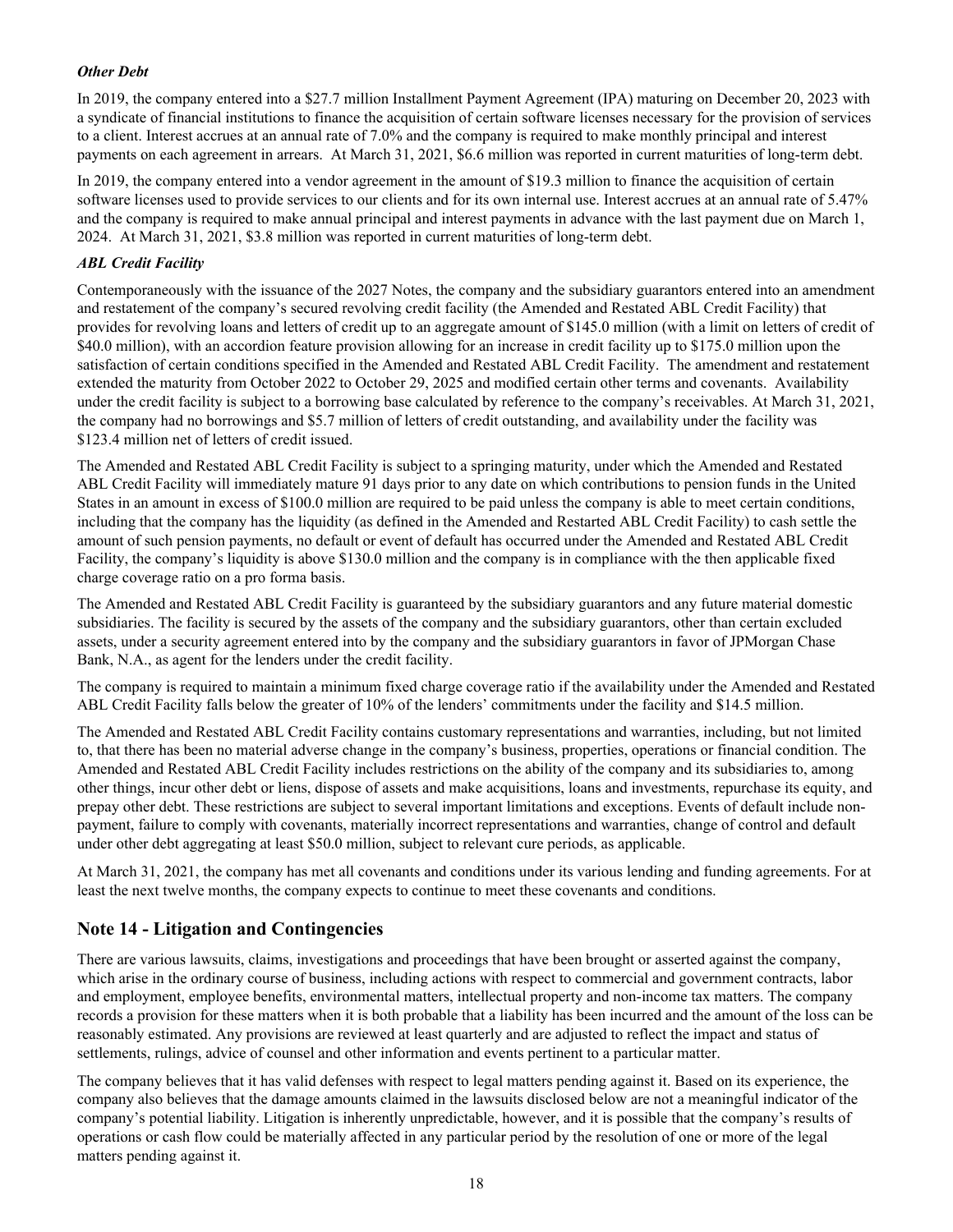The company's Brazilian operations, along with those of many other companies doing business in Brazil, are involved in various litigation matters, including numerous governmental assessments related to indirect and other taxes, as well as disputes associated with former employees and contract labor. The tax-related matters pertain to value-added taxes, customs, duties, sales and other non-income-related tax exposures. The labor-related matters include claims related to compensation. The company believes that appropriate accruals have been established for such matters based on information currently available. At March 31, 2021, excluding those matters that have been assessed by management as being remote as to the likelihood of ultimately resulting in a loss, the amount related to unreserved tax-related matters, inclusive of any related interest, is estimated to be up to approximately \$66 million.

With respect to the specific legal proceedings and claims described above, except as otherwise noted, either (i) the amount or range of possible losses in excess of amounts accrued, if any, is not reasonably estimable or (ii) the company believes that the amount or range of possible losses in excess of amounts accrued that are estimable would not be material.

Litigation is inherently unpredictable and unfavorable resolutions could occur. Accordingly, it is possible that an adverse outcome from such matters could exceed the amounts accrued in an amount that could be material to the company's financial condition, results of operations and cash flows in any particular reporting period.

Notwithstanding that the ultimate results of the lawsuits, claims, investigations and proceedings that have been brought or asserted against the company are not currently determinable, the company believes that at March 31, 2021, it has adequate provisions for any such matters.

### **Note 15 - Accumulated Other Comprehensive Loss**

Accumulated other comprehensive loss is as follows:

|                                                                         | Total     | Translation<br>Adjustments |  | Postretirement<br>Plans |
|-------------------------------------------------------------------------|-----------|----------------------------|--|-------------------------|
| Balance at December 31, 2020                                            | (3,939.5) | $(826.6)$ \$               |  | (3,112.9)               |
| Other comprehensive income (loss) before reclassifications              | (13.0)    | (15.6)                     |  | 2.6                     |
| Amounts reclassified from accumulated other comprehensive income (loss) | 197.3     | (2.3)                      |  | 199.6                   |
| Current period other comprehensive income (loss)                        | 184.3     | (17.9)                     |  | 202.2                   |
| Balance at March 31, 2021                                               | (3,755.2) | (844.5)                    |  | (2,910.7)               |

Amounts reclassified out of accumulated other comprehensive loss are as follows:

|                                                                                             | Three Months Ended<br>March 31, |            |  |        |
|---------------------------------------------------------------------------------------------|---------------------------------|------------|--|--------|
|                                                                                             |                                 | 2021       |  | 2020   |
| Translation adjustments:                                                                    |                                 |            |  |        |
| Adjustment for substantial completion of liquidation of foreign subsidiaries <sup>(1)</sup> | \$                              | $(2.3)$ \$ |  | (19.0) |
| Postretirement plans <sup>(ii)</sup> :                                                      |                                 |            |  |        |
| Amortization of prior service cost                                                          |                                 | (1.5)      |  | (1.5)  |
| Amortization of actuarial losses                                                            |                                 | 44.8       |  | 43.9   |
| Settlement loss                                                                             |                                 | 158.0      |  |        |
| Total before tax                                                                            |                                 | 199.0      |  | 23.4   |
| Income tax benefit                                                                          |                                 | (1.7)      |  | (1.3)  |
| Total reclassifications for the period                                                      |                                 | 197.3      |  | 22.1   |

 $<sup>(i)</sup>$  Reported in other (expense), net in the consolidated statements of income (loss).</sup>

 $<sup>(ii)</sup>$ These items are included in net periodic postretirement cost (see Note 4).</sup>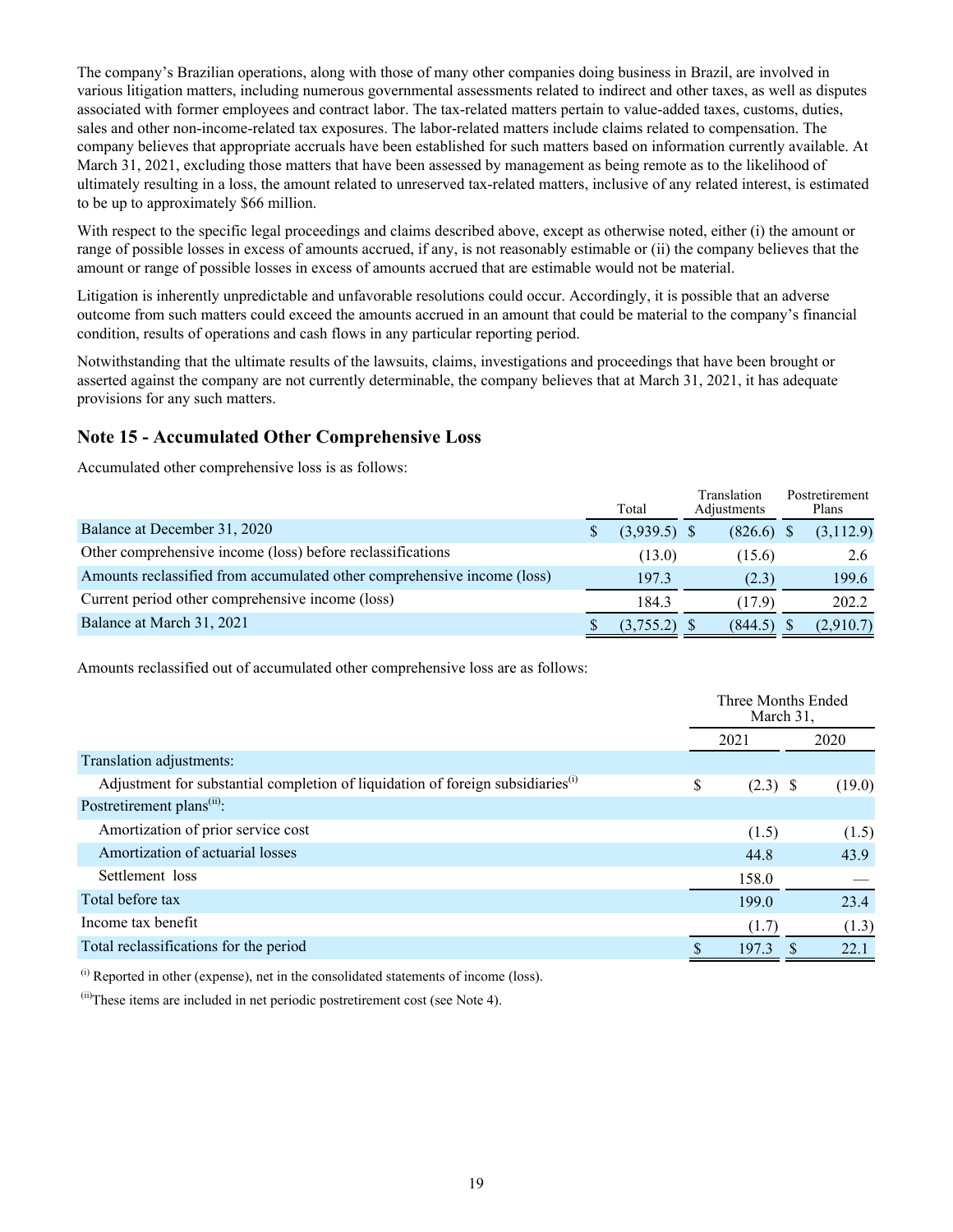### **Note 16 - Supplemental Cash Flow Information**

|                                  | Three Months Ended<br>March 31. |  |      |  |  |  |
|----------------------------------|---------------------------------|--|------|--|--|--|
|                                  | 2021                            |  | 2020 |  |  |  |
| Cash paid during the period for: |                                 |  |      |  |  |  |
| Income taxes, net of refunds     | \$<br>14.4 S                    |  | 16.7 |  |  |  |
| Interest                         | \$<br>4.1                       |  | 3.7  |  |  |  |

The following table provides a reconciliation of cash and cash equivalents and restricted cash reported within the consolidated balance sheets to the total of the amounts shown in the consolidated statements of cash flows.

|                                                                                                        | March 31.<br>2021 | December 31.<br>2020 |       |  |
|--------------------------------------------------------------------------------------------------------|-------------------|----------------------|-------|--|
| Cash and cash equivalents                                                                              | 716.6 \$          |                      | 898.5 |  |
| Restricted cash                                                                                        | 99                |                      |       |  |
| Total cash, cash equivalents and restricted cash shown in the consolidated statements of cash<br>flows | 726.5             |                      | 906.7 |  |

Cash and cash equivalents subject to contractual restrictions and are therefore not readily available are classified as restricted cash.

### **Note 17 - Segment Information**

In January 2021, the company changed its organizational structure to more effectively address evolving client needs. With these changes, the company changed its reportable segments, but this did not impact the consolidated financial statements as of December 31, 2020.

The company's reportable segments are as follows:

- Digital Workplace Services (DWS), which provides services and IP-led solutions that support clients' employees' productivity, satisfaction and ability to securely work anywhere, any time;
- Cloud & Infrastructure Services (C&I), which provides hybrid and multi-cloud solutions in select markets to accelerate innovation and increase efficiency of our clients' businesses; and
- ClearPath Forward<sup>®</sup> (CPF), which provides server systems and operating system software and services that are secure, innovative, and reliable for mission-critical processing.

The accounting policies of each segment are the same as those followed by the company as a whole. Intersegment sales and transfers are priced as if the sales or transfers were to third parties. Accordingly, the CPF segment records intersegment revenue and manufacturing profit on hardware and software shipments to customers under contracts of other segments. These segments, in turn, record customer revenue and marketing profits on such shipments of company hardware and software to customers. In the company's consolidated statements of income, the manufacturing costs of products sourced from the CPF segment and sold to other segments' customers are reported in cost of revenue for these other segments. Also included in the CPF segment's sales and gross profit are sales of hardware and software sold to other segments for internal use in their engagements. The amount of such profit included in gross profit of the CPF segment for the three months ended March 31, 2021 and 2020 was \$0.7 million and zero, respectively. The sales and profit on these transactions are eliminated in Corporate.

The company evaluates segment performance based on gross profit exclusive of the service cost component of postretirement income or expense, restructuring charges, amortization of purchased intangibles and unusual and nonrecurring items, which are included in Corporate. During the first quarter of 2021, the company also changed its internal measurement of segment profitability. Prior period amounts have therefore been reclassified to be comparable to the current period's presentation.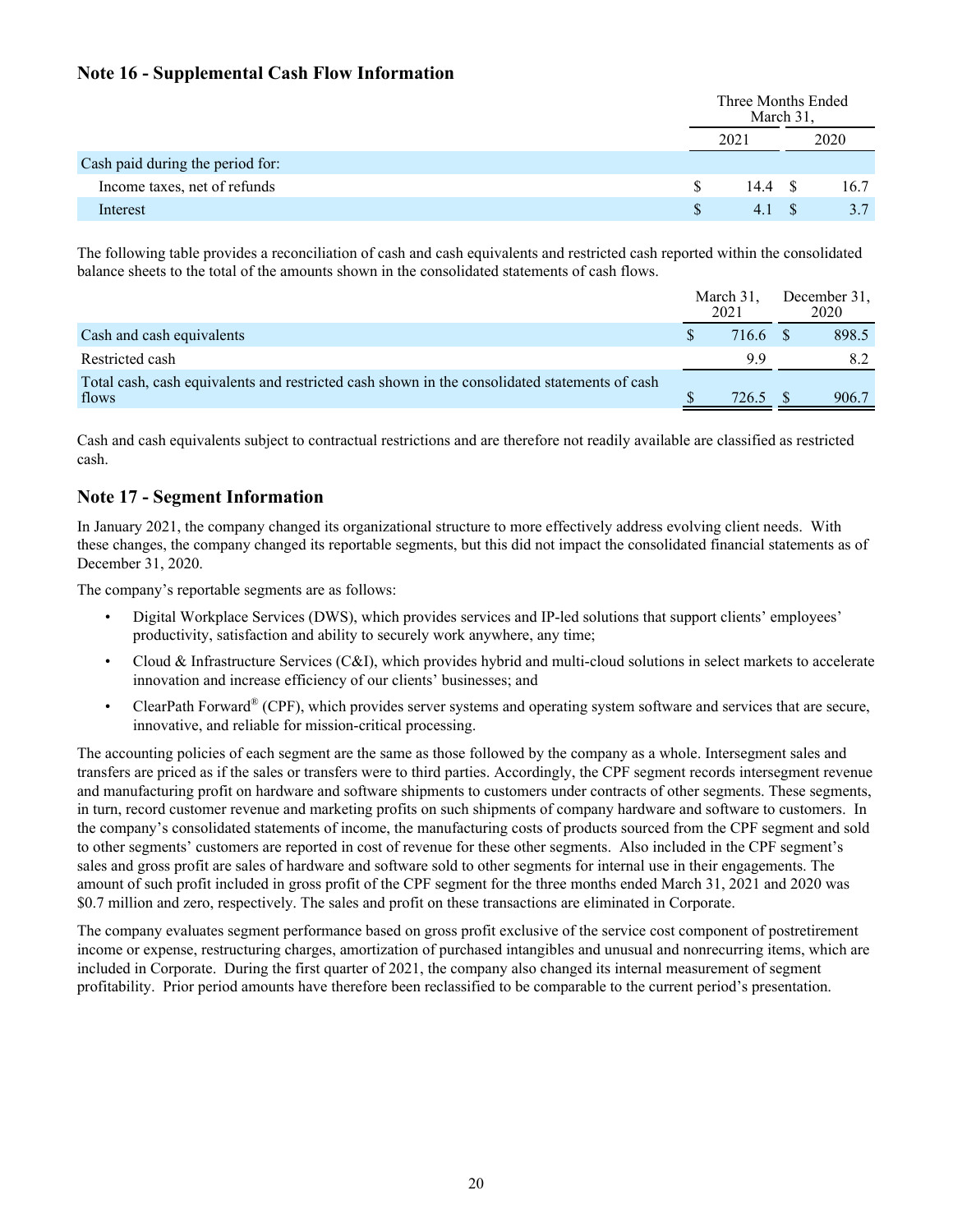A summary of the company's operations by segment is presented below:

|                                   |              | <b>Total Segments</b> |     | <b>DWS</b> | C&I           |       |               | <b>CPF</b> |
|-----------------------------------|--------------|-----------------------|-----|------------|---------------|-------|---------------|------------|
| Three Months Ended March 31, 2021 |              |                       |     |            |               |       |               |            |
| Customer revenue                  | \$           | 432.0                 | -\$ | 141.1      | <sup>\$</sup> | 123.3 | <sup>\$</sup> | 167.6      |
| Intersegment                      |              | 1.0                   |     |            |               |       |               | 1.0        |
| Total revenue                     |              | 433.0                 |     | 141.1      |               | 123.3 |               | 168.6      |
| Gross profit                      |              | 133.6                 | S   | 18.5       |               | 12.0  | -S            | 103.1      |
|                                   |              |                       |     |            |               |       |               |            |
| Three Months Ended March 31, 2020 |              |                       |     |            |               |       |               |            |
| Customer revenue                  | $\mathbb{S}$ | 435.9 \$              |     | 160.2      | - \$          | 104.0 | <sup>\$</sup> | 171.7      |
| Intersegment                      |              | 0.1                   |     |            |               |       |               | 0.1        |
| Total revenue                     |              | 436.0                 |     | 160.2      |               | 104.0 | S.            | 171.8      |
| Gross profit                      |              | 104.5                 | S   | 7.2        |               | (2.8) | -S            | 100.1      |

Presented below is a reconciliation of total segment revenue to total consolidated revenue:

|                                     | Three Months Ended<br>March 31, |       |      |       |  |  |
|-------------------------------------|---------------------------------|-------|------|-------|--|--|
|                                     |                                 | 2021  | 2020 |       |  |  |
| Total segment revenue               | <sup>S</sup>                    | 433.0 |      | 436.0 |  |  |
| Other revenue                       |                                 | 77.8  |      | 79.5  |  |  |
| Elimination of intercompany revenue |                                 | (1.0) |      | (0.1) |  |  |
| Total consolidated revenue          |                                 | 509.8 |      | 515.4 |  |  |

Other revenue and, in the table below, other gross profit, is comprised of an aggregation of a number of immaterial business activities that principally provide for the management of critical processes and functions for clients in select industries, helping them improve performance and reduce costs.

Presented below is a reconciliation of total segment gross profit to consolidated loss from continuing operations before income taxes:

|                                                           | Three Months Ended<br>March 31. |        |  |
|-----------------------------------------------------------|---------------------------------|--------|--|
|                                                           | 2021                            | 2020   |  |
| Total segment gross profit                                | 133.6                           | 104.5  |  |
| Other gross profit                                        | 5.6                             | 8.6    |  |
| Total gross profit                                        | 139.2                           | 113.1  |  |
| Selling, general and administrative expense               | (90.0)                          | (86.8) |  |
| Research and development expense                          | (5.6)                           | (6.2)  |  |
| Interest expense                                          | (10.1)                          | (13.9) |  |
| Other (expense), net                                      | (182.6)                         | (48.1) |  |
| Total loss from continuing operations before income taxes | (149.1)<br>S                    | (41.9) |  |

Geographic information about the company's revenue, which is principally based on location of the selling organization, is presented below:

|                      | Three Months Ended<br>March 31, |                    |              |       |
|----------------------|---------------------------------|--------------------|--------------|-------|
|                      | 2021                            |                    |              | 2020  |
| <b>United States</b> |                                 | $\frac{\$}{234.5}$ | $\mathbb{S}$ | 215.6 |
| United Kingdom       |                                 | 68.0               |              | 64.5  |
| Other foreign        |                                 | 207.3              |              | 235.3 |
| Total                |                                 | 509.8              |              | 515.4 |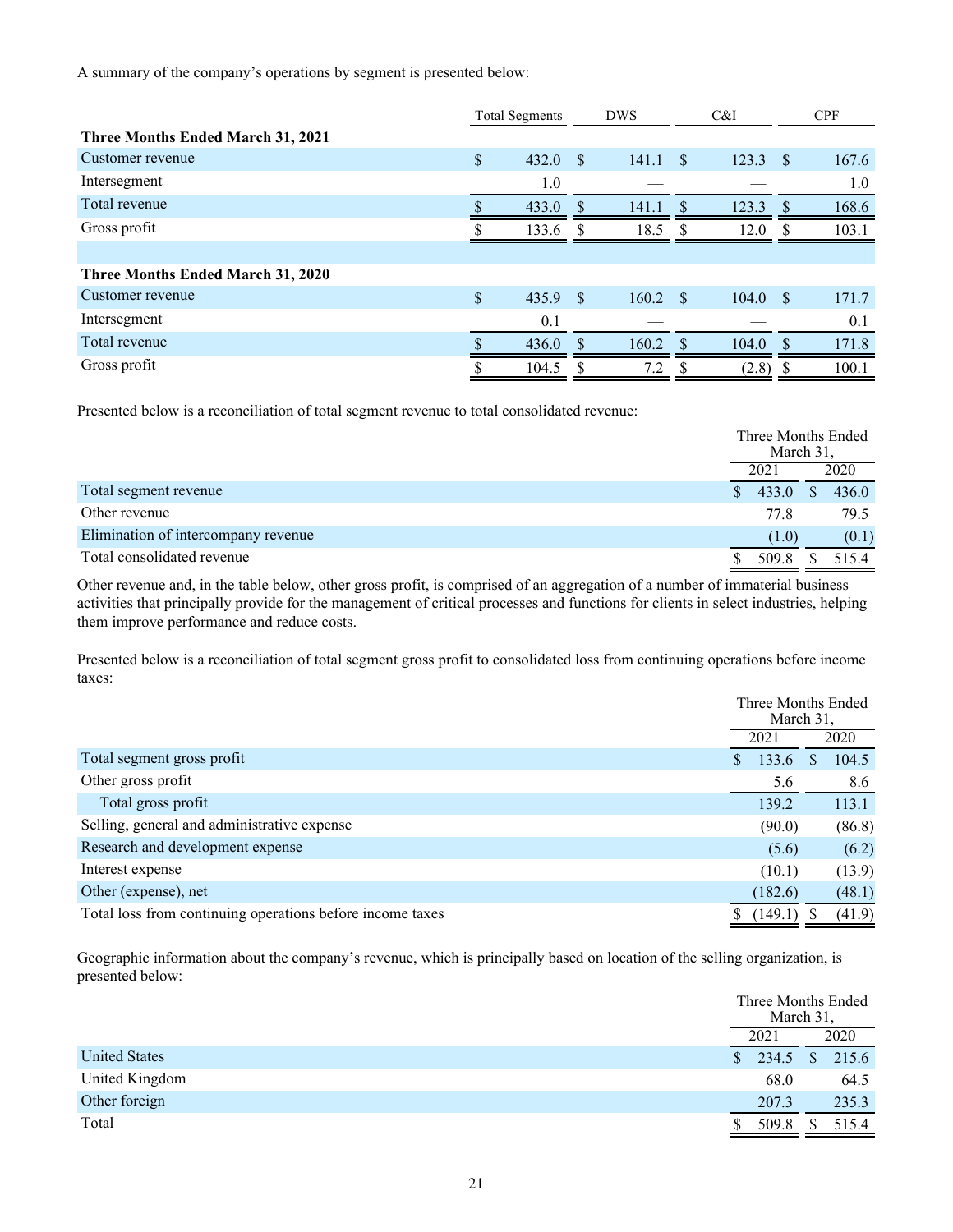### **Note 18 - Remaining Performance Obligations**

Remaining performance obligations represent the transaction price of firm orders for which work has not been performed and excludes (1) contracts with an original expected length of one year or less and (2) contracts for which the company recognizes revenue at the amount to which it has the right to invoice for services performed. At March 31, 2021, the company had approximately \$0.8 billion of remaining performance obligations of which approximately 29% is estimated to be recognized as revenue by the end of 2021 and an additional 35% by the end of 2022.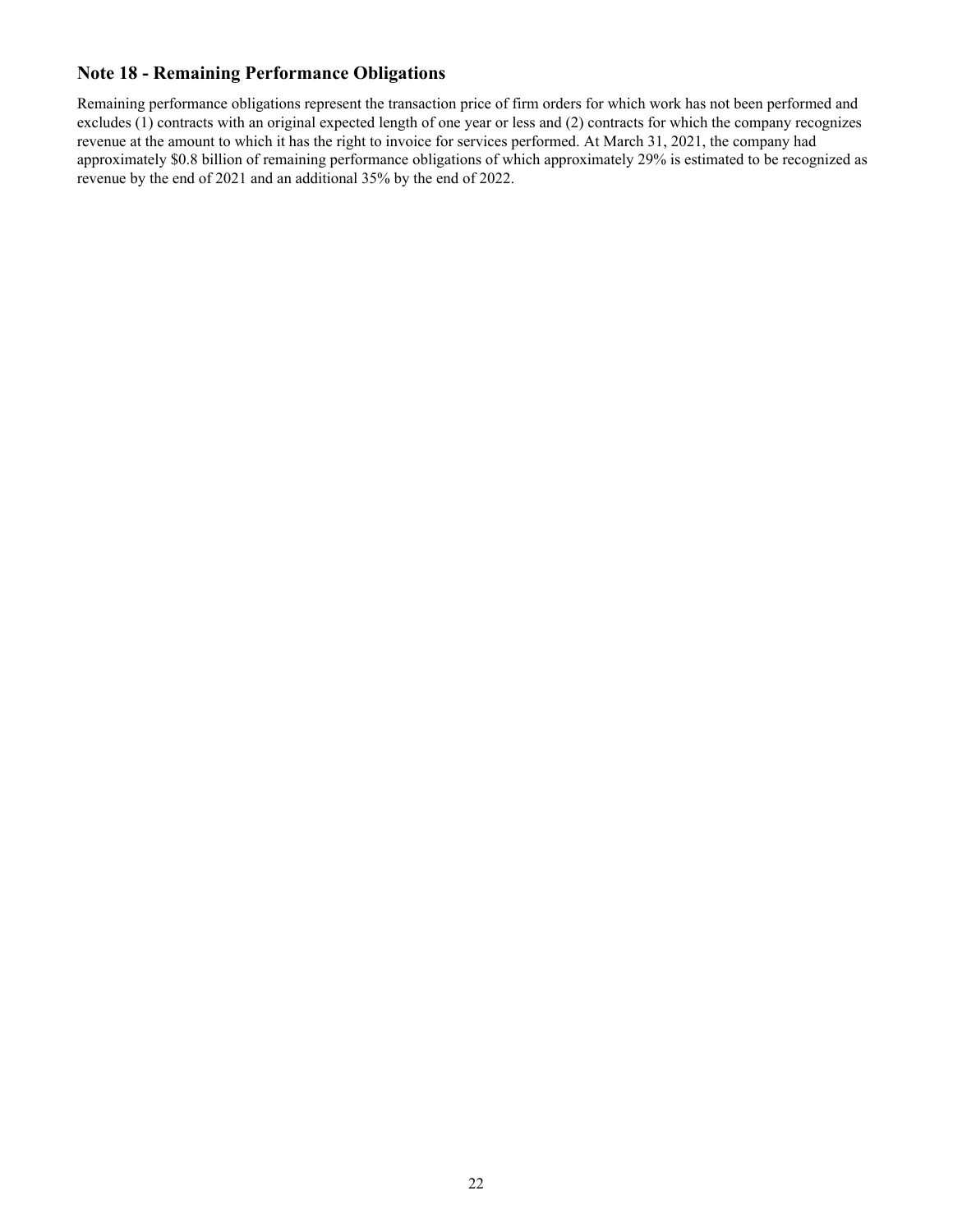# <span id="page-23-0"></span>**Item 2. Management's Discussion and Analysis of Financial Condition and Results of Operations**

This discussion and analysis of the company's financial condition and results of operations should be read in conjunction with the consolidated financial statements and the related notes included elsewhere in this quarterly report. In this discussion and analysis of the company's financial condition and results of operations, the company has included information that may constitute "forward-looking" statements, as defined in the Private Securities Litigation Reform Act of 1995. Forward-looking statements provide current expectations of future events and include any statement that does not directly relate to any historical or current fact. Words such as "anticipates," "believes," "expects," "intends," "plans," "projects" and similar expressions may identify such forward-looking statements. All forward-looking statements rely on assumptions and are subject to risks, uncertainties and other factors that could cause the company's actual results to differ materially from expectations. Factors that could affect future results include, but are not limited to, those discussed under "Risk Factors" in Part II, Item 1A. Any forwardlooking statement speaks only as of the date on which that statement is made. The company assumes no obligation to update any forward-looking statement to reflect events or circumstances that occur after the date on which the statement is made.

### **Overview**

During the three months ended March 31, 2021, the company continued to remove gross defined benefit pension plan liabilities by either removing or announcing plans to remove approximately \$930 million. This is in addition to approximately \$276 million removed in the fourth quarter of 2020. When completed, the company would have removed approximately \$1.2 billion of gross pension liabilities.

In January of 2021, the company purchased a group annuity contract for \$279 million to transfer projected benefit obligations related to approximately 11,600 retirees of the company's U.S. defined benefit pension plans. This action resulted in a first quarter 2021 settlement loss of \$158.0 million.

In the second quarter of 2021, the company expects the primary pension plan related to its Dutch subsidiary to transfer to a multi-client circle within a multi-employer fund. This will result in removing all of the plan's projected benefit obligations, valued at approximately \$553 million, from the company's balance sheet. This action is expected to result in a second quarter 2021 settlement loss of approximately \$186 million.

In the second quarter of 2021, the company's Swiss subsidiary expects to complete the transfer of its defined benefit pension plan to a multi-employer collective foundation. This is expected to result in removing the projected benefit obligations related to retirees under the Swiss plan, valued at approximately \$100 million, from the company's balance sheet. The transfer required a one-time additional contribution of approximately \$10 million to the Swiss plan during the first quarter of 2021. This action is expected to result in a second quarter 2021 settlement loss of approximately \$29 million.

The American Rescue Plan Act, which was signed into law on March 11, 2021, includes a provision for pension relief that extends the amortization period for required contributions from 7 to 15 years and provides for the stabilization of interest rates used to calculate future required contributions. As a result, based on year-end 2020 pension data and assumptions, current projections indicate that the company will not be required to make future cash contributions to its U.S. qualified defined benefit pension plans and the company has determined that it will not make the previously-contemplated voluntary \$200 million contribution to its U.S. pension plans in 2021.

Any future material deterioration in the value of the company's U.S. qualified defined benefit pension plan assets, as well as changes in pension legislation, discount rate changes, asset return changes, or changes in economic or demographic trends, could require the company to make cash contributions to its U.S. defined benefit pension plans.

In 2021, the company expects to make cash contributions of approximately \$50.3 million primarily for the company's international defined benefit pension plans. In 2020, the company made cash contributions of \$826.2 million to its worldwide defined benefit pension plans. For the three months ended March 31, 2021 and 2020, the company made cash contributions of \$20.2 million and \$325.6 million, respectively.

On March 3, 2021, the company completed the conversion of \$84.2 million aggregate principal amount of Convertible Senior Notes due 2021 (the 2021 Notes) that remained outstanding for a combination of cash and shares of the company's common stock. As a result of the conversion of the outstanding 2021 Notes, the company delivered to the holders (i) cash payments totaling approximately \$86.5 million, which included an aggregate cash payment for outstanding principal of approximately \$84.2 million, an aggregate cash payment for accrued interest of approximately \$2.3 million and a nominal cash payment in lieu of fractional shares, and (ii) the issuance of 4,537,123 shares of the company's common stock. The issuance of the common stock was made in exchange for the 2021 Notes pursuant to an exemption from the registration requirements provided by Section 3(a)(9) of the Securities Act of 1933, as amended.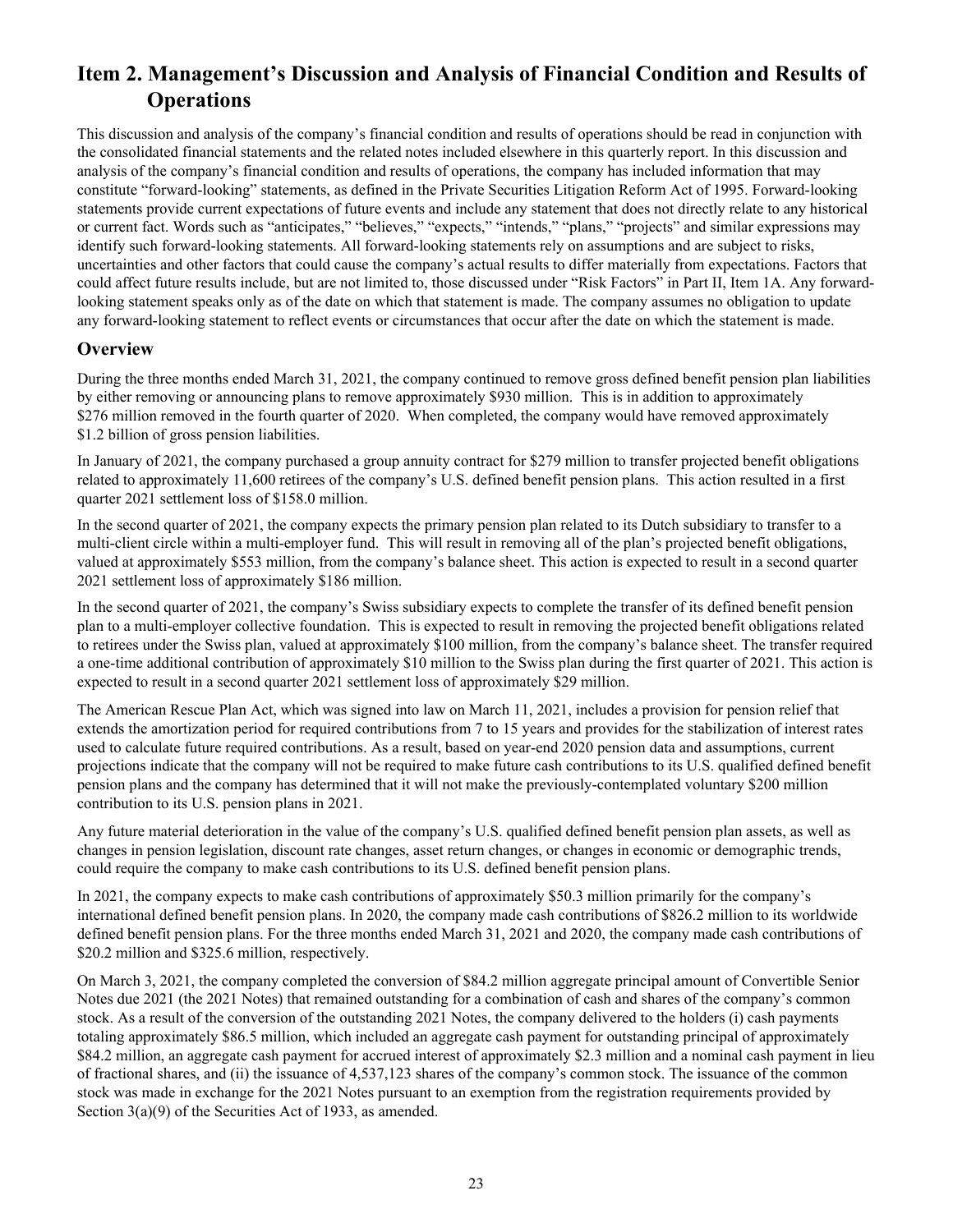The company also received 1,251,460 shares of its common stock, now held in treasury stock, from the settlement of the capped call transactions that the company had entered into with the initial purchasers and/or affiliates of the initial purchasers of the 2021 Notes in connection with the issuance of the 2021 Notes. As a result, the net number of outstanding shares of the company's common stock following the conversion of the 2021 Notes increased by 3,285,663 shares.

During the three months ended March 31, 2021, the company recognized cost-reduction charges and other costs of \$8.5 million. The charges (credits) related to work-force reductions were \$(1.6) million, principally related to severance costs, and were comprised of: (a) a charge of \$2.9 million and (b) a credit of \$(4.5) million for changes in estimates. In addition, the company recorded a credit of \$2.3 million for net foreign currency gains related to exiting foreign countries, a charge of \$2.4 million for asset impairments and \$5.4 million of other expenses.

During the three months ended March 31, 2020, the company recognized cost-reduction charges and other costs of \$27.5 million. The charges related to work-force reductions were \$8.5 million, principally related to severance costs, and were comprised of: (a) a charge of \$9.7 million and (b) a credit of  $\S(1.2)$  million for changes in estimates. In addition, the company recorded charges of \$19.0 million for net foreign currency losses related to exiting foreign countries.

The charges (credits) were recorded in the following statement of income classifications:

| Three Months Ended<br>March 31, |       |  |      |
|---------------------------------|-------|--|------|
|                                 | 2021  |  | 2020 |
|                                 | (1.7) |  | 5.9  |
|                                 | 6.2   |  | 2.5  |
|                                 | 1.7   |  | 0.1  |
|                                 | 2.3   |  | 19.0 |
|                                 | 8.5   |  | 27.5 |
|                                 |       |  | - \$ |

### **Results of operations**

#### *Company results*

#### *Three months ended March 31, 2021 compared with the three months ended March 31, 2020*

Revenue for the three months ended March 31, 2021 was \$509.8 million compared with \$515.4 million for the three months of 2020, a decrease of 1.1% from the prior year. Foreign currency fluctuations had a 2 percentage-point positive impact on revenue in the current period compared with the year-ago period.

U.S. revenue increased 8.8% in the current period compared with the year-ago period. International revenue decreased 8.2% in the current period compared with the prior-year period principally due to decreases in Latin America. Foreign currency had a 3 percentage-point positive impact on international revenue in the three months ended March 31, 2021 compared with the three months ended March 31, 2020.

Gross profit margin was 27.3% in the three months ended March 31, 2021 compared with 21.9% in the three months ended March 31, 2020. The increase was due in part by improvements in the company's DWS and C&I segments driven by improvements to efficiency and related cost-reduction initiatives.

Selling, general and administrative expense in the three months ended March 31, 2021 was \$90.0 million (17.7% of revenue) compared with \$86.8 million (16.8% of revenue) in the year-ago period.

Research and development (R&D) expense for the three months ended March 31, 2021 was \$5.6 million compared with \$6.2 million for the three months ended March 31, 2020.

For the three months ended March 31, 2021, the company reported an operating profit of \$43.6 million compared with an operating profit of \$20.1 million for prior year period. The increase was principally driven by improvements to efficiency and related cost-reduction initiatives.

Interest expense for the three months ended March 31, 2021 was \$10.1 million compared with \$13.9 million for the three months ended March 31, 2020. The decline from the prior-year period was principally due to the redemption of the company's Senior Secured Notes on April 14, 2020, offset in part by interest on the company's Senior Secured Notes due 2027 issued in October of 2020.

Other (expense), net was expense of \$182.6 million for the three months ended March 31, 2021 compared with expense of \$48.1 million for the three months ended March 31, 2020. Other (expense), net for the three months ended March 31, 2021 includes \$158.0 million of a U.S. pension settlement loss. See Note 6 for details of other (expense), net.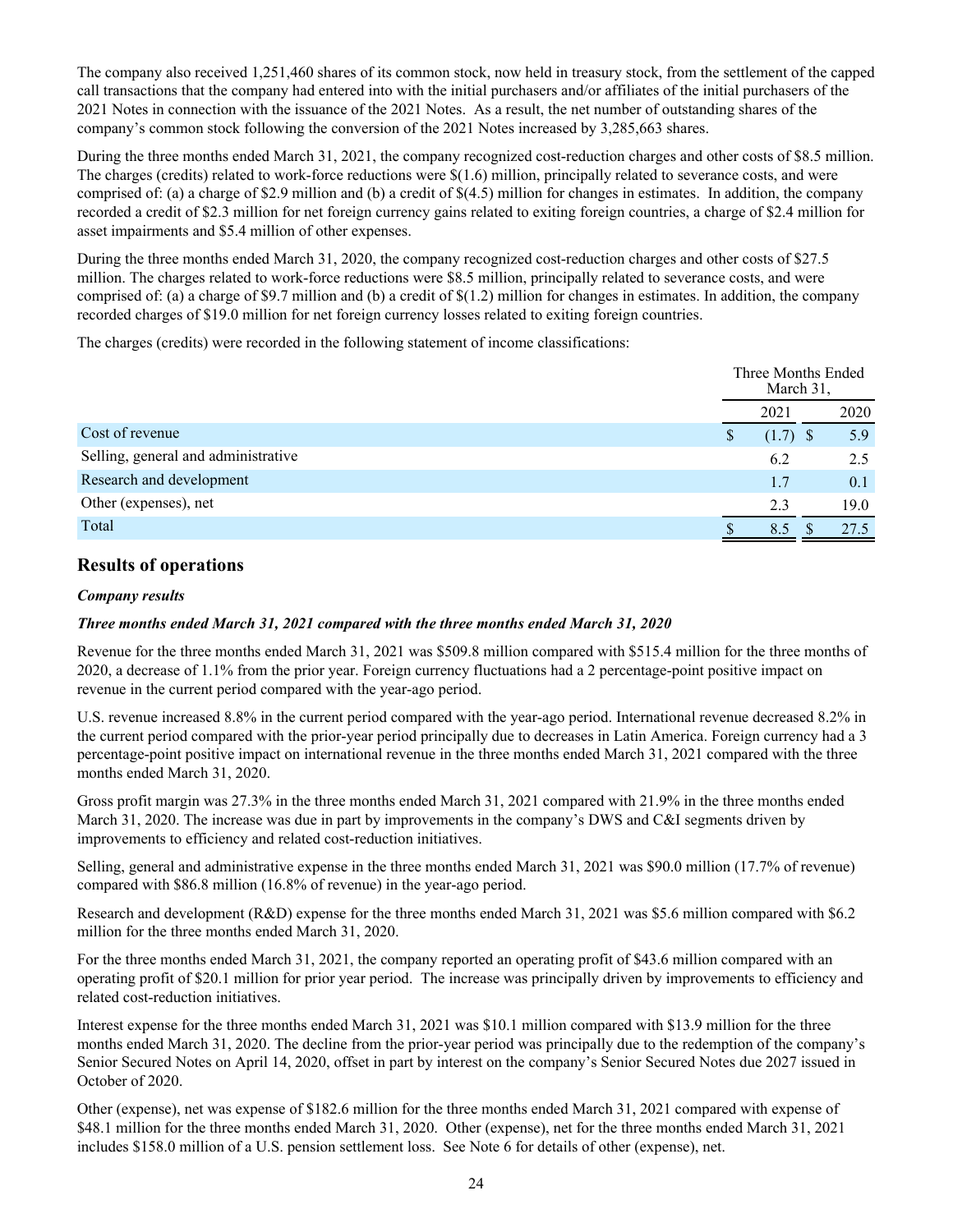The loss from continuing operations before income taxes for the three months ended March 31, 2021 was \$149.1 million compared with a loss of \$41.9 million for the three months ended March 31, 2020. The decline was principally due to the U.S. pension settlement loss discussed above.

The provision for income taxes was \$8.4 million in the current period compared with \$10.8 million in the year-ago period.

The company evaluates quarterly the realizability of its deferred tax assets by assessing its valuation allowance and by adjusting the amount of such allowance, if necessary. The company records a tax provision or benefit for those international subsidiaries that do not have a full valuation allowance against their net deferred tax assets. Any profit or loss recorded for the company's U.S. operations will have no provision or benefit associated with it due to the company's valuation allowance, except with respect to withholding taxes not creditable against future taxable income. As a result, the company's provision or benefit for taxes may vary significantly quarter to quarter depending on the geographic distribution of income.

Net loss from continuing operations attributable to Unisys Corporation for the three months ended March 31, 2021 was \$157.8 million, or a loss of \$(2.45) per diluted share, compared with a loss of \$53.2 million, or a loss of \$0.85 per diluted share, for the three months ended March 31, 2020.

#### *Segment results*

In January 2021, the company changed its organizational structure to more effectively address evolving client needs. With these changes, the company changed its reportable segments, but this did not impact the consolidated financial statements as of December 31, 2020.

The company's reportable segments are as follows:

- Digital Workplace Services (DWS), which provides services and IP-led solutions that support clients' employees' productivity, satisfaction and ability to securely work anywhere, any time;
- Cloud & Infrastructure Solutions (C&I), which provides hybrid and multi-cloud solutions in select markets to accelerate innovation and increase efficiency of our clients' businesses; and
- ClearPath Forward® (CPF), which provides server systems and operating system software and services that are secure, innovative, and reliable for mission-critical processing.

The accounting policies of each segment are the same as those followed by the company as a whole. Intersegment sales and transfers are priced as if the sales or transfers were to third parties. Accordingly, the CPF segment records intersegment revenue and manufacturing profit on hardware and software shipments to customers under contracts of other segments. These segments, in turn, record customer revenue and marketing profits on such shipments of company hardware and software to customers. In the company's consolidated statements of income, the manufacturing costs of products sourced from the CPF segment and sold to other segments' customers are reported in cost of revenue for these other segments. Also included in the CPF segment's sales and gross profit are sales of hardware and software sold to other segments for internal use in their engagements. The amount of such profit included in gross profit of the CPF segment for the three months ended March 31, 2021 and 2020 was \$0.7 million and zero, respectively. The sales and profit on these transactions are eliminated in Corporate.

The company evaluates segment performance based on gross profit exclusive of the service cost component of postretirement income or expense, restructuring charges, amortization of purchased intangibles and unusual and nonrecurring items, which are included in Corporate. During the first quarter of 2021, the company also changed its internal measurement of segment profitability. Prior period amounts have therefore been reclassified to be comparable to the current period's presentation.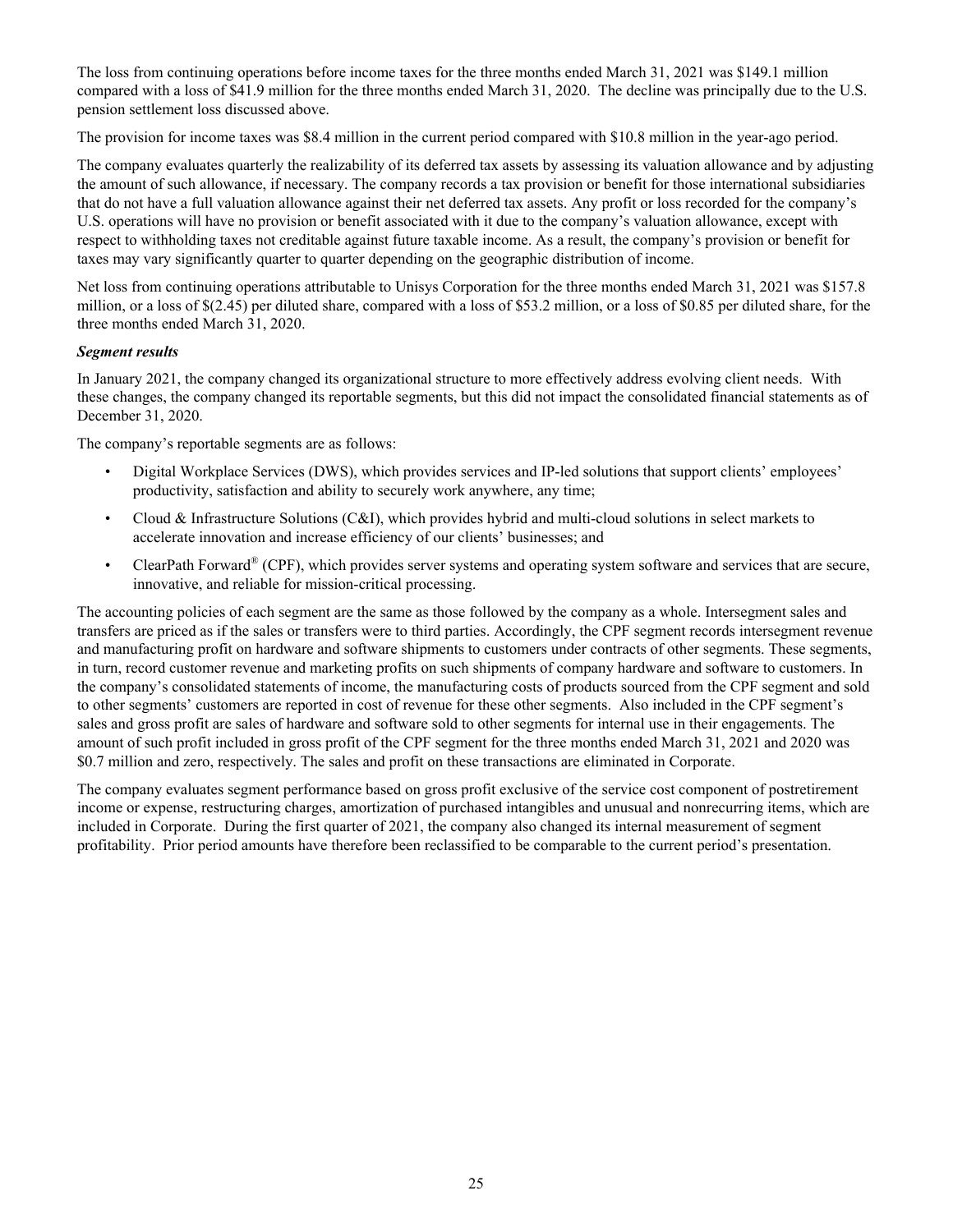#### *Three months ended March 31, 2021 compared with the three months ended March 31, 2020*

A summary of the company's operations by segment is presented below:

|                                   |               | <b>Total Segments</b> |               | <b>DWS</b> | C&I          |         | <b>CPF</b>   |        |
|-----------------------------------|---------------|-----------------------|---------------|------------|--------------|---------|--------------|--------|
| Three Months Ended March 31, 2021 |               |                       |               |            |              |         |              |        |
| Customer revenue                  | $\mathbf{\$}$ | 432.0                 | \$.           | 141.1      | <sup>S</sup> | 123.3   | \$           | 167.6  |
| Intersegment                      |               | 1.0                   |               |            |              |         |              | 1.0    |
| Total revenue                     |               | 433.0                 |               | 141.1      |              | 123.3   | \$           | 168.6  |
| Gross profit percent              |               | 30.9%                 |               | 13.1 $%$   |              | $9.7\%$ |              | 61.2 % |
|                                   |               |                       |               |            |              |         |              |        |
| Three Months Ended March 31, 2020 |               |                       |               |            |              |         |              |        |
| Customer revenue                  | $\mathbf{\$}$ | 435.9                 | $\mathcal{S}$ | 160.2      | \$.          | 104.0   | $\mathbb{S}$ | 171.7  |
| Intersegment                      |               | 0.1                   |               |            |              |         |              | 0.1    |
| Total revenue                     |               | 436.0                 |               | 160.2      |              | 104.0   | \$           | 171.8  |
| Gross profit percent              |               | 24.0 %                |               | 4.5 $%$    |              | (2.7)%  |              | 58.3 % |

*Gross profit percent is as a percent of total revenue.*

Revenue from DWS was \$141.1 million in the current quarter a decline of 11.9% compared with the prior-year quarter. The decline was due in part to reduced field services volumes. Foreign currency fluctuations had a 2 percentage-point positive impact on DWS revenue in the current period compared with the year-ago period. Gross profit percent was 13.1% in the current period compared with 4.5% in the year ago period. The increase in gross profit was due in part by improvements driven by efficiency and related cost-reduction initiatives.

C&I revenue was \$123.3 million for the three-month period ended March 31, 2021, an increase of 18.6% compared with the three-month period ended March 31, 2020. The increase was driven by continued momentum with public sector clients. Foreign currency fluctuations had a 3 percentage-point positive impact on C&I revenue in the current period compared with the year-ago period. Gross profit percent was 9.7% in the current period compared with (2.7)% in the year ago period. The increase in gross profit was due in part by improvements driven by efficiency and related cost-reduction initiatives.

CPF revenue was \$167.6 million for the three-month period ended March 31, 2021, a decline of 2.4% compared with the threemonth period ended March 31, 2020. Foreign currency fluctuations had a 1 percentage-point negative impact on C&I revenue in the current period compared with the year-ago period. Gross profit percent was 61.2% in the current period compared with 58.3% in the year ago period.

### **Financial condition**

The company's principal sources of liquidity are cash on hand, cash from operations and its revolving credit facility, discussed below. The company and certain international subsidiaries have access to uncommitted lines of credit from various banks. The company believes that it will have adequate sources of liquidity to meet its expected cash requirements for at least the next twelve months.

Cash and cash equivalents at March 31, 2021 were \$716.6 million compared to \$898.5 million at December 31, 2020.

As of March 31, 2021, \$284.4 million of cash and cash equivalents were held by the company's foreign subsidiaries and branches operating outside of the U.S. The company may not be able to readily transfer up to one-third of these funds out of the country in which they are located as a result of local restrictions, contractual or other legal arrangements or commercial considerations. Additionally, any transfers of these funds to the U.S. in the future may require the company to accrue or pay withholding or other taxes on a portion of the amount transferred.

During the three months ended March 31, 2021, cash used for operations was \$42.9 million compared to cash usage of \$377.9 million for the three months ended March 31, 2020. The decrease in cash usage was principally due to lower cash contributions to the company's U.S. qualified defined benefit pension plans in the current period.

Cash used for investing activities during the three months ended March 31, 2021 was \$33.9 million compared to cash provided of \$1,093.8 million during the three months ended March 31, 2020. On March 13, 2020, the company sold its U.S. Federal business and received net cash proceeds of \$1,164.7 million. Net purchases of investments were \$6.0 million for the three months ended March 31, 2021 compared with net purchases of \$41.7 million in the prior-year period. Proceeds from investments and purchases of investments represent derivative financial instruments used to reduce the company's currency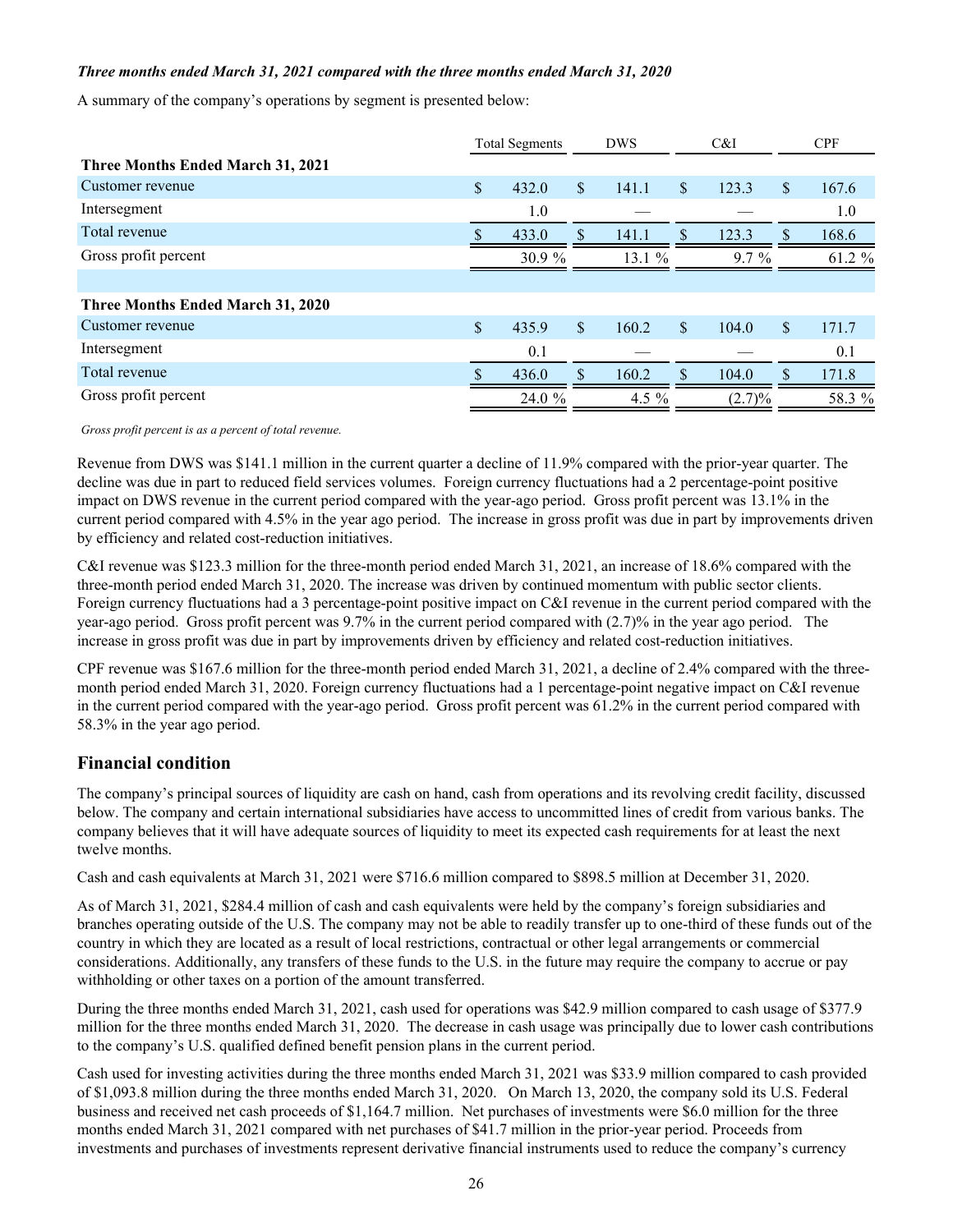exposure to market risks from changes in foreign currency exchange rates. In the current period, the investment in marketable software was \$17.4 million compared with \$17.3 million in the year-ago period, capital additions of properties were \$5.1 million in 2021 compared with \$5.6 million in 2020 and capital additions of outsourcing assets were \$5.0 million in 2021 compared with \$4.8 million in 2020.

Cash used for financing activities during the three months ended March 31, 2021 was \$94.8 million compared to cash provided of \$50.8 million during the three months ended March 31, 2020. The increase in cash used was principally due to the redemption of all \$84.2 million of the company's Convertible Senior Notes due 2021 (the 2021 Notes). See below.

The American Rescue Plan Act, which was signed into law on March 11, 2021, includes a provision for pension relief that extends the amortization period for required contributions from 7 to 15 years and provides for the stabilization of interest rates used to calculate future required contributions. As a result, based on year-end 2020 pension data and assumptions, current projections indicate that the company will not be required to make future cash contributions to its U.S. qualified defined benefit pension plans and the company has determined that it will not make the previously-contemplated voluntary \$200 million contribution to its U.S. pension plans in 2021.

Any future material deterioration in the value of the company's U.S. qualified defined benefit pension plan assets, as well as changes in pension legislation, discount rate changes, asset return changes, or changes in economic or demographic trends, could require the company to make cash contributions to its U.S. defined benefit pension plans.

In 2021, the company expects to make cash contributions of approximately \$50.3 million primarily for the company's international defined benefit pension plans. In 2020, the company made cash contributions of \$826.2 million to its worldwide defined benefit pension plans. For the three months ended March 31, 2021 and 2020, the company made cash contributions of \$20.2 million and \$325.6 million, respectively.

At March 31, 2021, total debt was \$541.1 million compared to \$629.9 million at December 31, 2020. The reduction was principally due to the conversion of the company's 2021 Notes.

On March 3, 2021, the company completed the conversion of \$84.2 million aggregate principal amount of the 2021 Notes that remained outstanding for a combination of cash and shares of the company's common stock. As a result of the conversion of the outstanding 2021 Notes, the company delivered to the holders (i) aggregate cash payments totaling approximately \$86.5 million, which included an aggregate cash payment for outstanding principal of approximately \$84.2 million, an aggregate cash payment for accrued interest of approximately \$2.3 million and a nominal cash payment in lieu of fractional shares, and (ii) the issuance of 4,537,123 shares of the company's common stock. The issuance of the common stock was made in exchange for the 2021 Notes pursuant to an exemption from the registration requirements provided by Section 3(a)(9) of the Securities Act of 1933, as amended.

The company also received 1,251,460 shares of its common stock, now held in treasury stock, from the settlement of the capped call transactions that the company had entered into with the initial purchasers and/or affiliates of the initial purchasers of the 2021 Notes in connection with the issuance of the 2021 Notes. As a result, the net number of outstanding shares of the company's common stock following the conversion of the 2021 Notes increased by 3,285,663 shares.

The company has a secured revolving credit facility (the Amended and Restated ABL Credit Facility) that expires on October 29, 2025 that provides for revolving loans and letters of credit up to an aggregate amount of \$145.0 million (with a limit on letters of credit of \$40.0 million), with an accordion feature provision allowing for an increase in credit facility up to \$175.0 million upon the satisfaction of certain conditions specified in the Amended and Restated ABL Credit Facility. Availability under the credit facility is subject to a borrowing base calculated by reference to the company's receivables. At March 31, 2021, the company had no borrowings and \$5.7 million of letters of credit outstanding, and availability under the facility was \$123.4 million net of letters of credit issued.

The Amended and Restated ABL Credit Facility is subject to a springing maturity, under which the Amended and Restated ABL Credit Facility will immediately mature 91 days prior to any date on which contributions to pension funds in the United States in an amount in excess of \$100.0 million are required to be paid unless the company is able to meet certain conditions, including that the company has the liquidity (as defined in the Amended and Restarted ABL Credit Facility) to cash settle the amount of such pension payments, no default or event of default has occurred under the Amended and Restated ABL Credit Facility, the company's liquidity is above \$130.0 million and the company is in compliance with the then applicable fixed charge coverage ratio on a pro forma basis.

The Amended and Restated ABL Credit Facility is guaranteed by the subsidiary guarantors and any future material domestic subsidiaries. The facility is secured by the assets of the company and the subsidiary guarantors, other than certain excluded assets, under a security agreement entered into by the company and the subsidiary guarantors in favor of JPMorgan Chase Bank, N.A., as agent for the lenders under the credit facility.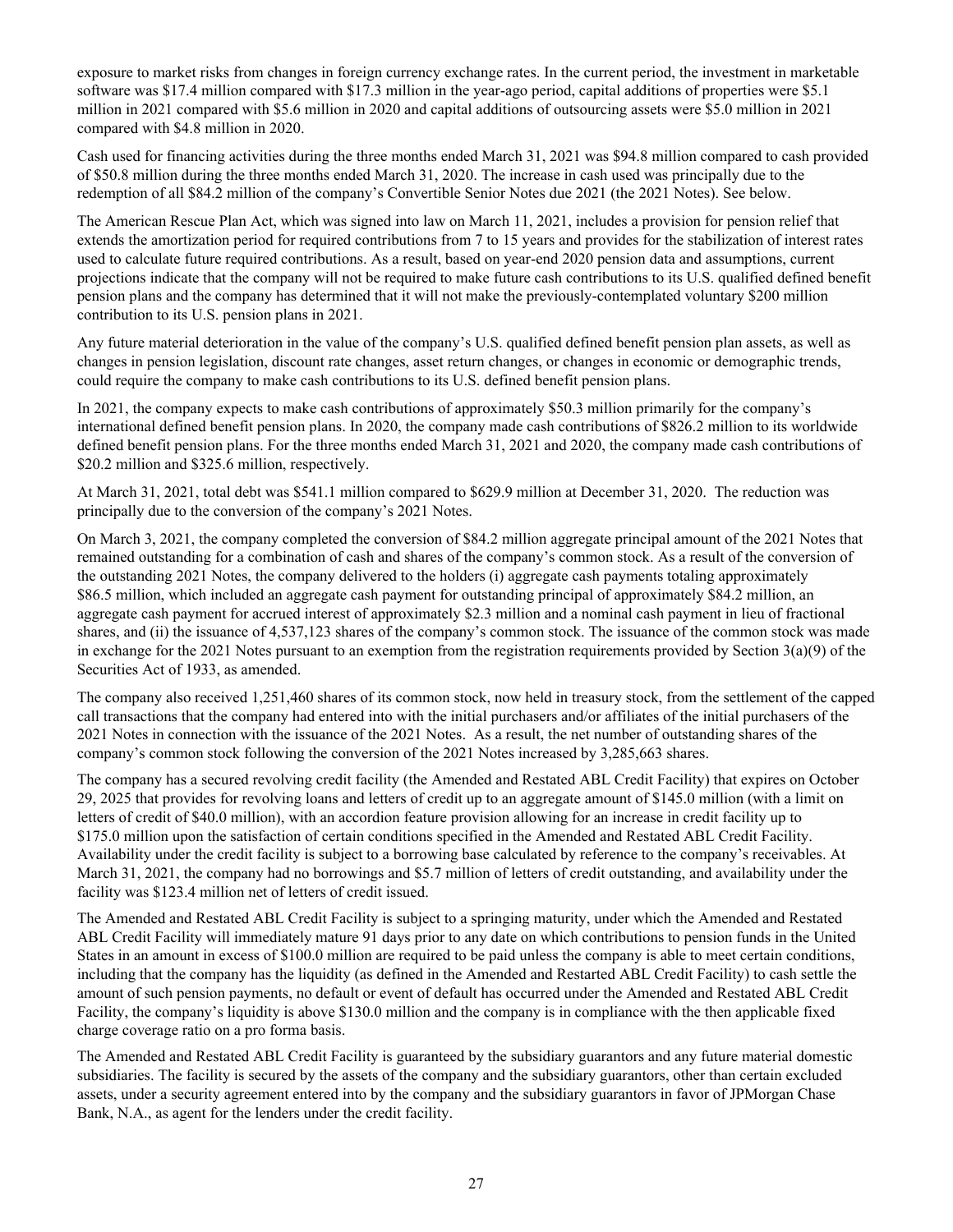<span id="page-28-0"></span>The company is required to maintain a minimum fixed charge coverage ratio if the availability under the Amended and Restated ABL Credit Facility falls below the greater of 10% of the lenders' commitments under the facility and \$14.5 million.

The Amended and Restated ABL Credit Facility contains customary representations and warranties, including, but not limited to, that there has been no material adverse change in the company's business, properties, operations or financial condition. The Amended and Restated ABL Credit Facility includes restrictions on the ability of the company and its subsidiaries to, among other things, incur other debt or liens, dispose of assets and make acquisitions, loans and investments, repurchase its equity, and prepay other debt. These restrictions are subject to several important limitations and exceptions. Events of default include nonpayment, failure to comply with covenants, materially incorrect representations and warranties, change of control and default under other debt aggregating at least \$50.0 million, subject to relevant cure periods, as applicable.

At March 31, 2021, the company has met all covenants and conditions under its various lending and funding agreements. For at least the next twelve months, the company expects to continue to meet these covenants and conditions.

The company maintains a shelf registration statement with the Securities and Exchange Commission that covers the offer and sale of debt or equity securities. Subject to the company's ongoing compliance with securities laws, the company may offer and sell debt and equity securities from time to time under the shelf registration statement. In addition, from time to time, the company may explore a variety of institutional debt and equity sources to fund its liquidity and capital needs.

The company may, from time to time, redeem, tender for, or repurchase its securities in the open market or in privately negotiated transactions depending upon availability, market conditions and other factors.

# **Item 3. Quantitative and Qualitative Disclosures About Market Risk**

There has been no material change in the company's assessment of its sensitivity to market risk since its disclosure in its 2020 Form 10-K.

# **Item 4. Controls and Procedures**

The company's management, with the participation of the company's Chief Executive Officer and Chief Financial Officer, has evaluated the effectiveness of the company's disclosure controls and procedures (as such term is defined in Rules 13a-15(e) and 15d-15(e) under the Securities Exchange Act of 1934, as amended (the Exchange Act)) as of the end of the period covered by this report. Based on this evaluation, the company's Chief Executive Officer and Chief Financial Officer concluded that, as of the end of such period, the company's disclosure controls and procedures are effective. Such evaluation did not identify any change in the company's internal control over financial reporting (as such term is defined in Rules 13a-15(f) and 15d-15(f) under the Exchange Act) that occurred during the fiscal quarter to which this report relates that has materially affected, or is reasonably likely to materially affect, the company's internal control over financial reporting.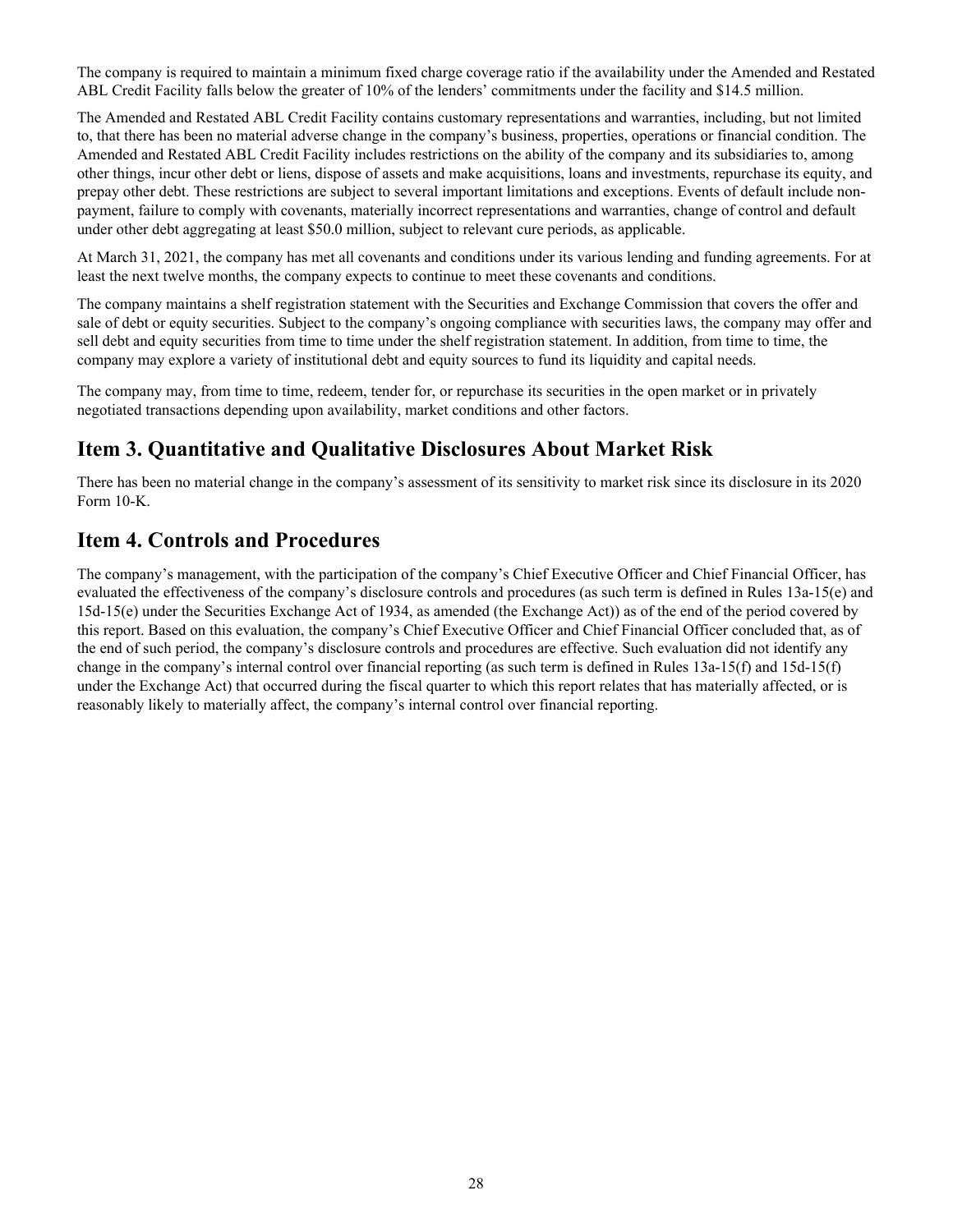# <span id="page-29-0"></span>**Part II - OTHER INFORMATION**

# **Item 1. Legal Proceedings**

Information with respect to litigation is set forth in Note 14 of the Notes to Consolidated Financial Statements, and such information is incorporated herein by reference.

# **Item 1A. Risk Factors**

There have been no significant changes to the "Risk Factors" in Part I, Item 1A of the company's 2020 Form 10-K except for the risk factor relating to defined benefit pension plans which has been changed as follows:

#### **DEFINED BENEFIT PENSION PLANS**

#### *The company has significant underfunded pension obligations.*

The company has significant unfunded obligations under its U.S. and non-U.S. defined benefit pension plans. In 2020, the company made cash contributions of \$826.2 million to its worldwide defined benefit pension plans, which were comprised of \$791.1 million for the company's U.S. qualified defined benefit pension plans and \$35.1 million primarily for non-U.S. defined benefit pension plans. Based on current contribution agreements, legislation, global regulations, recent interest rates and expected returns, in 2021 the company estimates that it will make cash contributions of approximately \$50.3 million primarily for non-U.S. defined benefit pension plans. Estimates for future cash contributions are likely to change based on a number of factors including market conditions and changes in discount rates. If estimates for future contributions change materially, the company may need to obtain additional funding in order to make future contributions. In this event, there is no assurance that the company would be able to obtain such funding or that the company will have enough cash on hand to pay the required cash contributions.

Deterioration in the value of the company's worldwide defined benefit pension plan assets, as well as discount rate changes, asset return changes, or changes in economic or demographic trends, could require the company to make cash contributions to its defined benefit pension plans in the future in an amount larger than currently anticipated. Increased cash contribution requirements or an acceleration in the due date of such cash contributions would further reduce the cash available for working capital, capital expenditures and other corporate uses and may worsen the adverse impact on the company's operations, financial condition and liquidity.

#### CAUTIONARY STATEMENT PURSUANT TO THE U.S. PRIVATE SECURITIES LITIGATION REFORM ACT OF 1995

Risks and uncertainties that could cause the company's future results to differ materially from those expressed in "forwardlooking" statements include:

#### *COVID-19*

• uncertainty of the magnitude, duration and spread of the novel coronavirus (COVID-19) pandemic and the impact of COVID-19 and governments' responses to it on the global economy and our business, growth, reputation, projections, financial condition, operations, cash flows and liquidity;

#### *Implementation of Business Strategy in Information Technology Marketplace*

- our ability to attract, motivate and retain experienced personnel in key positions;
- our ability to grow revenue and expand margin in our Digital Workplace Services and Cloud and Infrastructure businesses;
- our ability to maintain our installed base and sell new solutions;
- the potential adverse effects of aggressive competition in the information services and technology marketplace;
- our ability to effectively anticipate and respond to volatility and rapid technological innovation in our industry;
- our ability to retain significant clients and attract new clients;
- our contracts may not be as profitable as expected or provide the expected level of revenues;
- our ability to develop or acquire the capabilities to enhance the company's solutions;
- the potential adverse effects of the concentration of the company's business in the global commercial sector of the information technology industry;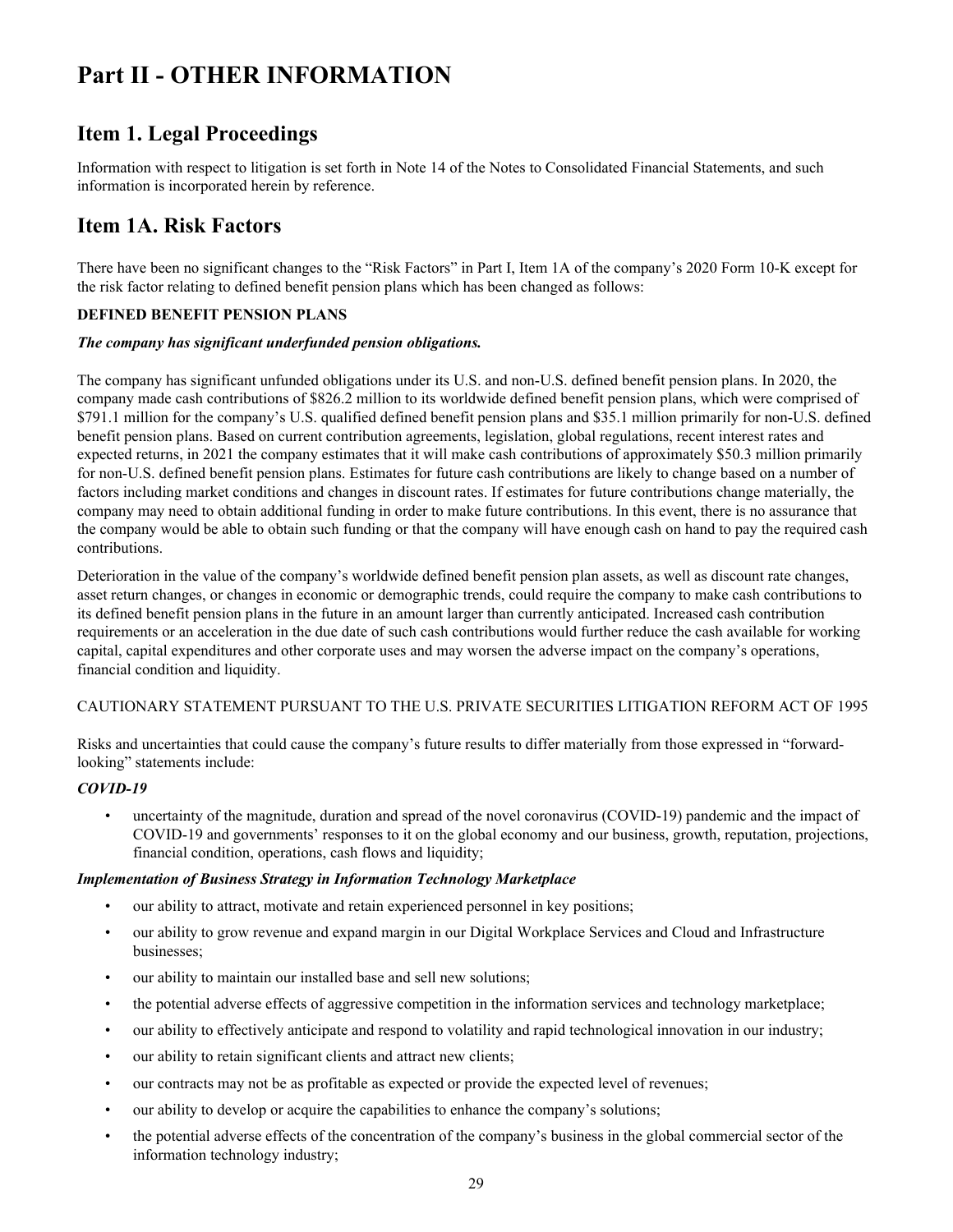#### <span id="page-30-0"></span>*Defined Benefit Pension Plans*

• we have significant underfunded pension obligations;

#### *Tax Assets*

• our ability to use our net operating loss carryforwards and certain other tax attributes may be limited;

#### *General Business Risks*

- the risks of doing business internationally when a significant portion of our revenue is derived from international operations;
- the business and financial risk in implementing future acquisitions or dispositions;
- cybersecurity breaches could result in significant costs and could harm our business and reputation;
- the performance and capabilities of third parties with whom we have commercial relationships;
- a failure to meet standards or expectations with respect to the company's environmental, social and governance practices;
- our ability to access financing markets;
- a reduction in our credit rating;
- the adverse effects of global economic conditions, acts of war, terrorism, natural disasters or the widespread outbreak of infectious diseases;
- the impact of Brexit could adversely affect the company's operations in the United Kingdom as well as the funded status of the company's U.K. pension plans;
- a significant disruption in our IT systems could adversely affect our business and reputation;
- we may face damage to our reputation or legal liability if our clients are not satisfied with our services or products;
- the potential for intellectual property infringement claims to be asserted against us or our clients; and
- the possibility that legal proceedings could affect our results of operations or cash flow or may adversely affect our business or reputation.

Other factors discussed in this report, although not listed here, also could materially affect our future results.

# **Item 6. Exhibits**

See Exhibit Index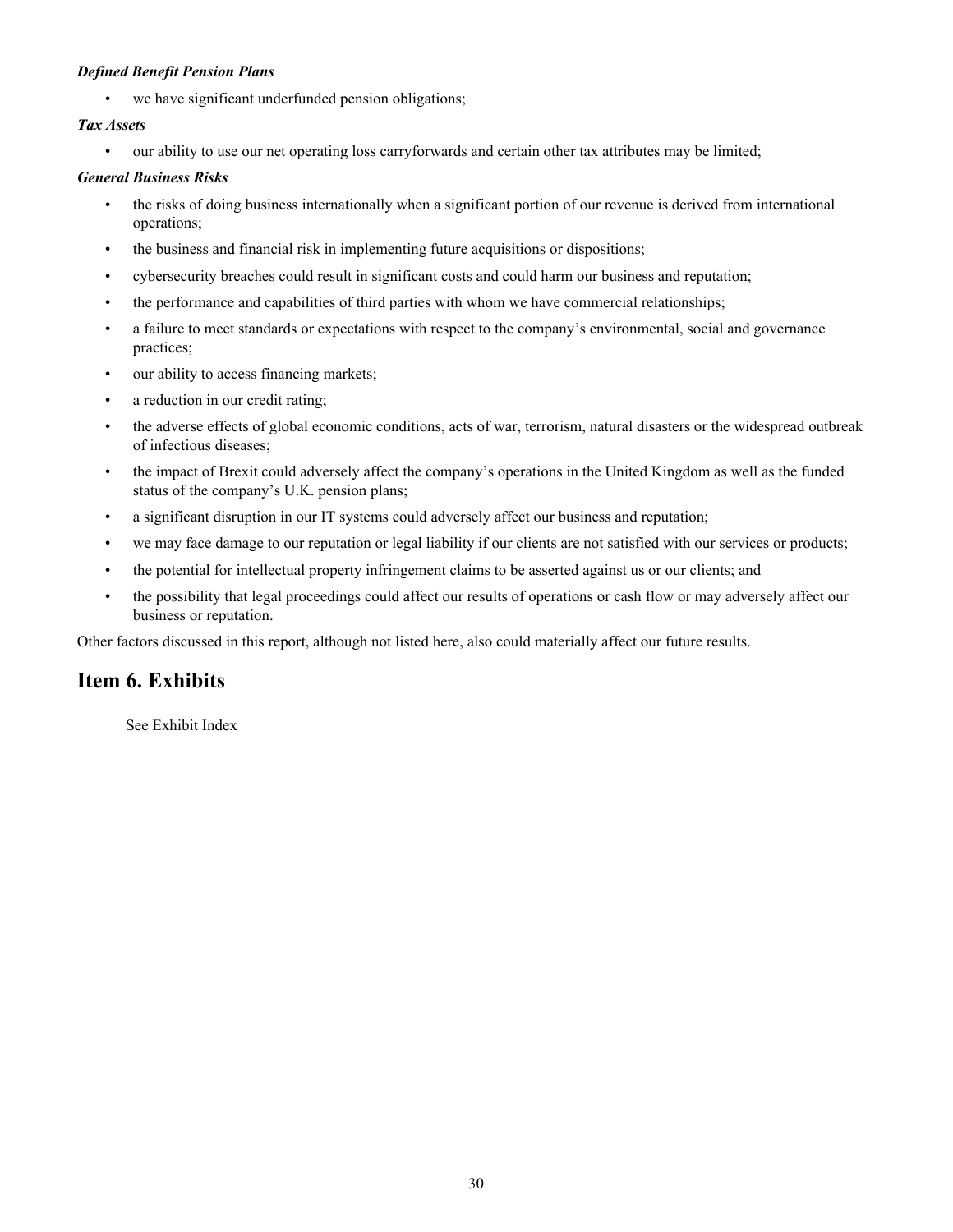# **EXHIBIT INDEX**

<span id="page-31-0"></span>

| <b>Exhibit Number</b> | <b>Description</b>                                                                                                                                                                                                                                                                                                                                                                                                                                                                              |
|-----------------------|-------------------------------------------------------------------------------------------------------------------------------------------------------------------------------------------------------------------------------------------------------------------------------------------------------------------------------------------------------------------------------------------------------------------------------------------------------------------------------------------------|
| <u>3.1</u>            | Restated Certificate of Incorporation of Unisys Corporation (incorporated by reference to Exhibit 3.1 to<br>the registrant's Current Report on Form 8-K filed on April 30, 2010)                                                                                                                                                                                                                                                                                                                |
| 3.2                   | Certificate of Amendment of the Restated Certificate of Incorporation of Unisys Corporation<br>(incorporated by reference to Exhibit 3.1 to the registrant's Current Report on Form 8-K filed on April<br>28, 2011)                                                                                                                                                                                                                                                                             |
| <u>3.3</u>            | Certificate of Amendment of the Restated Certificate of Incorporation of Unisys Corporation<br>(incorporated by reference to Exhibit 3.1 to the registrant's Current Report on Form $\&$ -K filed on April<br>28, 2017)                                                                                                                                                                                                                                                                         |
| <u>3.4</u>            | Bylaws of Unisys Corporation, as amended through May 10, 2019 (incorporated by reference to Exhibit<br>3.1 to the registrant's Current Report on Form 8-K filed on May 15, 2019)                                                                                                                                                                                                                                                                                                                |
| 10.1                  | Form of TSR-Based Cash Award Agreement                                                                                                                                                                                                                                                                                                                                                                                                                                                          |
| 10.2                  | Form of TSR-Based Restricted Stock Unit Agreement                                                                                                                                                                                                                                                                                                                                                                                                                                               |
| 10.3                  | Form of Performance Growth TSR-Based Restricted Stock Unit Agreement                                                                                                                                                                                                                                                                                                                                                                                                                            |
| 10.4                  | Form of Performance Growth Time-Based Restricted Stock Unit Agreement                                                                                                                                                                                                                                                                                                                                                                                                                           |
| 31.1                  | Certification of Peter A. Altabef required by Rule 13a-14(a) or Rule 15d-14(a)                                                                                                                                                                                                                                                                                                                                                                                                                  |
| 31.2                  | Certification of Michael M. Thomson required by Rule 13a-14(a) or Rule 15d-14(a)                                                                                                                                                                                                                                                                                                                                                                                                                |
| 32.1                  | Certification of Peter A. Altabef required by Rule 13a-14(b) or Rule 15d-14(b) and Section 906 of the<br>Sarbanes-Oxley Act of 2002, 18 U.S.C. Section 1350                                                                                                                                                                                                                                                                                                                                     |
| 32.2                  | Certification of Michael M. Thomson required by Rule 13a-14(b) or Rule 15d-14(b) and Section 906 of<br>the Sarbanes-Oxley Act of 2002, 18 U.S.C. Section 1350                                                                                                                                                                                                                                                                                                                                   |
| 101                   | The following financial information from Unisys Corporation's Quarterly Report on Form 10-Q for the<br>quarter ended March 31, 2021 formatted in <i>iXBRL</i> (Inline Extensible Business Reporting Language): (i)<br>Consolidated Statements of Income, (ii) Consolidated Statements of Comprehensive Income, (iii)<br>Consolidated Balance Sheets, (iv) Consolidated Statements of Cash Flows, (v) Consolidated Statements<br>of Deficit, and (vi) Notes to Consolidated Financial Statements |
| 104                   | Cover page Interactive Data File (the cover page XBRL tags are embedded within the <i>iXBRL</i> (Inline<br>Extensible Business Reporting Language) document)                                                                                                                                                                                                                                                                                                                                    |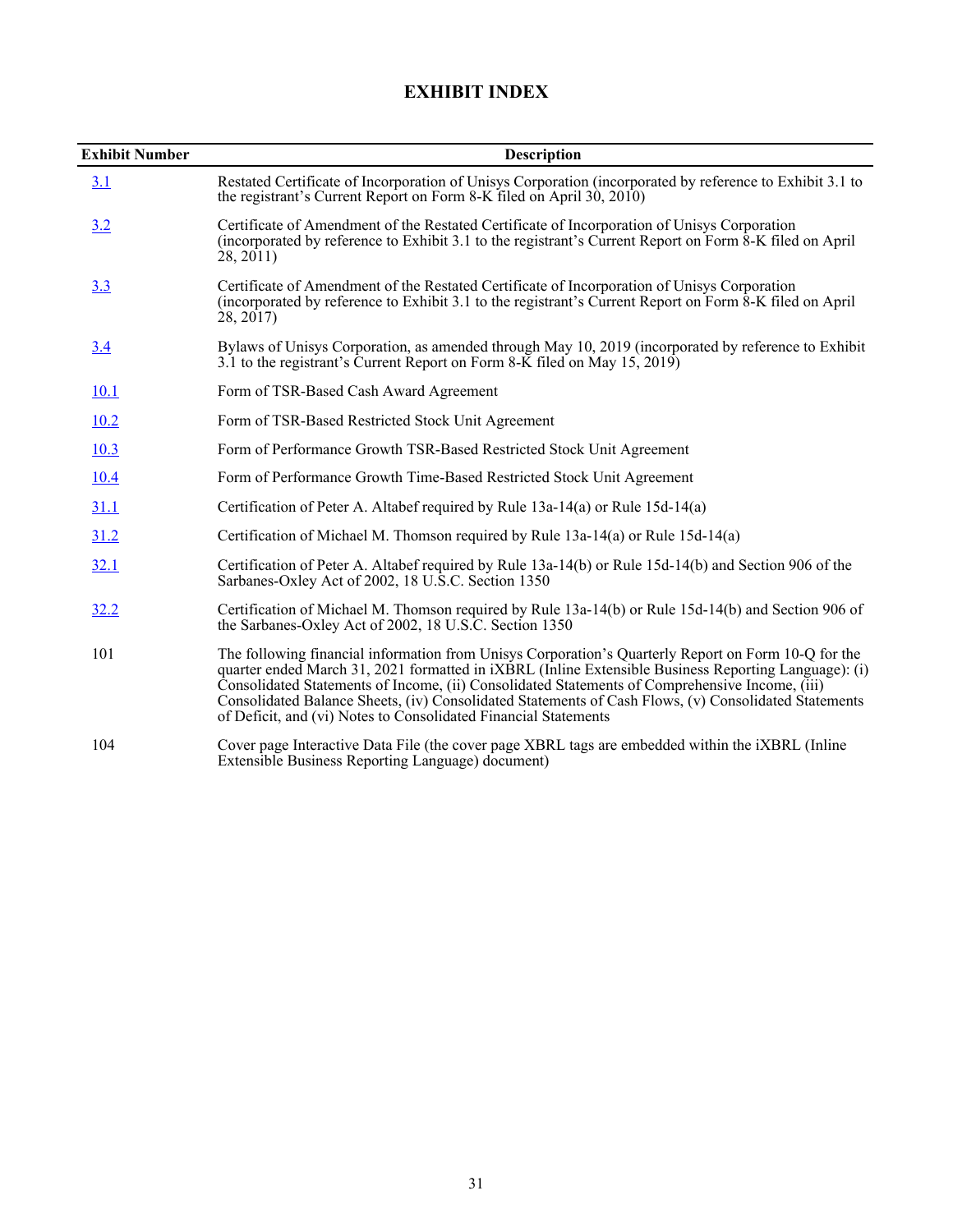# <span id="page-32-0"></span>**SIGNATURES**

Pursuant to the requirements of the Securities Exchange Act of 1934, the registrant has duly caused this report to be signed on its behalf by the undersigned thereunto duly authorized.

#### UNISYS CORPORATION

Date: May 6, 2021 By: /s/ Michael M. Thomson

Michael M. Thomson Executive Vice President and Chief Financial **Officer** (Principal Financial and Accounting Officer)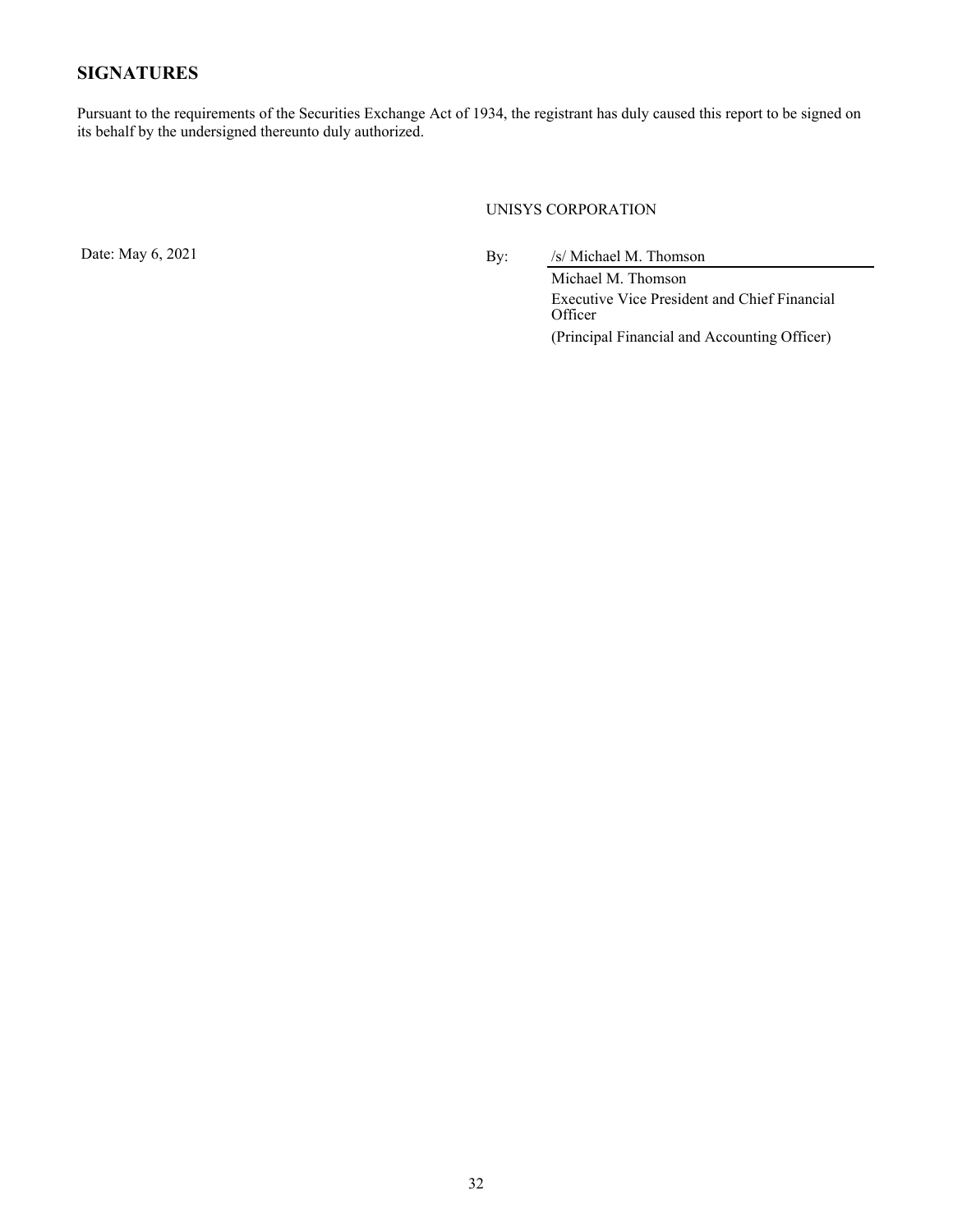# **Exhibit 31.1**

#### **CERTIFICATION**

I, Peter A. Altabef, certify that:

1. I have reviewed this quarterly report on Form 10-Q of Unisys Corporation;

2. Based on my knowledge, this report does not contain any untrue statement of a material fact or omit to state a material fact necessary to make the statements made, in light of the circumstances under which such statements were made, not misleading with respect to the period covered by this report;

3. Based on my knowledge, the financial statements, and other financial information included in this report, fairly present in all material respects the financial condition, results of operations and cash flows of the registrant as of, and for, the periods presented in this report;

4. The registrant's other certifying officer and I are responsible for establishing and maintaining disclosure controls and procedures (as defined in Exchange Act Rules 13a-15(e) and 15d-15(e)) and internal control over financial reporting (as defined in Exchange Act Rules 13a-15(f) and 15d-15(f)) for the registrant and have:

a. Designed such disclosure controls and procedures, or caused such disclosure controls and procedures to be designed under our supervision, to ensure that material information relating to the registrant, including its consolidated subsidiaries, is made known to us by others within those entities, particularly during the period in which this report is being prepared;

b. Designed such internal control over financial reporting, or caused such internal control over financial reporting to be designed under our supervision, to provide reasonable assurance regarding the reliability of financial reporting and the preparation of financial statements for external purposes in accordance with generally accepted accounting principles;

c. Evaluated the effectiveness of the registrant's disclosure controls and procedures and presented in this report our conclusions about the effectiveness of the disclosure controls and procedures, as of the end of the period covered by this report based on such evaluation; and

d. Disclosed in this report any change in the registrant's internal control over financial reporting that occurred during the registrant's most recent fiscal quarter (the registrant's fourth fiscal quarter in the case of an annual report) that has materially affected, or is reasonably likely to materially affect, the registrant's internal control over financial reporting; and

5. The registrant's other certifying officer and I have disclosed, based on our most recent evaluation of internal control over financial reporting, to the registrant's auditors and the audit committee of the registrant's board of directors (or persons performing the equivalent functions):

a. All significant deficiencies and material weaknesses in the design or operation of internal control over financial reporting which are reasonably likely to adversely affect the registrant's ability to record, process, summarize and report financial information; and

b. Any fraud, whether or not material, that involves management or other employees who have a significant role in the registrant's internal control over financial reporting.

Date: May 6, 2021

/s/ Peter A. Altabef

Name: Peter A. Altabef Title: Chair and Chief Executive Officer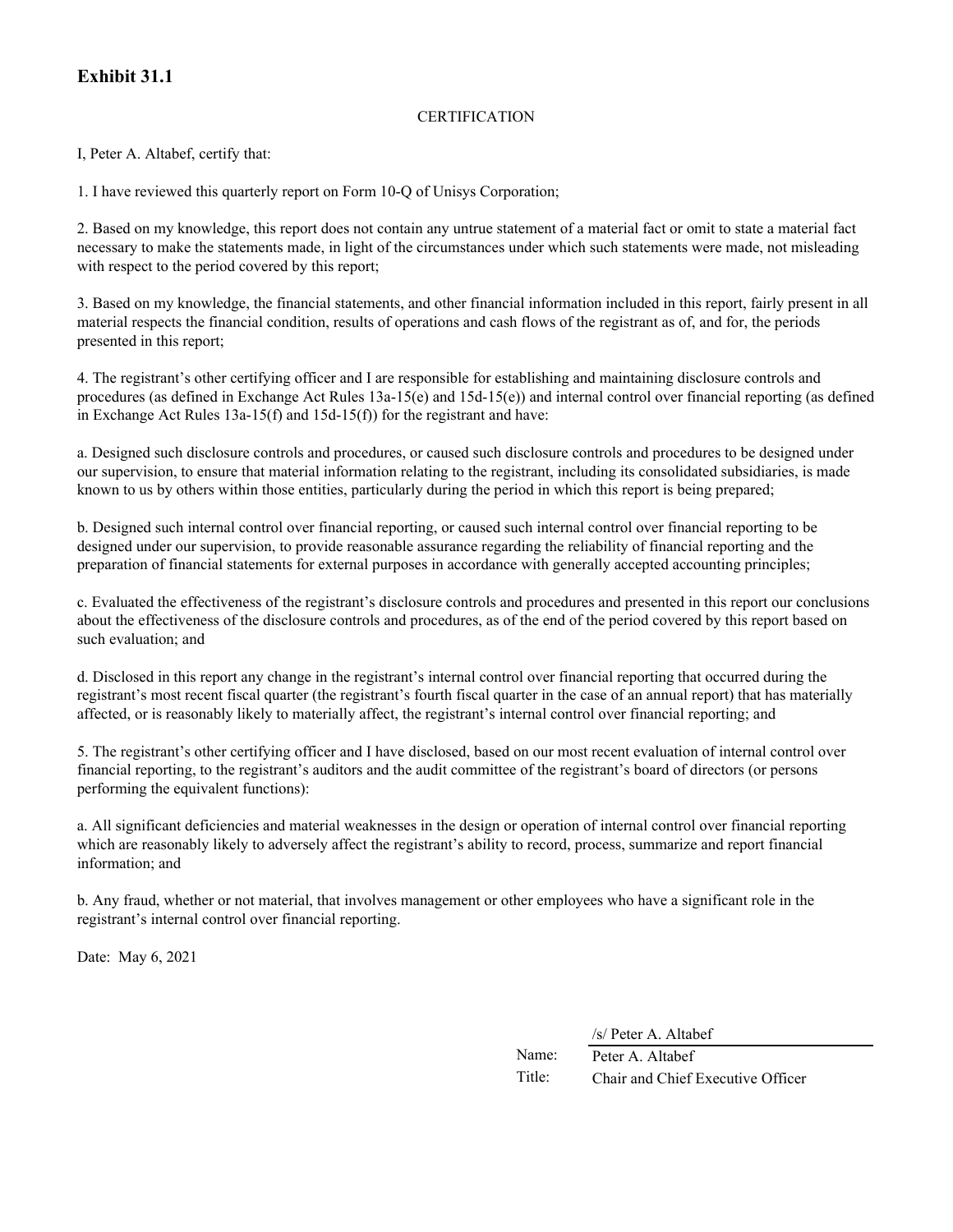# **Exhibit 31.2**

#### **CERTIFICATION**

I, Michael M. Thomson, certify that:

1. I have reviewed this quarterly report on Form 10-Q of Unisys Corporation;

2. Based on my knowledge, this report does not contain any untrue statement of a material fact or omit to state a material fact necessary to make the statements made, in light of the circumstances under which such statements were made, not misleading with respect to the period covered by this report;

3. Based on my knowledge, the financial statements, and other financial information included in this report, fairly present in all material respects the financial condition, results of operations and cash flows of the registrant as of, and for, the periods presented in this report;

4. The registrant's other certifying officer and I are responsible for establishing and maintaining disclosure controls and procedures (as defined in Exchange Act Rules 13a-15(e) and 15d-15(e)) and internal control over financial reporting (as defined in Exchange Act Rules 13a-15(f) and 15d-15(f)) for the registrant and have:

a. Designed such disclosure controls and procedures, or caused such disclosure controls and procedures to be designed under our supervision, to ensure that material information relating to the registrant, including its consolidated subsidiaries, is made known to us by others within those entities, particularly during the period in which this report is being prepared;

b. Designed such internal control over financial reporting, or caused such internal control over financial reporting to be designed under our supervision, to provide reasonable assurance regarding the reliability of financial reporting and the preparation of financial statements for external purposes in accordance with generally accepted accounting principles;

c. Evaluated the effectiveness of the registrant's disclosure controls and procedures and presented in this report our conclusions about the effectiveness of the disclosure controls and procedures, as of the end of the period covered by this report based on such evaluation; and

d. Disclosed in this report any change in the registrant's internal control over financial reporting that occurred during the registrant's most recent fiscal quarter (the registrant's fourth fiscal quarter in the case of an annual report) that has materially affected, or is reasonably likely to materially affect, the registrant's internal control over financial reporting; and

5. The registrant's other certifying officer and I have disclosed, based on our most recent evaluation of internal control over financial reporting, to the registrant's auditors and the audit committee of the registrant's board of directors (or persons performing the equivalent functions):

a. All significant deficiencies and material weaknesses in the design or operation of internal control over financial reporting which are reasonably likely to adversely affect the registrant's ability to record, process, summarize and report financial information; and

b. Any fraud, whether or not material, that involves management or other employees who have a significant role in the registrant's internal control over financial reporting.

Date: May 6, 2021

/s/ Michael M. Thomson

Name: Michael M. Thomson Title: Executive Vice President and Chief Financial **Officer**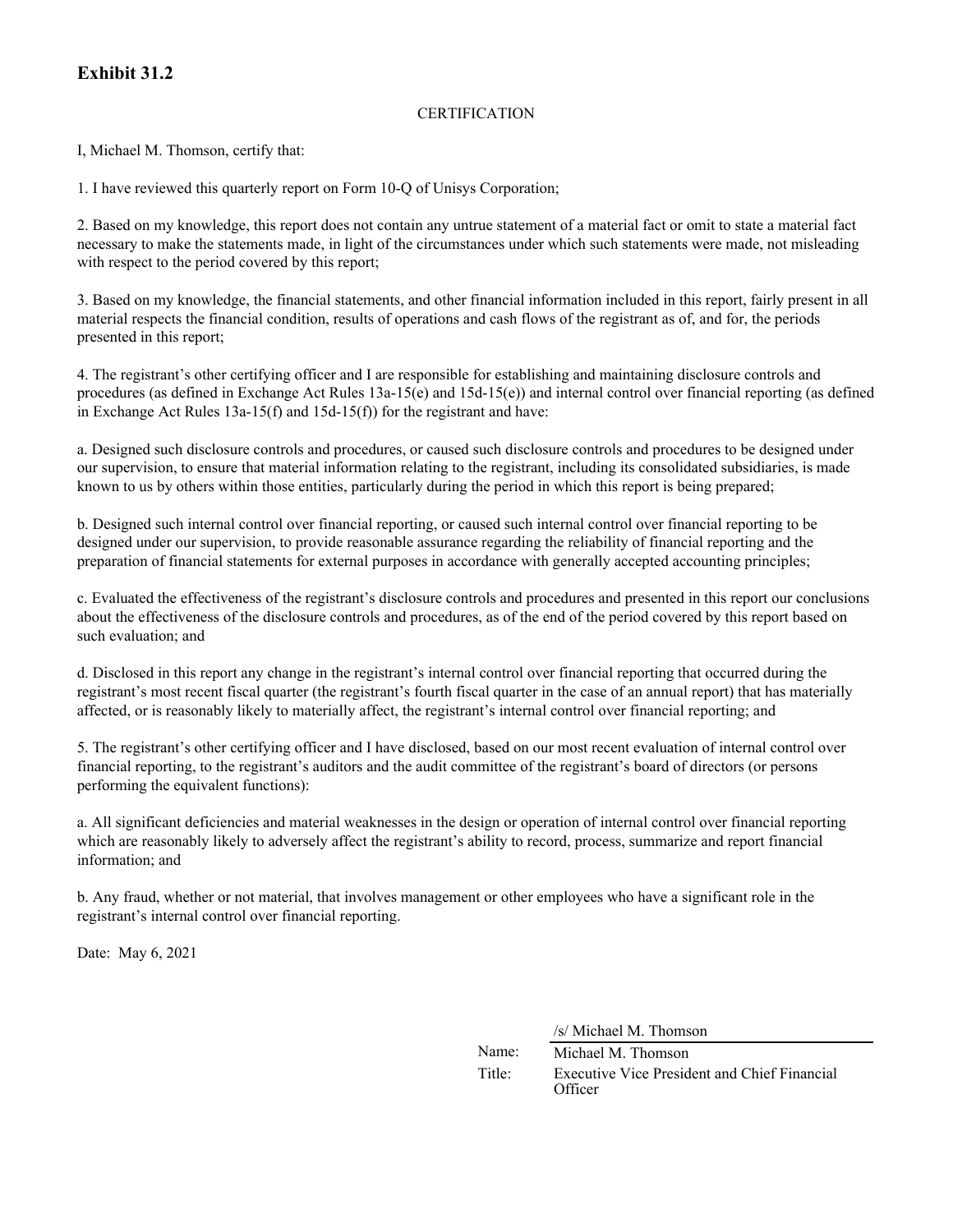# **Exhibit 32.1**

#### CERTIFICATION OF PERIODIC REPORT

I, Peter A. Altabef, Chair and Chief Executive Officer of Unisys Corporation (the "Company"), certify, pursuant to Section 906 of the Sarbanes-Oxley Act of 2002, 18 U.S.C. Section 1350, that:

(1) the Quarterly Report on Form 10-Q of the Company for the quarterly period ended March 31, 2021 (the "Report") fully complies with the requirements of Section 13(a) of the Securities Exchange Act of 1934 (15 U.S.C. 78m); and

(2) the information contained in the Report fairly presents, in all material respects, the financial condition and results of operations of the Company.

Date: May 6, 2021

/s/ Peter A. Altabef

Peter A. Altabef Chair and Chief Executive Officer

A signed original of this written statement required by Section 906 has been provided to the Company and will be retained by the Company and furnished to the Securities and Exchange Commission or its staff upon request.